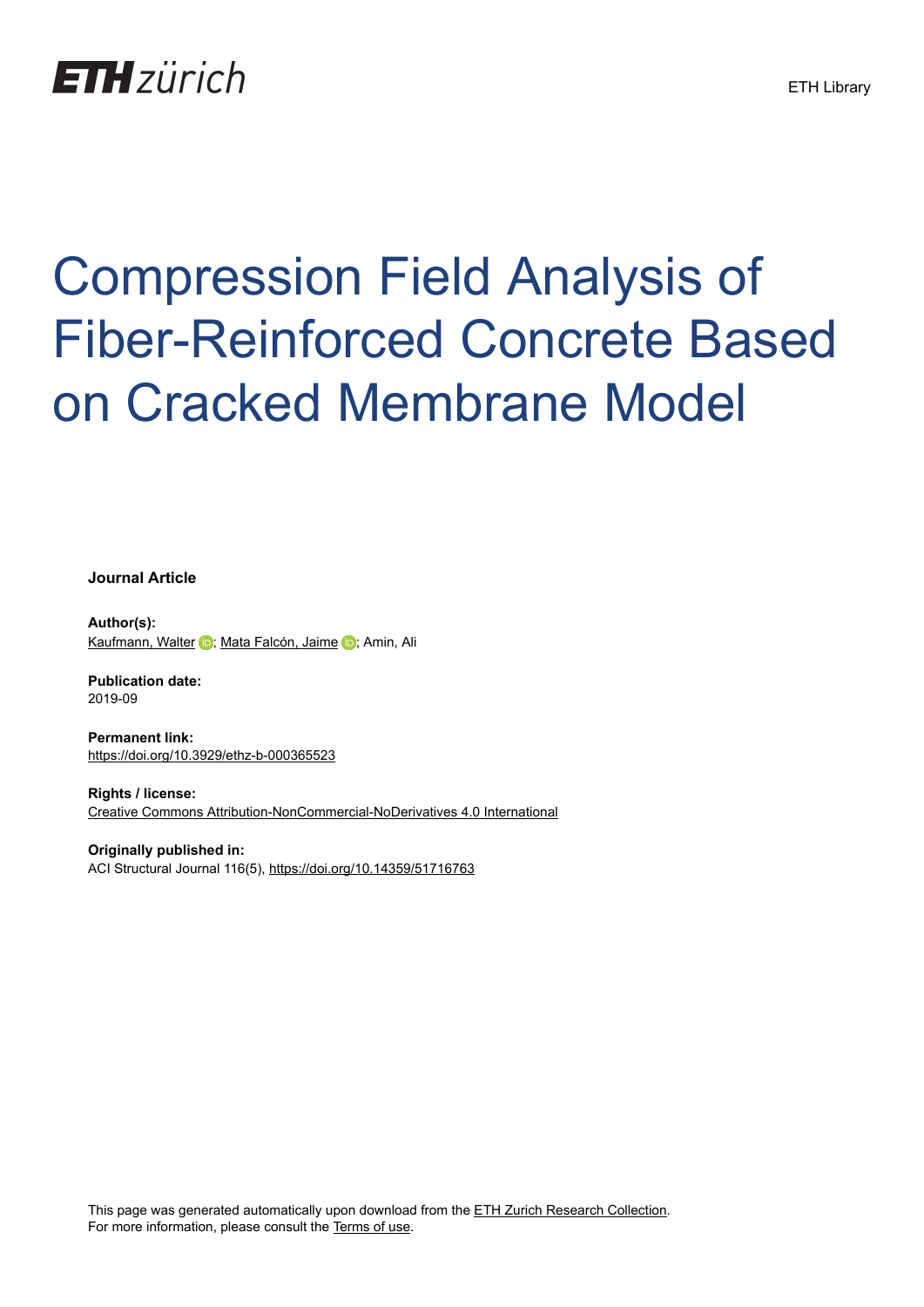| $\mathbf{1}$   | <b>COMPRESSION FIELD ANALYSIS OF FRC BASED ON THE CRACKED</b>                                             |  |  |  |  |
|----------------|-----------------------------------------------------------------------------------------------------------|--|--|--|--|
| $\overline{2}$ | <b>MEMBRANE MODEL</b>                                                                                     |  |  |  |  |
| 3              | Walter Kaufmann, Jaime Mata-Falcón and Ali Amin                                                           |  |  |  |  |
| $\overline{4}$ | <b>BIOGRAPHY</b>                                                                                          |  |  |  |  |
| 5              | Walter Kaufmann is Professor and Chair of Concrete Structures and Bridge Design at ETH Zurich,            |  |  |  |  |
| 6              | Switzerland. He has over 25 years of experience working both in academia and as a structural              |  |  |  |  |
| $\tau$         | engineer. His research interests include the design and analysis of conventional, prestressed, digitally  |  |  |  |  |
| $8\,$          | fabricated, and fiber-reinforced concrete structures.                                                     |  |  |  |  |
| 9              | Jaime Mata-Falcón is a Postdoctoral Researcher at ETH Zurich, Switzerland. He received his                |  |  |  |  |
| 10             | Master's and PhD degrees from the Polytechnic University of Valencia, Spain. His research interests       |  |  |  |  |
| 11             | include the design and analysis of conventionally and digitally fabricated concrete structures.           |  |  |  |  |
| 12             | Ali Amin is a Lecturer in the School of Civil Engineering at The University of Sydney, Australia. He      |  |  |  |  |
| 13             | received his BE and PhD from UNSW Australia in 2011 and 2015, respectively. He is a member of             |  |  |  |  |
| 14             | the Concrete Institute of Australia. His research interests include the structural design and analysis of |  |  |  |  |
| 15             | fiber reinforced and high performance concretes.                                                          |  |  |  |  |
| 16             | <b>ABSTRACT</b>                                                                                           |  |  |  |  |
| 17             | Compression field approaches are well established methods used to analyze the load-deformation            |  |  |  |  |
| 18             | behavior of reinforced concrete elements subjected to in-plane shear and normal forces. In this paper,    |  |  |  |  |
| 19             | the simplified Cracked Membrane Model considering rotating, stress-free cracks is extended to             |  |  |  |  |
| 20             | include the effect of fiber reinforcement. The key advantage of the proposed compression field            |  |  |  |  |

21 approach is that it yields the most important factors for the design and analysis of fiber reinforced 22 concrete (FRC) – that is, crack opening and spacing – directly. A solution procedure is developed 23 herein for two practical design cases for webs of girders without conventional shear reinforcement. 24 In both cases, the applied load can typically be increased after cracking even when using strain 25 softening FRC. The model is shown to predict the response of available test data on uniaxially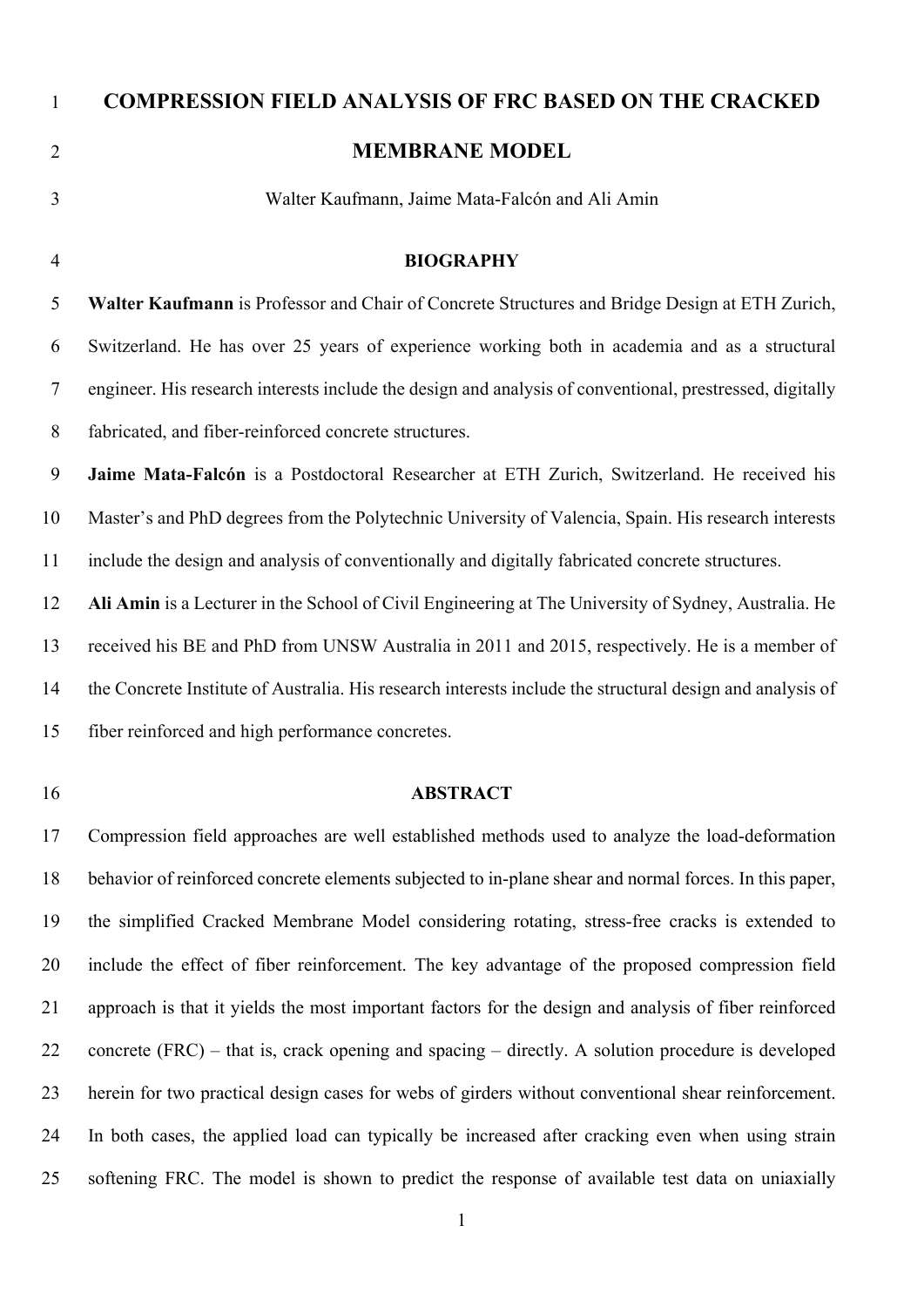26 reinforced FRC panels satisfactorily but fails to capture failures governed by sliding of cracks in 27 elements containing high fiber dosages.

28 **Keywords:** fiber reinforced concrete; in-plane shear and normal forces; plane stress; compression 29 field approaches; shear strength; load-deformation analysis.

#### 30 **INTRODUCTION**

31 It is widely recognized in academia and practice that the addition of steel fibers to concrete may 32 significantly increase the shear strength of reinforced concrete. In certain cases, steel fibers have the 33 capacity to completely replace conventional shear ligature reinforcement<sup>1</sup>. This is particularly 34 appealing from an economic and architectural perspective, as the replacement of manually placed 35 steel bar reinforcement with an equivalent dosage of fiber reinforced concrete (FRC) would be 36 extremely beneficial to a project's construction speed, and eliminating the installation of conventional 37 reinforcement would facilitate the construction of free form, non-orthogonal beam and slab 38 geometries, which may otherwise be difficult with conventional reinforcing bar layouts and formwork 39 systems.

40 However, using practical and economical fiber dosages, FRC typically exhibits a softening response 41 in tension after cracking has occurred. Such behavior at the material constitutive level has the 42 potential to lead to a localization of the deformations in single cracks. On the other hand, classical 43 design philosophy in structural concrete relies on members displaying strain hardening behavior in 44 order to achieve a sufficient amount of ductility, which is required to enable the imposed actions to 45 redistribute as the collapse load is approached. This is a prerequisite for the omission of restraint 46 stresses caused by imposed deformations, restrained shrinkage and thermal contraction after 47 hydration etc. in ultimate limit state design. Hence, designers are justifiably hesitant to use FRC 48 without a substantial amount of additional conventional longitudinal steel reinforcement for structural 49 members. Design codes such as AS3600-2018<sup>2</sup> have imposed severe limits on the use of FRC for 50 such purposes. This reluctance of using fiber only solutions is certainly justified for elements stressed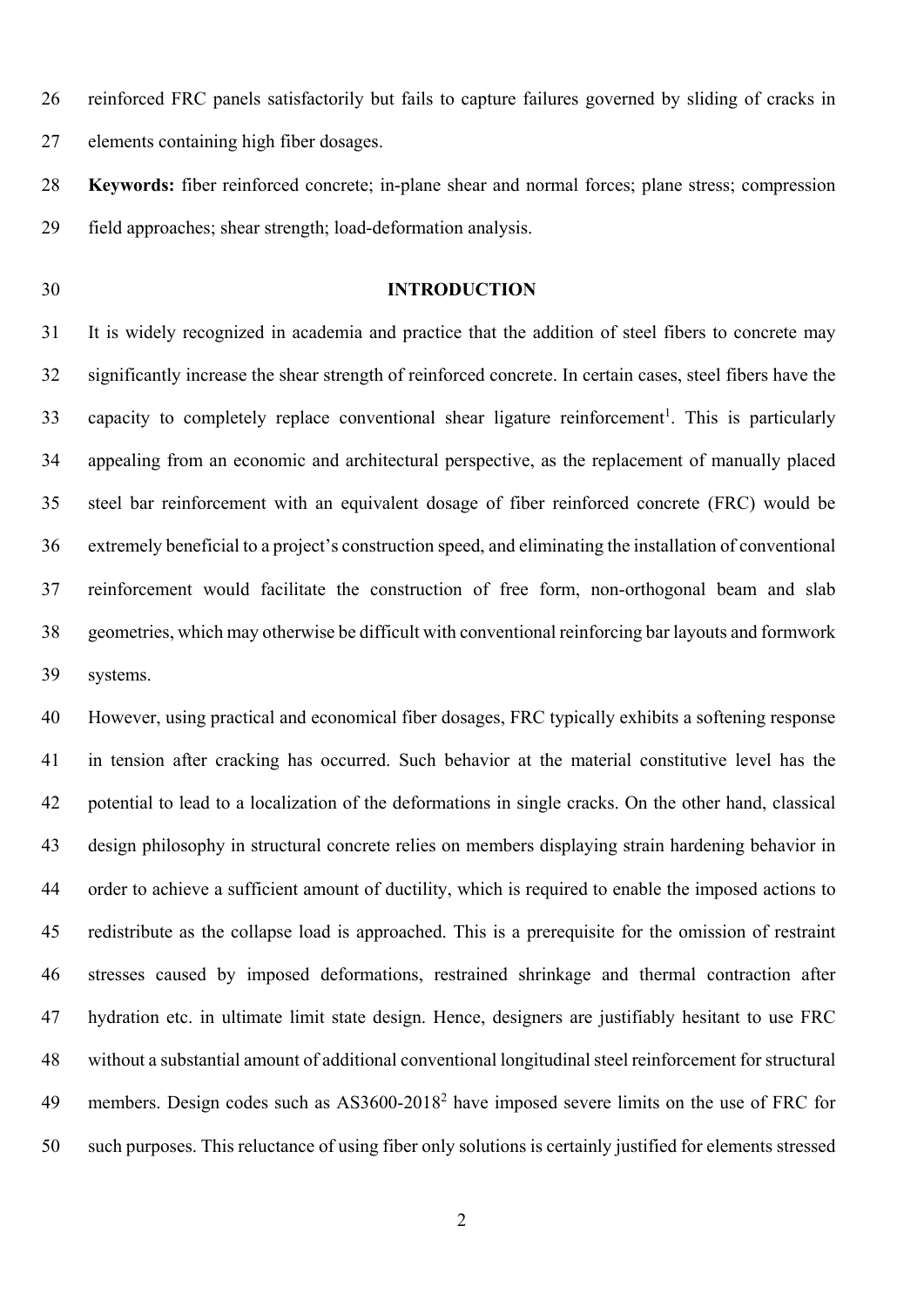51 in tension, where the addition of moderate amounts of fibers may even have a detrimental effect on 52 the ductility of girders containing conventional longitudinal reinforcing steels<sup>3,4</sup>. However, it is less 53 understandable for elements subjected to shear, where conventionally reinforced concrete girders, in 54 compliance with international design codes, usually contain transverse reinforcement ratios in the 55 order of about one quarter of the amount required to achieve a ductile behavior in tension (see 56 References<sup>5,6</sup>). In fact, many experimental campaigns<sup>7–11</sup> have shown that this is sufficient to avoid 57 premature, brittle shear failures, even if activating the shear resistance requires substantial stress 58 redistribution in the web. Furthermore, several experimental studies on the shear behavior of FRC  $59$  beams<sup>12–15</sup> indicate that brittle shear failures can be mitigated and transformed to ductile flexural 60 failures by adding a sufficient dosage of steel fibers to the concrete, without providing additional 61 conventional transverse stirrup reinforcement.

62 Indeed, several recently revised international codes of practice now contain provisions, which permit 63 designers to rely on steel fibers in carrying a portion of the imposed one-way shear in structural 64 concrete<sup>2,16–18</sup>. However, the conditions for such applications are restrictive, typically limiting the use 65 of steel fibers to resist relatively low shear forces (e.g. 30% of the total shear according to 66 Reference<sup>16</sup>) and requiring uneconomically high minimum fiber contents (e.g.  $\rho_{f,min} = 0.75\%$ 67 according to ACI-318<sup>18</sup>) which may impede the workability of fresh concrete. Such severe restrictions 68 for the use of steel fibers as the only mechanism in carrying shear in structural concrete are pertinent 69 and should be respected, as long as existing models for the global shear strength of fiber reinforced 70 concrete members are semi-empirical. Generally, these design approaches assume that the total shear 71 *VR*, is partially resisted by a component taken by the plain concrete, *VRc*, a component taken by the 72 fibers, *VRf*, and, where applicable, a component resisted by the transverse reinforcement, *VRs*, resulting 73 in a total resistance  $V_R = V_{Rc} + V_{Rf} + V_{Rs}$ . The  $V_{Rs}$  component is usually obtained from a truss model 74 and the components *VRc* and *VRf* are typically calibrated on tests. A first step in the direction of a 75 mechanically based model for the shear strength of FRC was made by the alternative approach 76 mentioned in the explanations to the *fib* Model Code 2010<sup>19–21</sup>, which includes a fiber contribution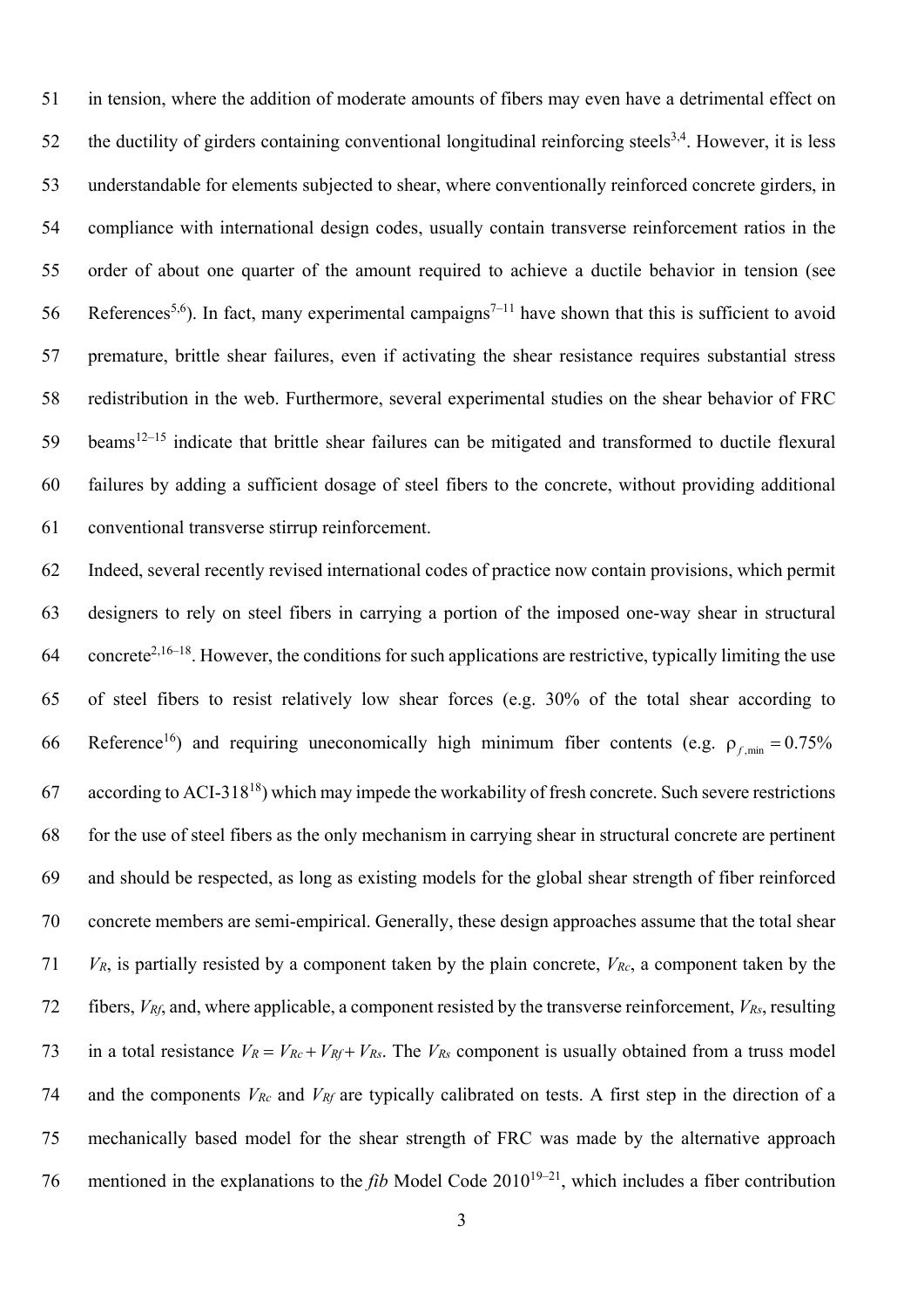77 *VRf* that essentially corresponds to a compression field approach. However, the inclination of the 78 compression field and the crack width required in determining the effective fiber bridging stresses 79 are evaluated using semi-empirical equations. Furthermore, the empirical concrete contribution, *VRc*, 80 which is somewhat related to the shear at the commencement of diagonal cracking, is still added to 81 obtain the global shear strength. This is in contrast to well-established approaches for conventionally 82 reinforced structural concrete, where if the minimum shear reinforcement discussed above is 83 provided, a safe and economical design is possible using a simple variable angle truss model 84 approach, based on the lower bound theorem of the theory of plasticity<sup>19,22,23</sup>, without the need for 85 empirical concrete contributions. In order to fully exploit the potential of using steel fibers as shear 86 reinforcement, mechanically consistent models for the design and analysis of FRC in shear must be 87 developed.

#### 88 **RESEARCH SIGNIFICANCE**

89 It is well established that the addition of fibers to concrete increases the shear strength of a reinforced 90 concrete member. Available models describing the behavior of fiber reinforced concrete (FRC) in 91 shear are, however, founded on semi-empirical rationale. This paper presents a mechanically 92 consistent rotating crack model to describe the behavior of FRC elements in plane stress. The model 93 is based on the Cracked Membrane Model<sup>23,24</sup>, a compression field approach for conventionally 94 reinforced concrete, extended herein to account for fiber reinforcement. Through this study, improved 95 methods of analysis of FRC members subjected to shear can be rationally achieved.

### 96 **COMPRESSION FIELD APPROACHES**

# 97 **Compression field approaches for conventionally reinforced concrete elements**

98 The load-deformation behavior of diagonally cracked reinforced concrete elements can be readily 99 analyzed using compression-field approaches. These approaches were developed several decades  $100$  ago<sup>25,26</sup>, and systematically satisfy equilibrium conditions and compatibility requirements. The basic 101 concepts of such models are illustrated in Fig. 1 for the special case of orthogonal reinforcement,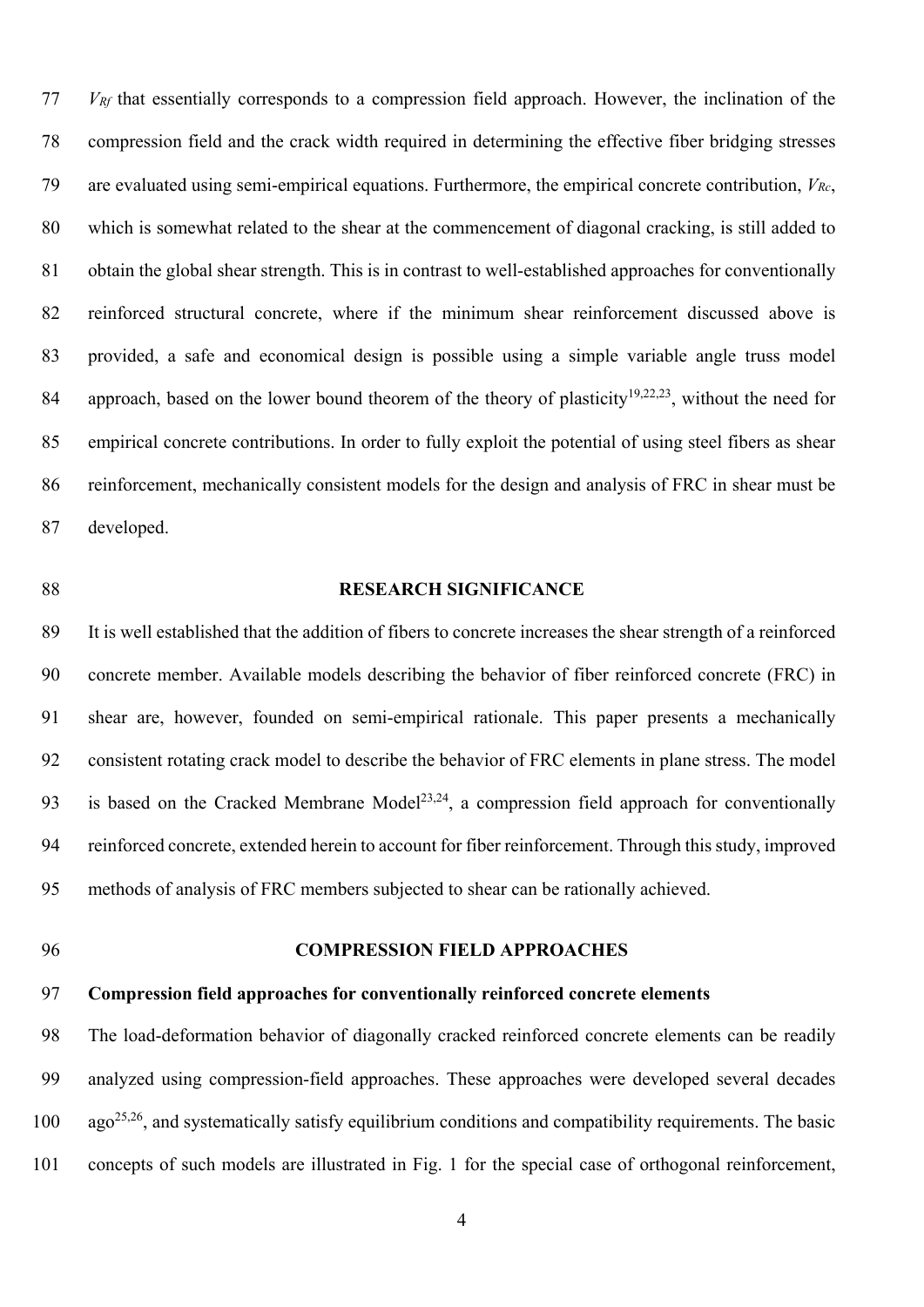102 whereby the horizontal and vertical reinforcement are assumed to coincide with the *x*- and *z*-103 directions, respectively.

104 Consider the element shown in Fig. 1a. Noting that the sum of forces in the concrete and 105 reinforcement must correspond to the applied loads (Fig. 1d), the following two equivalent sets of 106 equilibrium conditions are obtained

$$
\sigma_x = \sigma_{cx} + \sigma_{sx} = \sigma_{c3} \cos^2 \theta + \sigma_{c1} \sin^2 \theta + \rho_x \sigma_{sx} \qquad \rho_x \sigma_{sx} = \sigma_x + \tau_{zx} \cot \theta - \sigma_{c1}
$$
\n
$$
\sigma_z = \sigma_{cz} + \sigma_{sz} = \sigma_{c3} \sin^2 \theta + \sigma_{c1} \cos^2 \theta + \rho_z \sigma_{sz} \qquad \text{or} \qquad \rho_z \sigma_{sz} = \sigma_z + \tau_{zx} \tan \theta - \sigma_{c1}
$$
\n
$$
\tau_{zx} = \tau_{cx} + \tau_{sx} = (\sigma_{c1} - \sigma_{c3}) \sin \theta \cos \theta \qquad \sigma_{c3} = -\tau_{zx} (\tan \theta + \cot \theta) + \sigma_{c1}
$$
\n(1)

108 if the reinforcing bars are assumed to only carry uniaxial stresses along their longitudinal axis, i.e. neglecting dowel action such that  $\tau_{\text{SZX}} = 0$ . In Fig. 1d,  $\rho_{\text{X}}$  and  $\rho_{\text{Z}}$  are the geometric reinforcement 110 ratios in the *x*- and *z*-directions, respectively,  $\sigma_c$  and  $\sigma_s$  are the stresses in the concrete and 111 reinforcement, respectively and  $\theta$  is the principal compressive stress and strain direction. 112 Compatibility requires that the strains (Fig. 1b) are related through

113 
$$
\cot^2 \theta = \frac{\varepsilon_z - \varepsilon_3}{\varepsilon_x - \varepsilon_3} = \frac{\varepsilon_1 - \varepsilon_x}{\varepsilon_x - \varepsilon_3} = \frac{\varepsilon_z - \varepsilon_3}{\varepsilon_1 - \varepsilon_2}
$$
(2)

114 i.e., the state of strain is fully determined by three independent unknowns. Expressing the concrete 115 stresses ( $\sigma_{c1}, \sigma_{c3}$ ) and the stresses in the reinforcement ( $\sigma_{sx}, \sigma_{sz}$ ) in terms of any 3 non-collinear 116 strains, e.g.  $(\varepsilon_x, \varepsilon_z, \varepsilon_3)$ , and using constitutive relationships relating stresses and strains of concrete 117 and reinforcement, respectively, the states of stress and strain can be determined iteratively by solving 118 the 3 equations in Eqs. (1) for the 3 unknown strains.

119 The Equations presented in Eqs. (1) may be simplified by neglecting the tensile stresses in the 120 concrete (i.e.  $\sigma_{c1} = 0$ , refer to Fig. 1c), as typically assumed in design<sup>23</sup>. For linear elastic behavior 121 for the reinforcement and concrete, with  $n = E_e/E_e$ , Baumann's closed-form equation for the 122 principal compressive stress and strain direction is obtained<sup>27</sup>:

123 
$$
\tan^2 \theta \rho_x (1 + n \rho_z) + \tan \theta \rho_x \frac{\sigma_z}{\tau_{xz}} = \cot^2 \theta \rho_z (1 + n \rho_x) + \cot \theta \rho_z \frac{\sigma_x}{\tau_{xz}}
$$
(3)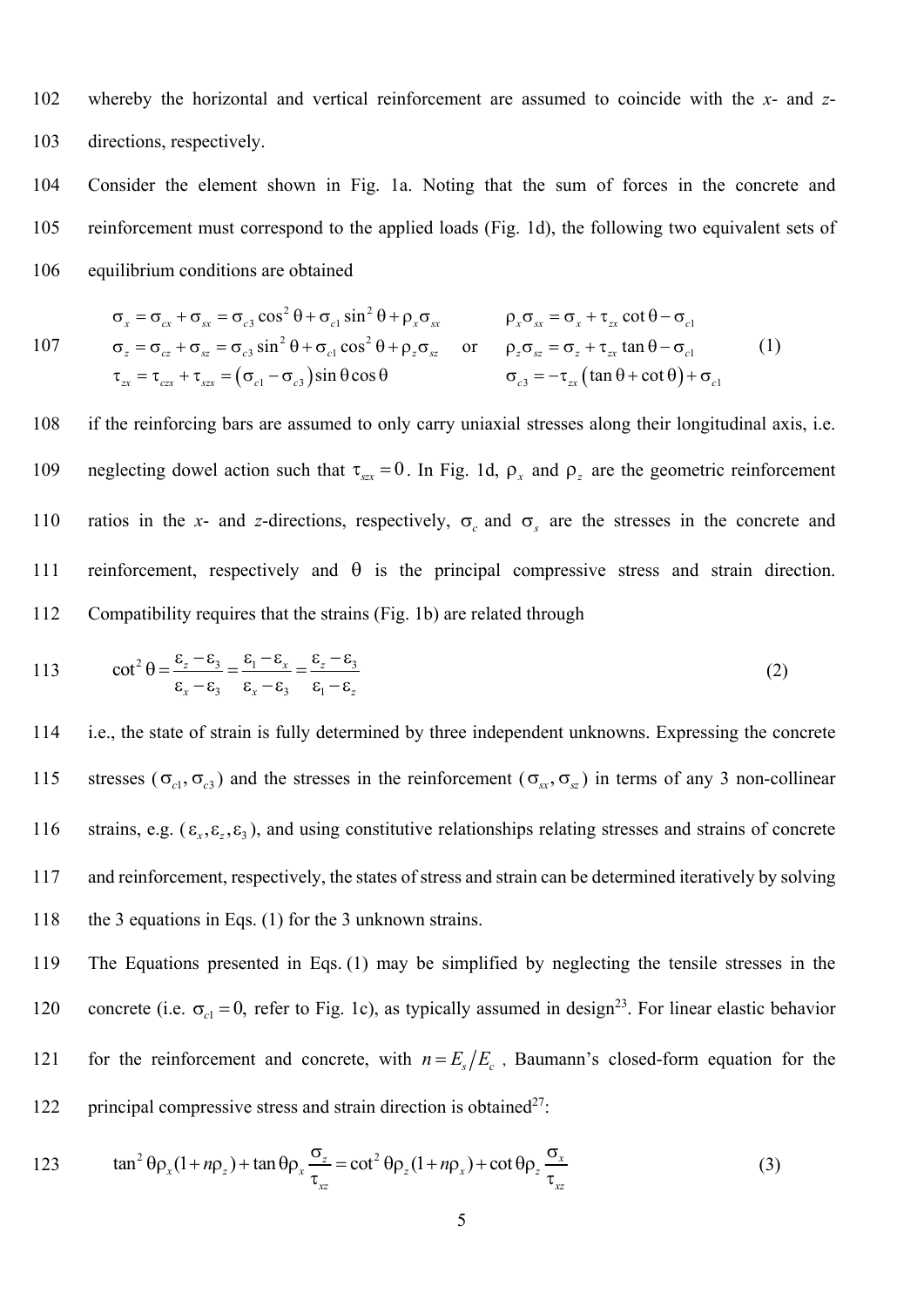124 Having determined the principal compressive stress and strain direction θ from Eq. (3), obtaining the 125 response (strains for any given applied stresses) by inserting  $\theta$  in Eqs. (1) is straightforward.

126 Neglecting the tensile strength of the concrete,  $f_{ct}$ , in any direction corresponds to the assumption of 127 fictitious, rotating, stress-free cracks which open orthogonally, and hence, the principal compressive 128 directions of average strains  $\theta_{\epsilon}$  and concrete stresses  $\theta_{\sigma}$  coincide with the direction of the fictitious 129 cracks  $\theta_r$  ( $\theta_r = \theta_{\epsilon} = \theta_{\sigma} = \theta$ ), refer to Fig. 1. Predictions obtained using this type of classical compression 130 field approach – even if using nonlinear constitutive relationships for concrete and reinforcement<sup>28</sup> – 131 tend to overestimate the observed deformations since rotating cracks are considered and tension 132 stiffening effects are neglected. Furthermore, they typically overestimate the ultimate load unless 133 compression softening of the concrete is accounted for  $23$ .

134 Vecchio and Collins proposed the Modified Compression Field Theory (MCFT)<sup>29</sup> to overcome these 135 weaknesses. In the MCFT, tension stiffening is implicitly taken into account by formulating 136 equilibrium in terms of average stresses between the cracks, including average tensile stresses in the 137 concrete (Fig. 1d). However, by treating the assumed average tensile stresses in the concrete as a 138 material property, depending only on the principal tensile strain, the respective empirical constitutive 139 equations disregard the fact that tension stiffening strongly depends on the rebar diameter and the 140 steel reinforcement ratios<sup>30</sup>. Consequently, such an approach is unable to yield direct information on 141 the maximum stresses at the cracks nor on crack spacings or crack widths. The same remark applies 142 to other models formulating equilibrium in terms of average stresses between cracks $31,32$ .

143 Extending this methodology for FRC is not entirely appropriate as the most important property when 144 considering the design of a structural member manufactured with FRC is its post cracking, or residual, 145 tensile strength. The strength that is offered by the fibers across a crack is dependent on the width of 146 the crack. Hence for a reliable analysis of FRC elements, information on the crack opening must be 147 established. This is why compression field models formulating equilibrium in terms of stresses at the 148 cracks, which can yield direct information on crack spacing and openings, are much better suited for 149 the analysis of FRC elements in shear. One such model is the Cracked Membrane Model (CMM)<sup>23,24</sup>.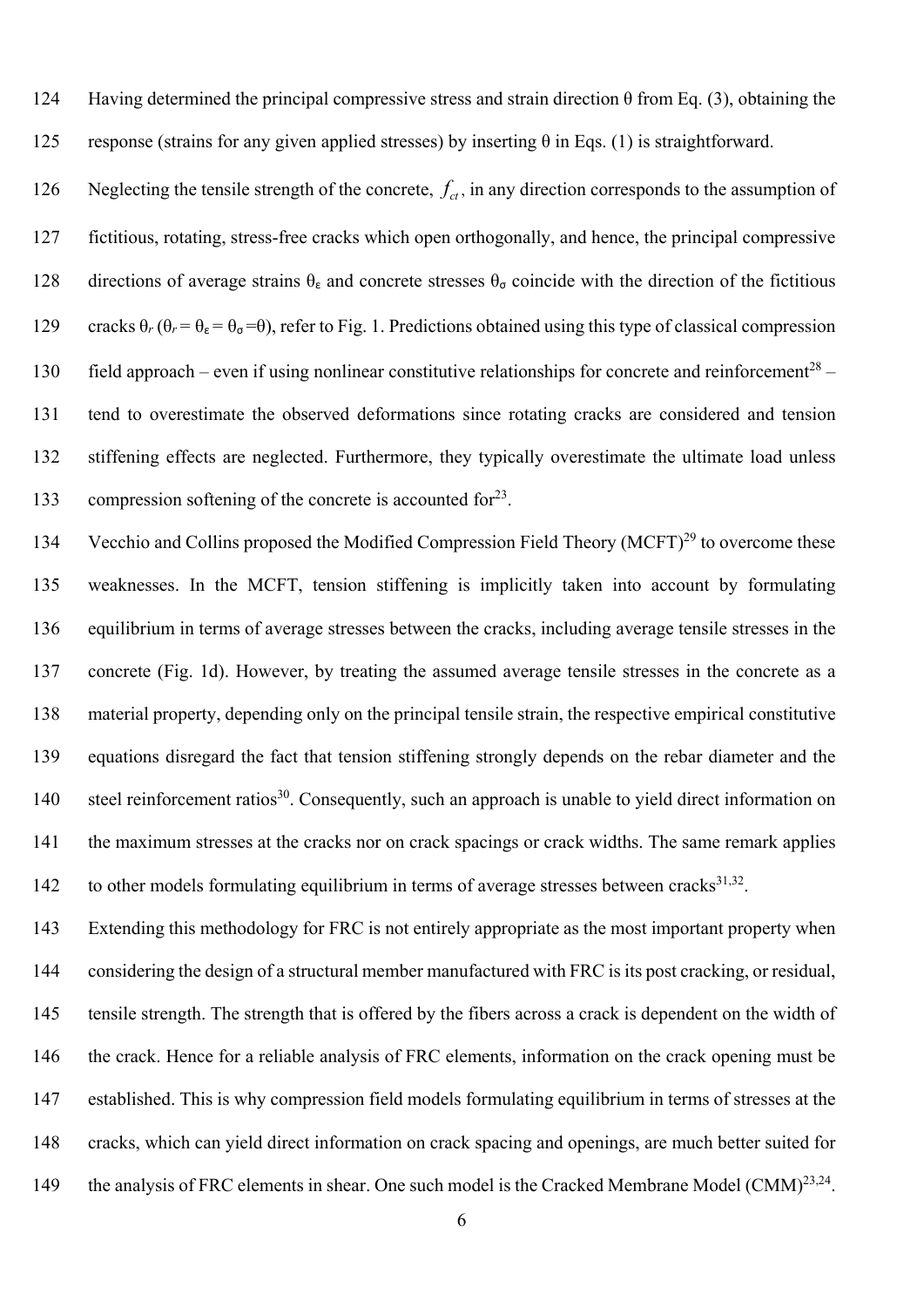150 In its general formulation (CMM-F), this model allows treating cracks as fixed and interlocked rather 151 than as rotating and stress-free while accounting for shear and normal stresses on the crack faces as 152 well as bond stresses transferred between the concrete and steel reinforcement. Equilibrium 153 conditions are expressed in terms of stresses at the cracks (see Fig. 2), and crack spacings and tensile 154 stresses between the cracks are determined from basic mechanical principles adopted from the 155 Tension Chord Model  $(TCM)^5$ . However, calculations using this general model are tedious, and the 156 assumption of interlocked cracks with a fixed direction is of limited use for design purposes, since 157 this is equivalent to allowing substantial tensile stresses to develop in the concrete between the cracks. 158 Therefore, the simplified version of the model considering rotating, stress-free cracks, the CMM-R, 159 is considered in the following<sup>23,24</sup>. This model has been successfully implemented in FE-codes by 160 several researchers<sup>33–35</sup>, including a generalization to the analysis of shell elements using a sandwich 161 model approach  $36-38$ .

162 In the CMM-R, contrary to the CMM-F, cracks are assumed to be stress free and open orthogonally. 163 These two assumptions greatly simplify the calculations without losing the direct information on the 164 local stresses at the cracks and crack openings, since equilibrium conditions are expressed in terms 165 of stresses at the cracks. In particular, Eqs. (1) can be simplified neglecting the tensile stresses in the 166 concrete at the cracks (i.e. setting  $\sigma_{c1} = 0$ , refer to Fig. 1c) and remain valid if stresses in the concrete 167 and reinforcement at the cracks, as well as θ*r*=θ are inserted, and a closed form solution for the 168 diagonal crack spacing, *s<sub>r</sub>*, can be established based on the theoretical maximum crack spacings for 169 uniaxial tension in the reinforcement directions,  $s_{r0}$  and  $s_{r20}$ , respectively<sup>23,24</sup>. The latter are obtained 170 observing that while  $\sigma_{c1} = 0$  at the cracks, tensile stresses are transferred to the concrete between the 171 cracks by bond shear stresses, and that the tensile stresses in the concrete cannot exceed  $f_{ct}$  midway 172 between two cracks. Using the  $TCM<sup>5</sup>$ , which assumes constant rigid-plastic bond stresses (i.e. 173 independent of the slip) prior to yielding of the reinforcement, the maximum theoretical crack 174 spacings for uniaxial tension are given by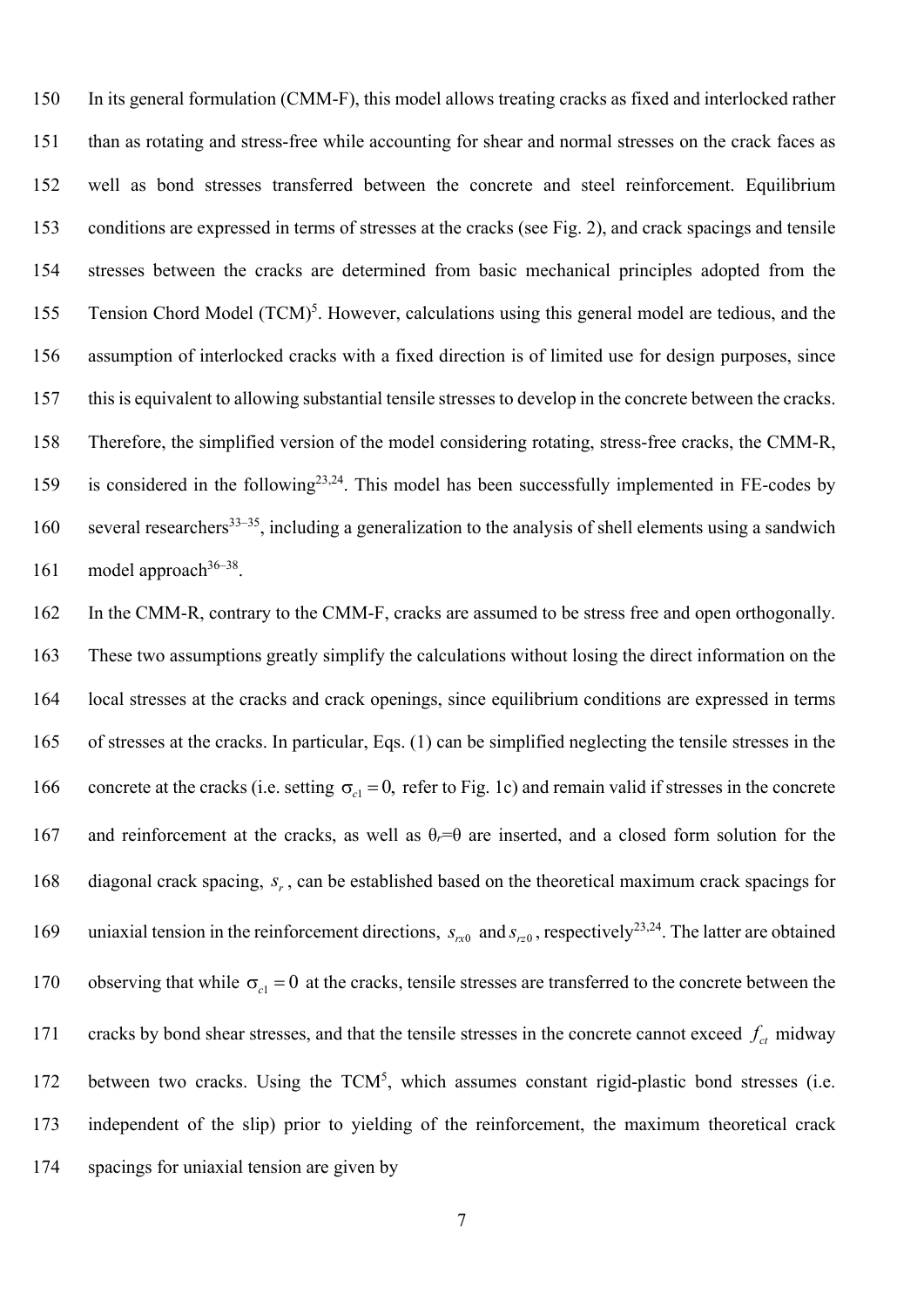175 
$$
s_{rx0} = \frac{\mathcal{O}_x f_{ct} (1 - \rho_x)}{2\tau_{b0} \rho_x} \approx \frac{\mathcal{O}_x f_{ct}}{2\tau_{b0} \rho_x} = \frac{\mathcal{O}_x}{4\rho_x}, \quad s_{rz0} = \frac{\mathcal{O}_z f_{ct} (1 - \rho_z)}{2\tau_{b0} \rho_z} \approx \frac{\mathcal{O}_z}{4\rho_z} \qquad (\tau_{b0} = 2f_{ct})
$$
(4)

176 where  $\mathcal{O}_x$  and  $\mathcal{O}_z$  are the bar diameters in the *x*- and *z*-directions, respectively,  $\tau_{b0} = 2f_{ct} = 0.6f_c^{2/3}$ is the bond shear stress for elastic reinforcement according to the TCM, with  $f_c$  being the concrete 178 cylinder strength in MPa units. Note that the minimum theoretical crack spacing is half the corresponding maximum crack spacing, since at the limit, a new crack may form when  $\sigma_{c1} = f_{ct}$  is 180 attained midway between two cracks. This uncertainty cannot be avoided, even with more realistic, 181 complex bond shear stress-slip relationships, which justifies the use of a simplified, yet mechanically 182 consistent model like the TCM<sup>5</sup>. In order to determine the crack spacing in biaxially reinforced 183 elements, the stresses in the concrete between the cracks can be determined by superimposing the 184 concrete stresses at the crack with the stresses transferred to the concrete between the cracks by bond 185 shear stresses from both sets of orthogonally placed reinforcing bars. Noting that the crack spacings 186 are geometrically related through  $s_r = s_{rx} \sin \theta = s_{rz} \cos \theta$  (see Fig. 2a), and that just as for uniaxial 187 tension, the maximum diagonal crack spacing  $s_{r0}$  is attained when  $\sigma_{c1} = f_{ct}$  occurs at the center 188 between two cracks,  $s_{r0}$  can be determined analytically<sup>23,24</sup>. A good upper bound approximation for 189  $s_{r0}$  is given by

$$
190 \t\t s_{r0} = \frac{1}{\frac{\sin \theta}{s_{rx0}} + \frac{\cos \theta}{s_{rz0}}} \t\t(5)
$$

191 Eq. (5) is the same equation postulated by Vecchio and Collins<sup>29</sup>. Like in uniaxial tension<sup>5,6</sup>, the diagonal crack spacing may also vary by a factor of two, i.e.  $s_r = \lambda s_{r0}$ , with  $\lambda = 0.5 ... 1.0^{23,24}$ . The 193 crack opening,  $w_r$ , can be determined from the principal tensile strain,  $\varepsilon_1$ , and the diagonal crack 194 spacing  $s_r = \lambda s_{r0}$ , i.e.

195 
$$
w_r = s_r(\varepsilon_1 - \varepsilon_{c1}) \approx s_r \varepsilon_1 = \lambda s_{r0} \varepsilon_1
$$
 (6)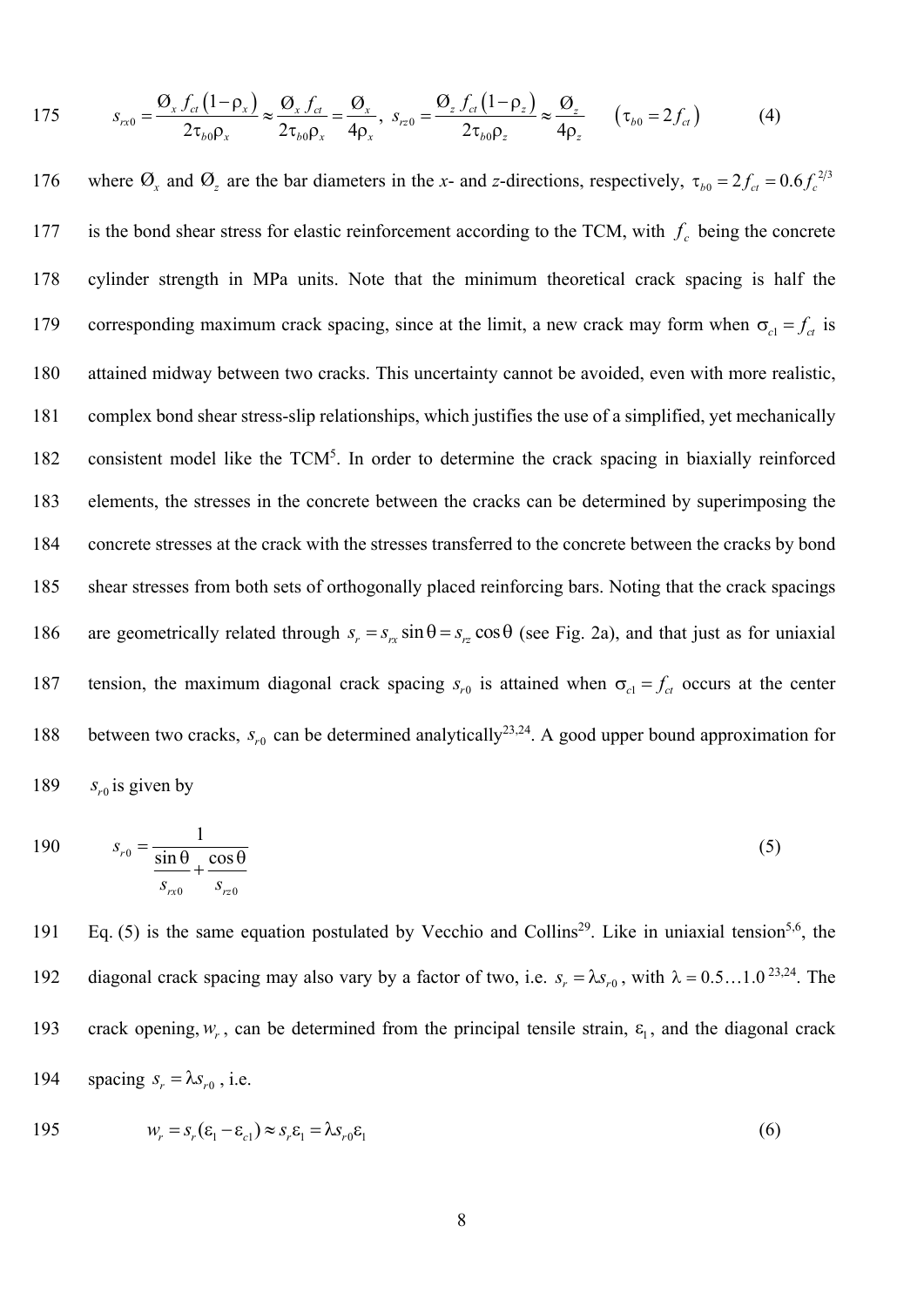196 Eq. (6) is simplified by neglecting the tensile strains within the concrete between the cracks,  $\varepsilon_{c1}$ ,

197 without significantly affecting accuracy, since typically,  $\varepsilon_{c1} \ll \varepsilon_1$ .

198 Knowing the crack spacing (or rather, selecting a value between its theoretical upper and lower 199 boundaries), the CMM-R analysis can be carried out as outlined above for classic compression field 200 models, i.e. solving the Eqs. (1) (with  $\sigma_{c} = 0$ ) to obtain the state of strain (3 unknowns) for any given 201 set of applied stresses. However, constitutive relationships for the concrete and the reinforcement 202 expressing the (maximum) stresses at the cracks in terms of average strains are required. The TCM 203 allows for determining these relationships consistently as a function of the crack spacing<sup>5</sup>, with 204 closed-form analytical solutions e.g. when using a bilinear stress-strain relationship for the bare bar reinforcement. For linear elastic reinforcement, a closed form solution for the crack inclination  $\theta_r$ , 206 similar to Eq. (3) but accounting for tension stiffening in a consistent manner, can be derived, and is 207 a useful tool for verifications of the serviceability limit state, particularly for crack widths<sup>39</sup>. For more 208 details, the reader is referred to References<sup>23,24</sup>.

#### 209 **Compression field approach for FRC elements**

210 Adapting the CMM-R to account for fiber reinforcement (CMM-Rf) is straightforward, since 211 equilibrium is formulated at the cracks and fiber stresses at cracks can be determined from the crack 212 kinematics that are directly obtained from the model. Hence, equilibrium can simply be expressed 213 using Eqs. (1) (Fig. 1d), and setting  $\sigma_{c} = \sigma_{cf}$ , where  $\sigma_{cf}$  is the effective (residual) fiber stresses at 214 the cracks. These stresses act perpendicularly to the crack face and hence, in the direction of the 215 principal concrete tensile stresses. The residual stresses provided by the fibers are dependent on the 216 crack opening, i.e.  $\sigma_{c1} = \sigma_{cf}(u)$ , where  $u = w_r$  and can be obtained from Eq. (6).

217 However, the crack spacings (refer to Eq. (4)) need to be adapted to account for the fiber bridging 218 stresses. As outlined above for conventional reinforced concrete, moving away from a crack along a 219 reinforcing bar, the tensile stresses in the surrounding concrete will gradually build up, as a result of 220 bond shear stresses transferred from the reinforcement, to a value up to  $f_a$ . This distance is shorter in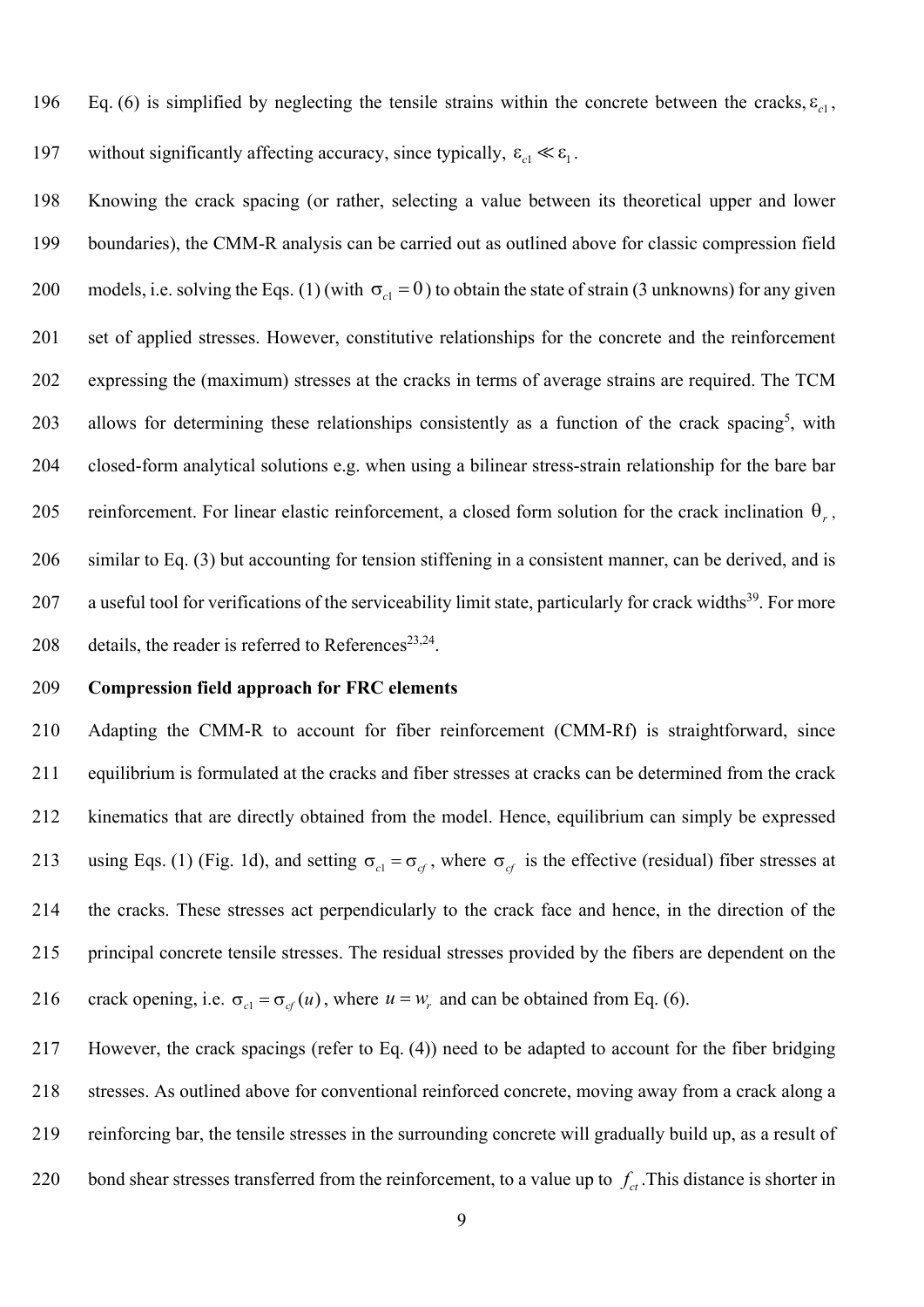221 FRC than in concrete without fibers since in addition to bond, the fiber stresses  $\sigma_{c1} = \sigma_{cf}$  at the crack 222 are transmitted to the concrete over the fiber embedment length  $l_{bf} \le l_f/2$ . Using the same 223 assumptions as in the TCM, the following crack spacings for uniaxial tension in the reinforcement 224 directions, accounting for additional fiber reinforcement, result<sup>3</sup>:

225 
$$
s_{\text{rxf }0} = \frac{\mathcal{O}_{x}}{4\rho_{x}} \left(1 - \frac{\sigma_{\text{cf}}}{f_{\text{ct}}}\right), \quad s_{\text{rxf }0} = \frac{\mathcal{O}_{z}}{4\rho_{z}} \left(1 - \frac{\sigma_{\text{cf}}}{f_{\text{ct}}}\right) \quad (\tau_{b0} = 2f_{\text{ct}})
$$
(7)

226 Using Eqs. (7), the maximum diagonal crack spacing can be determined as for conventionally 227 reinforced panels, again with  $s_{rf} = \lambda s_{rf0}$  (  $\lambda = 0.5...1.0$  )<sup>23,24</sup>. The diagonal crack spacing 228  $s_{rf} = s_{rsf} \sin \theta = s_{rsf} \cos \theta$  accounting for biaxial reinforcement and fibers, can be determined based on 229 the theoretical maximum diagonal crack spacing,  $s_{r f0}$ , as follows:

230 
$$
s_{rf0} = \frac{1}{\frac{\sin \theta}{s_{rxf0}} + \frac{\cos \theta}{s_{rxf0}}} = \frac{1 - \sigma_{cf} / f_{ct}}{\frac{\sin \theta}{s_{rxf0}} + \frac{\cos \theta}{s_{rz0}}}, \quad s_{rf} = (0.5...1.0)s_{rf0} \ge l_f
$$
(8)

231 where  $\theta$  is the principal compressive stress direction at the onset of initial cracking.

232 Note that for high fiber dosages, Eqs. (7) can yield very small or even negative crack spacings (for 233  $\sigma_{cf} > f_{cf}$ ); however, this is physically impossible since for small crack spacings, these high fiber 234 stresses cannot be activated. By this, an imposed lower bound limit for the crack spacing is taken as 235 the length of the fiber (i.e.  $s_{rf} \ge l_f$ ) as indicated in Eq. (8). Since the crack opening is typically small 236 during the crack formation process, a reasonable approximation of the crack spacing is obtained by 237 setting  $\sigma_{cf} \approx \sigma_{cf0}$  in Eqs. (7) and (8), where  $\sigma_{cf0}$  denotes the fiber effectiveness, corresponding to 238 the maximum value of residual fiber stresses at small crack openings as further outlined below (refer 239 to Eq.  $(11)$ ).

240 For members without conventional reinforcement in either direction, Eq. (8) cannot be used. Rather, 241 for members with high fiber dosages, the crack spacing will be in the order of  $s_{rf} \approx l_f$ , and for low 242 fiber dosages, localized cracking is expected to occur unless the crack spacing in either direction is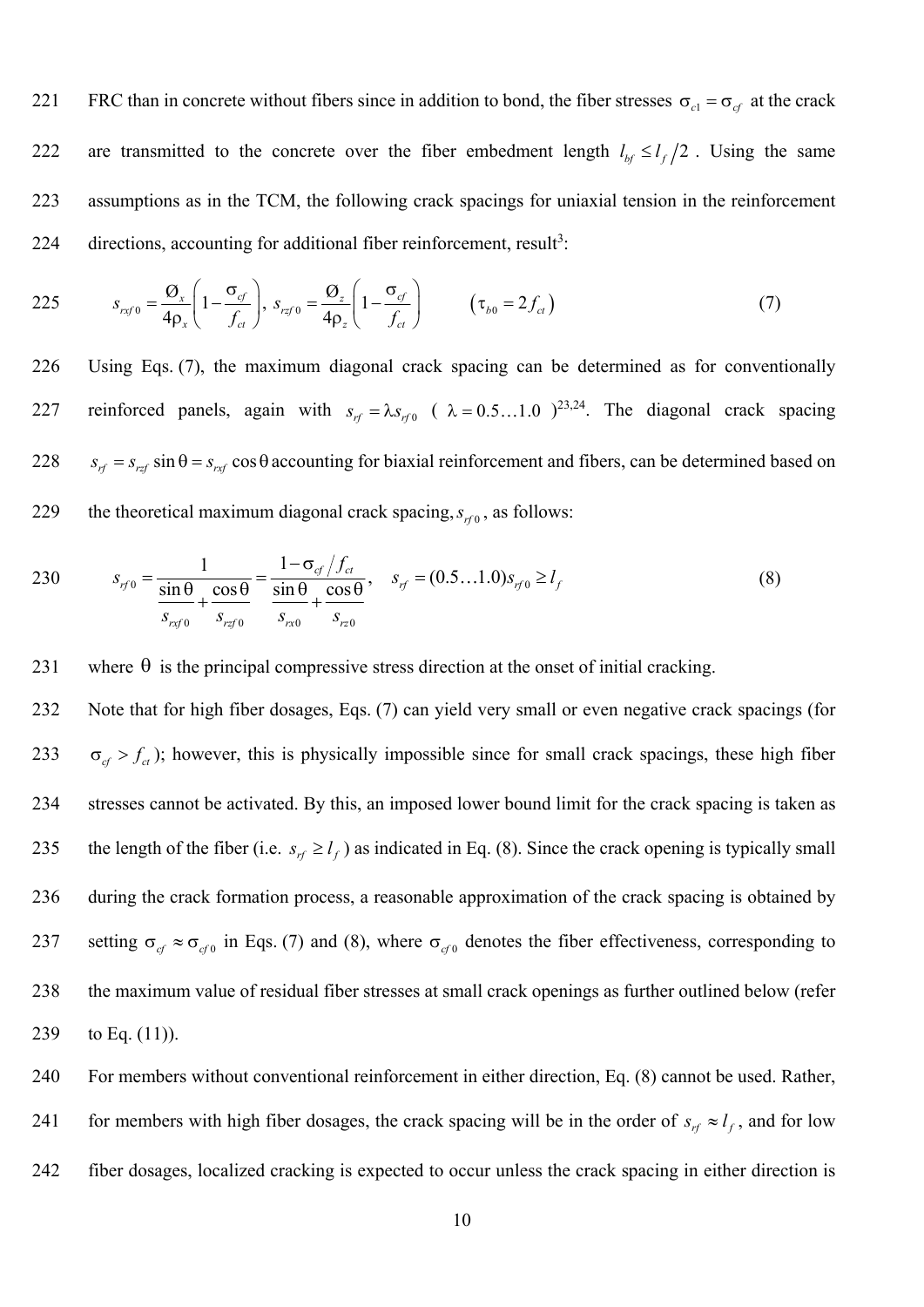243 governed by adjacent elements, such as the chords in the case of the web of a girder. In the latter case, the diagonal crack spacing in the web can be estimated geometrically, using the crack spacing  $s_{rrTC}$ 245 in the tension chord:

$$
246 \t\t s_{rf} = s_{rx,TC} \sin \theta \t\t(9)
$$

247 Knowing the crack spacing, the value of  $\sigma_{cf}$  can be determined for a given state of strain (and hence 248 crack opening) using Eq. (6) and any suitable FRC material constitutive stress vs crack opening 249 relationship. In this paper, the simple mechanical model proposed by  $Pfy1^{3,40}$ , illustrated in Fig. 3, is 250 adopted to estimate the residual characteristics of the FRC for the sake of simplicity. It is 251 acknowledged that more accurate expressions for the residual capacity of FRC may be obtained using 252 fiber stress vs crack opening characteristics derived directly from standard material tests on the actual 253 FRC used<sup>41</sup>, or through the use of more refined/sophisticated constitutive models that are available in 254 the literature<sup>42,43</sup>. Also, better predictions are likely to be obtained using statistical models to predict 255 material parameters; however, this is beyond the scope of this paper.

256 While Pfyl's model considers fiber activation followed by a pull-out phase, only the latter is 257 considered in the following for simplicity (Fig. 3b). Hence, fiber stresses amount to

258 
$$
\frac{\sigma_{cf}}{\sigma_{cf0}} = \left(1 - \frac{2u}{l_f}\right)^2 \qquad \left(u \le \frac{l_f}{2}\right)
$$
 (10)

259 In the derivation of Eq. (10), fiber snubbing effects<sup>43</sup> were neglected. The term  $\sigma_{c/0}$  denotes the *fiber* 260 *effectiveness* of the FRC, which can be expressed as

$$
\sigma_{\sigma} = K_f \frac{\rho_f \tau_{bf} l_f}{d_f} \tag{11}
$$

262 if the pullout resistance of the individual fibers is assumed to be independent of their inclination  $\theta_t$ 263 with respect to the outer normal to the crack surface. This assumption can be justified if fibers oriented 264 close to the crack plane (e.g.  $\theta_f > \pi/3$  as proposed by Foster<sup>44</sup>) are considered ineffective, as 265 assumed in the following. In Eq. (11),  $\rho_f$  is the total volumetric fiber content,  $K_f$  is a fiber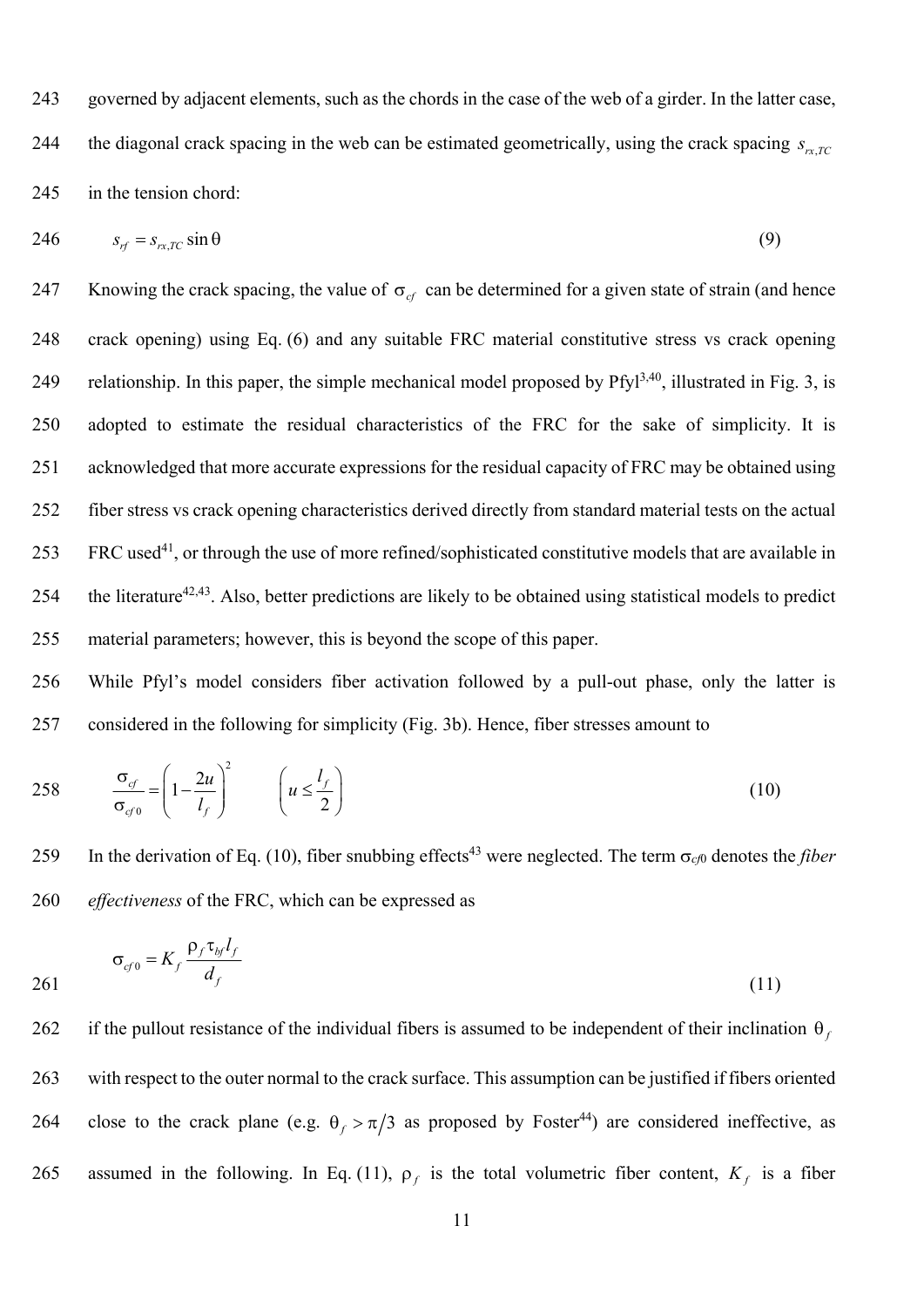266 orientation factor explained in the Appendix, and  $\tau_{bf}$  is the average bond stress between the fibers 267 and surrounding matrix along the shorter embedded length, which accounts for stress transfer between 268 the fibers and the matrix by anchorage provided by end hooks, taken as  $\tau_{bf} = 2 f_{ct} = 0.6 f_c^{2/3}$  (in MPa 269 units).

270 In the discussion above a fundamental assumption is made on the failure mechanism of FRC in that 271 the fibers pull-out of the matrix. If the axial stresses developed within the fibers exceeded the ultimate 272 tensile strength of the fibers,  $f_{\text{rf}}$ , the fibers would fracture before being pulled out. Pfyl's model 273 above can be extended for the case of fiber fracture, noting that fibers longer than

$$
274 \qquad l_{f_{bu}} = \frac{f_{tf}d_f}{4\tau_{bf}} \tag{12}
$$

275 would fracture before completely pulling out. However, the fiber geometry  $(l_f, d_f)$  and properties 276 are usually tuned to avoid this behavior. Therefore, fiber fracture is not considered in the development 277 of the model.

278 Furthermore, it has been observed in tests on FRC members where single dominant/localized cracks 279 form that the number of fibers bridging failure surfaces are generally lower than the total expected 280 . number of fibers<sup>41</sup>. It is thought that the crack path follows the easiest propagation route through the 281 FRC matrix and often propagates through the inherent flaws of the concrete (such as pores) and near 282 the end or around individual fibers. In shear critical FRC beams, Amin and Foster<sup>45</sup> included a fiber 283 dispersion factor of 0.82 which is applied to the average residual tension that is offered by the fibers 284 to account for these observations. For FRC members containing steel rebar where many cracks are 285 expected to form, it may be argued that the initial cracks may contain, on average, fewer fibers than 286 theoretically expected. However, after first cracking, the location of the subsequent cracks depends 287 more-so on the development of bond between the FRC matrix and steel rebar than the presence of the 288 fibers. Assuming many cracks smeared along the element, and large crack surfaces, the influence of 289 those few initial cracks with statistically fewer fibers becomes negligible to the overall response of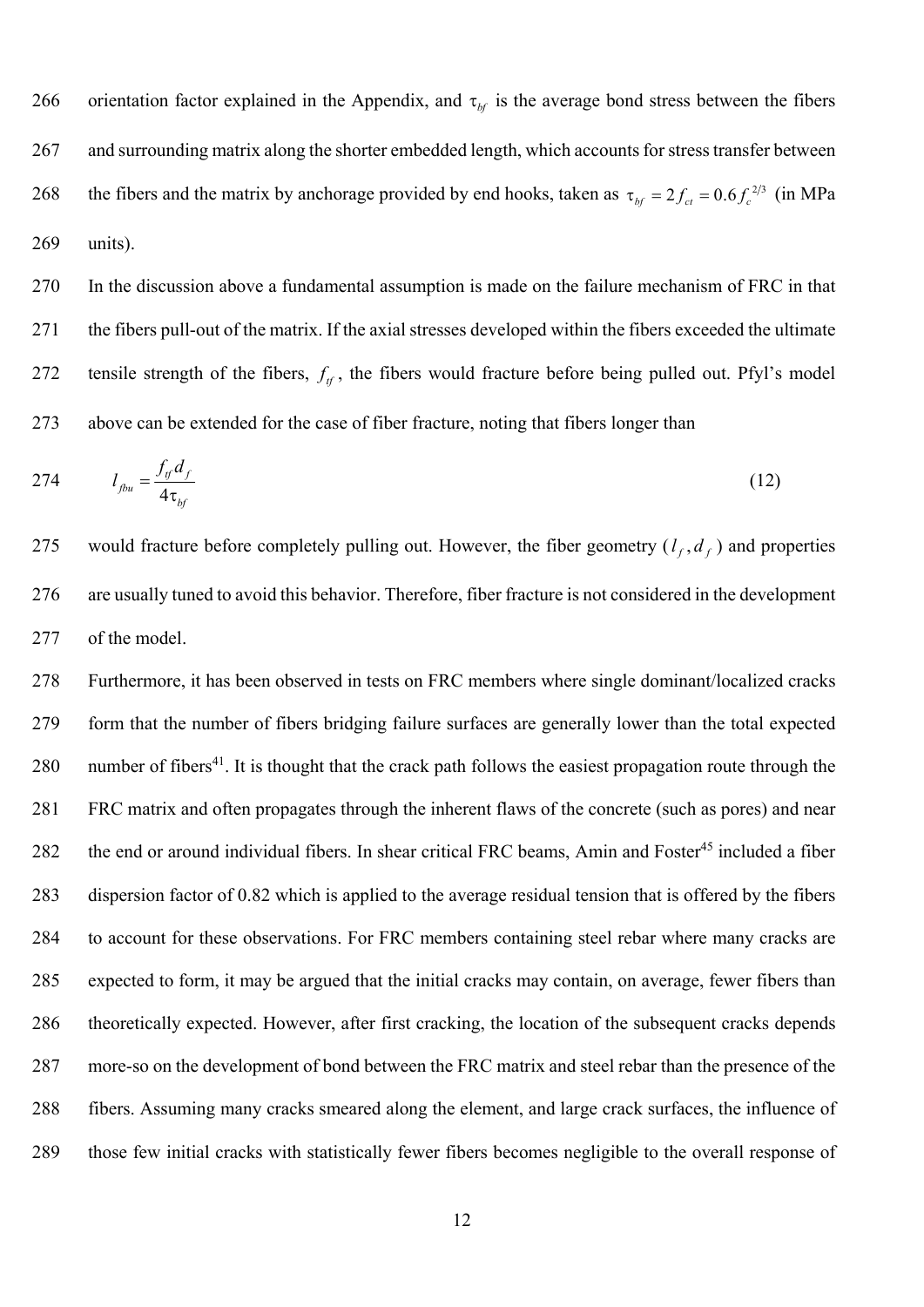290 the element. Note that it has also been observed in tension tie tests that one of these initial cracks is 291 more likely to develop into the failure surface of the member, however these failure surfaces tend to 292 localize well after peak load has been attained $46,47$ .

293 The CMM-Rf analysis including fibers can be carried out just as outlined above for the CMM-R 294 without fibers, but solving Eq. (1) with  $\sigma_{c_1} = \sigma_{c} (u)$  instead with  $\sigma_{c_1} = 0$  to obtain the state of strain (3 unknowns) for a given set of applied stresses, where the crack opening  $u = w_r$  can be determined 296 from Eq.  $(6)$ , using the crack spacing given by Eq.  $(8)$ .

#### 297 **Simplified compression field approach for FRC webs**

298 For elements without vertical reinforcement nor vertically applied stresses, as is the case for the webs 299 of girders without conventional shear stirrup reinforcement, the compression field analysis presented 300 above can be simplified. Using Eqs. (1) with  $\sigma_{c1} = \sigma_{cf}$  and setting  $\rho_z = \sigma_z = 0$ , one obtains (Fig. 4c)

$$
\rho_x \sigma_{xx} - \sigma_x = \tau_{zx} \cot \theta - \sigma_{cf} = \tau_{zx} \left( \frac{\tau_{zx}}{\sigma_{cf}} - \frac{\sigma_{cf}}{\tau_{zx}} \right) = \frac{\tau_{zx}^2}{\sigma_{cf}} - \sigma_{cf}
$$
\n
$$
\tan \theta = \frac{\sigma_{cf}}{\tau_{zx}}
$$
\n
$$
\sigma_{c3} = -\frac{\tau_{zx}^2}{\sigma_{cf}}
$$
\n(13)

302 Knowing  $\sigma_{cf}$ , the state of stress at the cracks for any applied stresses  $(\sigma_x, \tau_{zx})$  is thus uniquely 303 determined by equilibrium alone. However,  $\sigma_{cf}$  is a function of the crack opening, which in turn is 304 dependent on the principal tensile strain (see Eq. (6)). Rather than using the general solution 305 procedure, a more direct way consists of: (i) assuming a value of  $\sigma_{cf}$ ; (ii) determining the 306 corresponding values of  $\varepsilon_x$ ,  $\varepsilon_y$  and  $\theta$  from Eqs. (13), using the constitutive relationships of 307 concrete and longitudinal reinforcement; (iii) determining the principal tensile strain using the 308 compatibility condition Eq. (2), i.e.  $\varepsilon_1 = \varepsilon_x + (\varepsilon_x - \varepsilon_3)\cot^2 \theta$ ; (iv) calculating the resulting crack 309 opening using Eq. (6); (v) determining the fiber stress corresponding to the obtained crack opening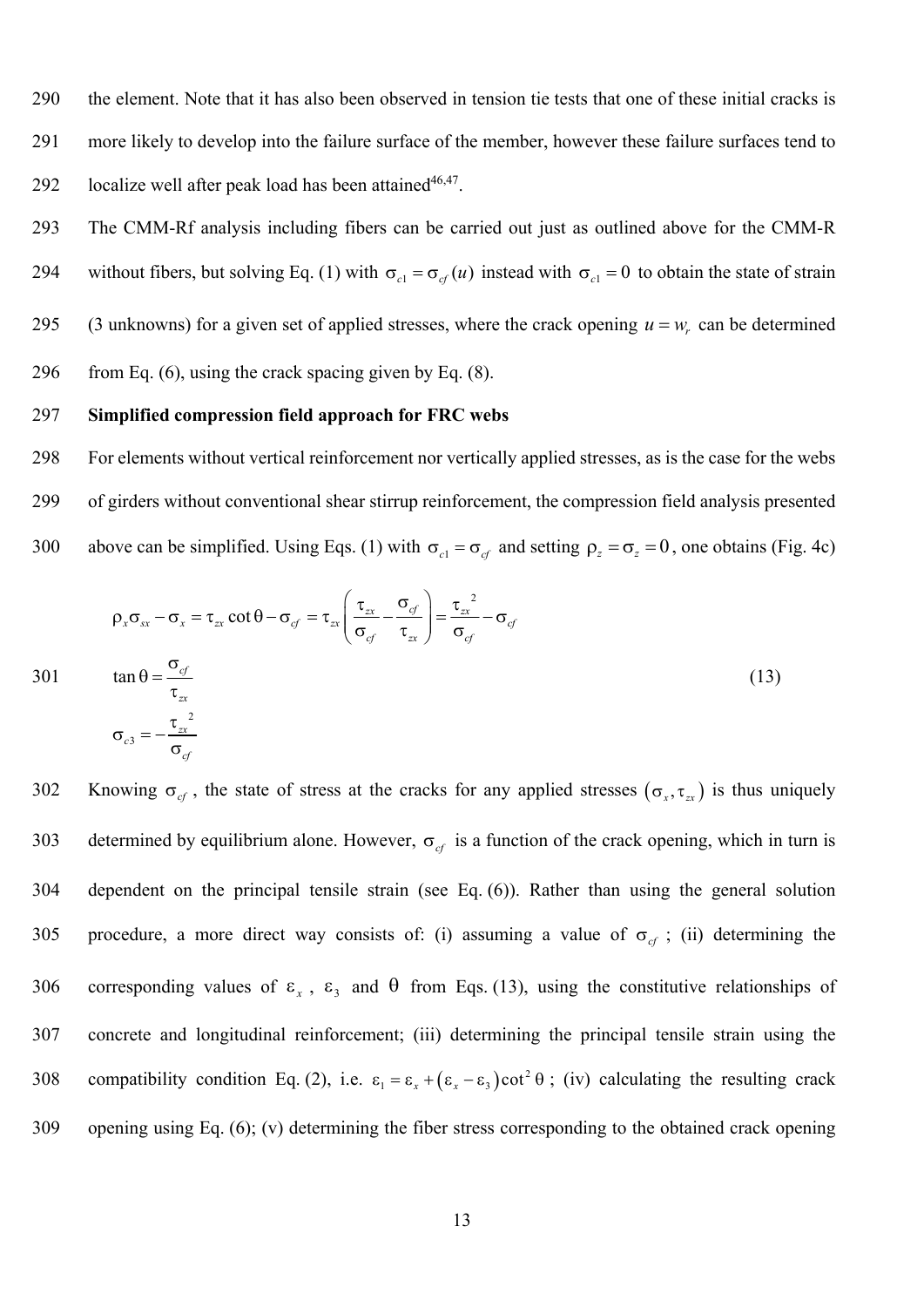310 from Eq. (10); and (vi) iterating through steps (i)-(v) until the resulting fiber effective stress converges

311 with the initially assumed value.

312 Assuming linear elastic behavior of the concrete in compression and, where applicable, for the 313 longitudinal reinforcement in tension, further simplifications are possible. This is outlined below for

314 two cases of practical interest, representing possible situations in the webs of girders.

Consider first a uniaxially reinforced FRC element loaded in pure shear, i.e.  $\rho_z = 0$  and  $\sigma_x = \sigma_z = 0$ .

316 Using the equilibrium conditions, Eqs. (13), one attains

317 
$$
\epsilon_3 = \epsilon_{c3} - \frac{n\tau_{xx}^2}{\sigma_{cf}E_s}, \qquad \epsilon_x = \frac{\tau_{xx}}{\rho_x E_s} \left( \frac{\tau_{xx}}{\sigma_{cf}} - \frac{\sigma_{cf}}{\tau_{xx}} \right)
$$
(14)

318 and inserting Eqs. (14) into the compatibility condition given by Eq. (2), i.e.  $\varepsilon_1 = \varepsilon_x + (\varepsilon_x - \varepsilon_3)\cot^2 \theta$ ,

319 the principal tensile strain amounts to

$$
320 \qquad \qquad \varepsilon_1 = \frac{{\tau_{xx}}^2}{\rho_x E_s \sigma_{cf}} \left( \frac{{\tau_{xx}}^2}{\sigma_{cf}^2} \left( 1 + n \rho_x \right) - \frac{{\sigma_{cf}}^2}{\tau_{zx}} \right) \tag{15}
$$

Hence, the crack opening  $w_r = s_r \varepsilon_1$  (see Eq. (6)) can be expressed in a closed form, and the states of 322 stress and strain are found by simply solving the equation

323 
$$
\sigma_{cf}\left(s_{rf}\cdot\frac{\tau_{zx}^{2}}{\rho_{x}E_{s}\sigma_{cf}}\left(\frac{\tau_{zx}^{2}}{\sigma_{cf}^{2}}(1+n\rho_{x})-\frac{\sigma_{cf}^{2}}{\tau_{zx}^{2}}\right)\right)=\sigma_{cf}
$$
(16)

for an initially assumed value  $\sigma_{\text{cf}}$  of the fiber stress, using  $\sigma_{\text{cf}}(u)$  defined by Eq. (10) (or any other, 325 more refined FRC constitutive model<sup> $42,43$ </sup>).

Consider next an element with  $\rho_x = \rho_z = 0$  of the web of a girder with stiff chords, whose strains are 327 typically dominated by bending moments, but generally also depend on the applied shear stresses, 328  $\varepsilon_x = g(\tau_x)$ . The equilibrium conditions, Eqs. (13), in this case yield the strains

329 
$$
\varepsilon_3 = \varepsilon_{c3} - \frac{n \cdot {\tau_{zx}}^2}{\sigma_{cf} E_s}, \qquad \varepsilon_x = g(\tau_{zx})
$$
 (17)

330 and inserting Eqs. (17) into the compatibility condition Eq. (2), i.e.  $\varepsilon_1 = \varepsilon_x + (\varepsilon_x - \varepsilon_3)\cot^2 \theta$ , the 331 principal tensile strain amounts to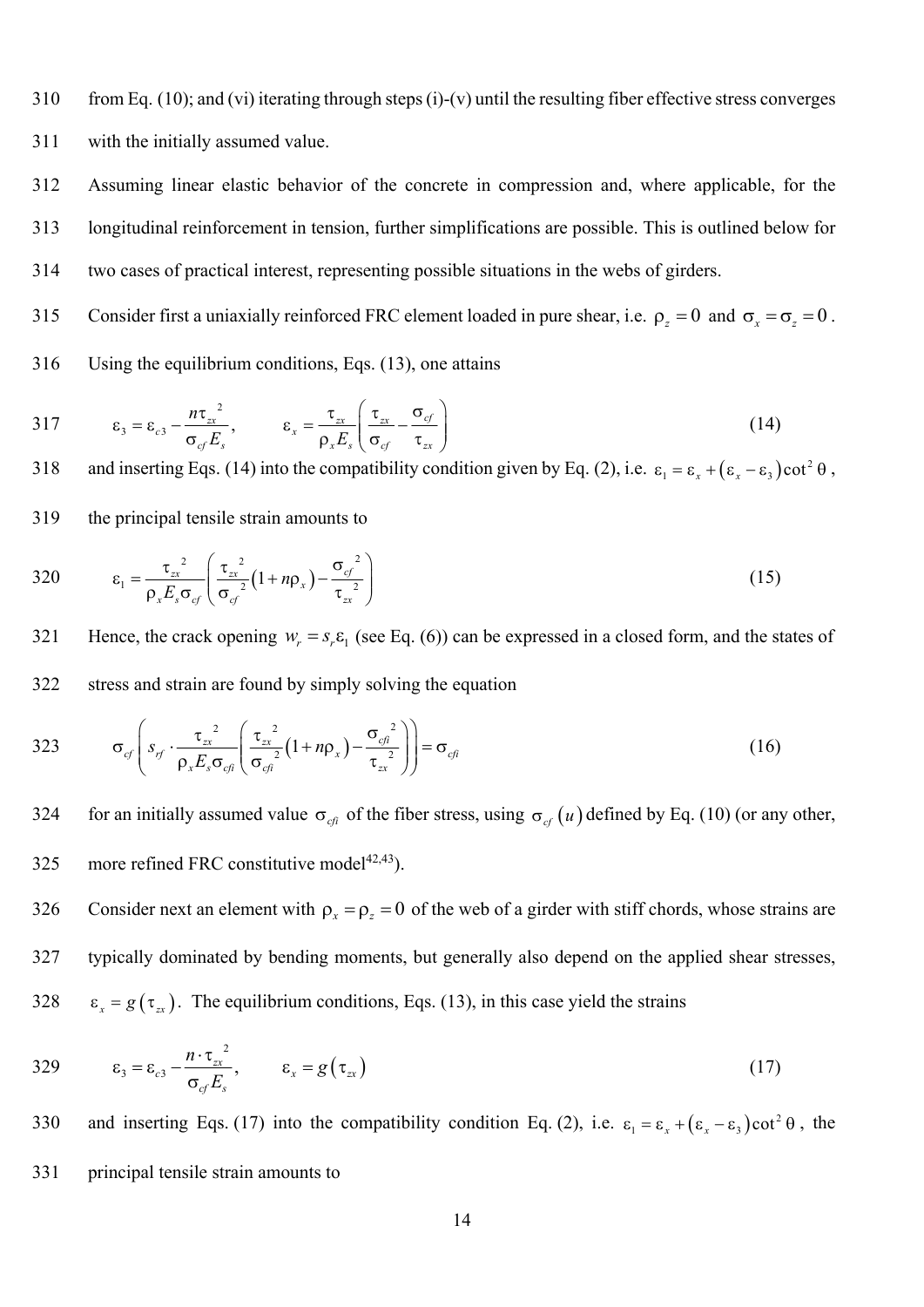332 
$$
\varepsilon_1 = g(\tau_{zx}) \left( 1 + \frac{\tau_{zx}^2}{\sigma_{cf}^2} \right) + \frac{n\tau_{zx}^4}{E_s \sigma_{cf}^3}
$$
 (18)

The crack opening  $w_r = s_r \varepsilon_1$  (see Eq. (6)) can again be expressed in closed form, and the states of 334 stress and strain are determined by solving the equation

335 
$$
\sigma_{cf}\left(s_{rf}\cdot\left(g\left(\tau_{zx}\right)\left(1+\frac{\tau_{zx}^{2}}{\sigma_{cf}^{2}}\right)+\frac{n\tau_{zx}^{4}}{E_{s}\sigma_{cf}^{3}}\right)\right)=\sigma_{cf}
$$
(19)

336 for an initially assumed value  $\sigma_{cf}$ , as above.

337 **DISCUSSION** 

338 Figures 5 and 6 present the results of sample compression field analyses for the two special cases 339 discussed above, i.e. a uniaxially reinforced element (Fig. 5) and a FRC element without any 340 conventional reinforcement, but subjected to imposed horizontal strains (Fig. 6), respectively. Two 341 sets of calculations, both considering elastic behavior of the reinforcement, were carried out for each 342 case, i.e. Figs. 5 and 6, considering (i) linear elastic behavior of the concrete, i.e. simply solving 343 Eqs. (16) and (19), respectively, with  $n = E_s / E_c = 6$  (dashed lines), and (ii) following the simplified 344 approach for FRC webs outlined in the previous section, using the following parabolic stress-strain 345 relationship accounting for compression softening for the concrete (solid lines)<sup>23,24</sup>:

$$
346 \qquad \sigma_{c3} = -\left(\frac{2\epsilon_{c3}}{\epsilon_{c0}} - \left(\frac{\epsilon_{c3}}{\epsilon_{c0}}\right)^2\right) \frac{f_c^{2/3}}{0.4 + 30\epsilon_1} \quad \text{i.e.} \quad \epsilon_{c3} = \epsilon_{c0} \left(1 - \sqrt{1 + \frac{\sigma_{c3}}{f_c^{2/3}} \left(0.4 + 30\epsilon_1\right)}\right) \tag{20}
$$

347 In Eq. (20)  $f_c$  is the concrete cylinder strength in MPa and  $\varepsilon_{c0}$  is the strain corresponding to the peak 348 compressive stress  $f_{\text{cred}} = f_c^{2/3}/(0.4 + 30 \epsilon_1)$ , with  $\epsilon_{c3} \ge \epsilon_{c0} \approx -0.002$ . The behavior is analyzed for a 349 fiber effectiveness equivalent to  $\sigma_{cf0} = 2.0 \text{ MPa}$  (0.29 ksi), for both the maximum, as well as the 350 minimum theoretically predicted crack spacing, i.e.  $\lambda = 1.0$  and  $\lambda = 0.5$ , respectively, to study the 351 influence on the response. Furthermore, it is assumed that the fiber geometry and matrix strength are 352 tuned such that ruptures of the fibers do not occur. The considered fiber effectiveness translates to a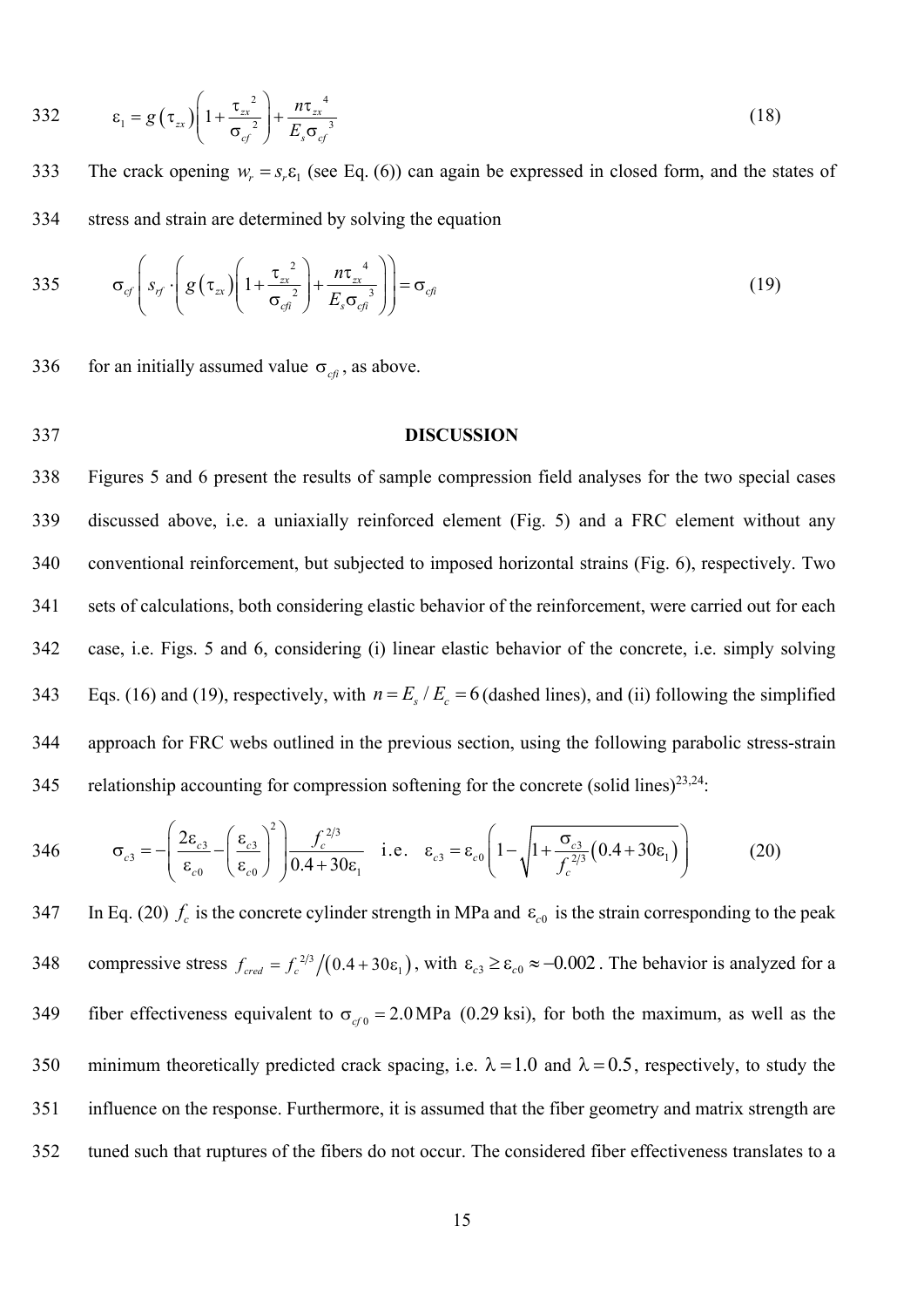353 steel fiber dosage of approximately  $40...60$  kg/m<sup>3</sup>  $(2.5...3.8 \text{ lb/ft}^3)$  ( $\rho_f = 0.50 - 0.75\%$  by volume) 354 depending on the fiber orientation and the specific properties of the matrix and fibers).

355 The response of the uniaxially reinforced FRC element in pure shear,  $\sigma_r = 0$ , is presented in Fig. 5, 356 for a longitudinal reinforcement ratio of  $\rho_x = 1.5\%$ . The material parameters used in the analyses are 357 indicated in the Figure. It can be seen that as predicted by the second equation in Eq. (13), the 358 principal compressive stress direction rotates towards the horizontal *x*-axis with increasing shear 359 stresses  $\tau_{\alpha}$ , and that cot  $\theta$  increases almost proportionally with  $\tau_{\alpha}$  as long as the decrease in fiber 360 stresses  $\sigma_{c} = \sigma_{cf}$  due to crack opening *u* is moderate. In the case of *linear elastic* concrete behavior 361 (dashed lines), maximum loads of  $\tau_{\text{av}}/\sigma_{\text{gf}} = 1.63$  and  $\tau_{\text{av}}/\sigma_{\text{gf}} = 1.93$  are predicted for  $\lambda = 1.0$  and  $0.5$ , respectively, with strains in the longitudinal reinforcement reaching  $1.77 \cdot 10^{-3}$  and  $363$   $2.81 \cdot 10^{-3}$ . Hence, in this case, depending on the yield strength of the reinforcement, yielding of the 364 reinforcement would govern failure, as indicated by the intersections of the vertical dotted line and 365 model resultants shown in Figs. 5a and 5b for a yield strength of 500 MPa (72.5 ksi). Note that while 366 in an orthogonally reinforced panel, a load increase is possible after yielding of the reinforcement in 367 one direction (accompanied by higher steel stresses in the other reinforcement direction), such a 368 redistribution is not possible in a uniaxially reinforced FRC panel due to the strain-softening 369 characteristics of the FRC. If the yield strength of the reinforcement is sufficiently high, fiber 370 softening would be the governing mode of failure: as the tensile strains,  $\varepsilon_1 = \varepsilon_x + (\varepsilon_x - \varepsilon_3)\cot^2 \theta$ , 371 increase essentially in proportion with  $\cot^2 \theta$  and hence, with  $\tau_{zx}^2$ , see the second equation in Eq. (13) 372 , these increasing strains lead to progressively larger crack openings and consequently the ability of 373 the fibers to transmit tension across cracks is reduced, which in turn requires flatter inclinations until 374 the point where equilibrium cannot be satisfied. For *nonlinear* concrete behavior (solid lines), 375 maximum loads of  $\tau_{\text{av}}/\sigma_{\text{cf}} = 1.58$  and  $\tau_{\text{av}}/\sigma_{\text{cf}} = 1.82$  are predicted for  $\lambda = 1.0$  and  $\lambda = 0.5$ , 376 respectively, with corresponding strains at the peak load in the longitudinal reinforcement reaching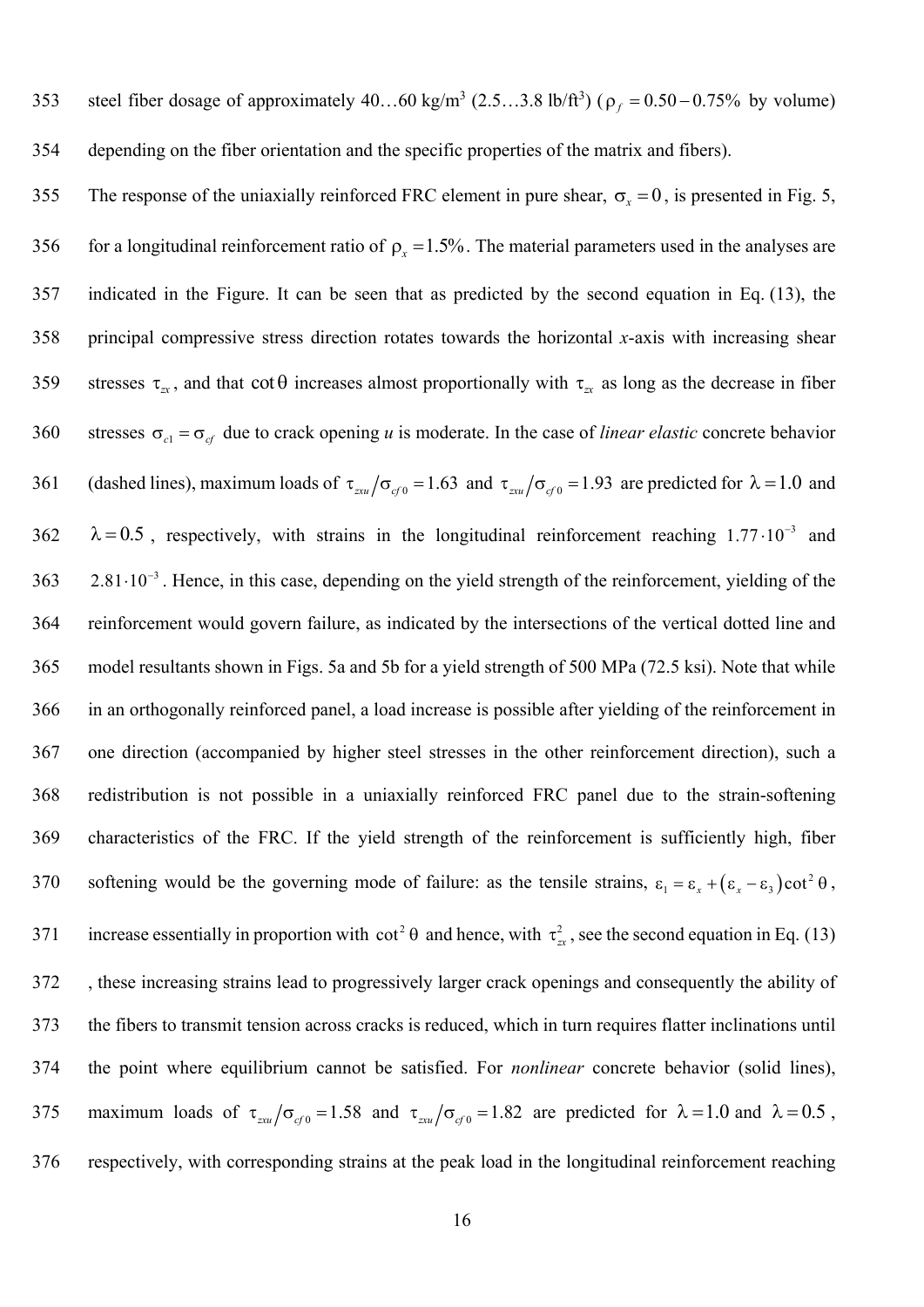$377$  1.56 $\cdot 10^{-3}$  and  $2.19 \cdot 10^{-3}$ . Hence, in this case, reinforcement vielding will not govern unless low 378 strength reinforcement is used and failure occurs when equilibrium cannot be satisfied due to the 379 combined effect of tensile softening of the fiber stresses, as outlined for the linear case, and 380 compression softening of the concrete. The latter is very pronounced, since the compressive strength 381 decreases hyperbolically with increasing tensile strains,  $\varepsilon_1$ , see Eq. (20) that in turn grow essentially 382 in proportion with  $\cot^2 \theta$  and  $\tau_{zx}^2$ , see above, just like the concrete compressive stresses, see the third 383 equation in Eq. (13).

384 Noting that cracking under pure shear is expected to occur at  $\tau_{zcr} = f_{ct} \approx 0.3 f_c^{2/3} = 3.5 \text{ MPa} (0.51 \text{ ks}i),$ 385 i.e.  $\tau_{zrr}/\sigma_{cf0} \approx 1.75$  (or lower if restraint stresses due to shrinkage and hydration heat are considered), 386 it is seen that in spite of the moderate fiber dosage used, with  $\sigma_{q0} < f_{ct}$ , the applied shear stresses  $\tau_{\alpha}$ 387 can increase after cracking if the crack spacing is small (near the minimum theoretical crack spacing) 388 with  $\tau_{zxy}/\tau_{zxy} \approx (1.82 \dots 1.93) / 1.75 = 1.04 \dots 1.10$ , but a brittle failure at cracking would occur for the 389 maximum theoretical crack spacing, with  $\tau_{xxu}/\tau_{zxv} \approx (1.58...1.63)/1.75 = 0.90...0.93$ .

390 By examining the differences between  $\lambda = 1.0$  and  $\lambda = 0.5$  in Fig. 5, it is evident that the crack 391 spacing has a pronounced effect on the overall behavior, with differences in predicted ultimate loads 392 ranging between 15…20%, even if the specimen is precracked, or if the cracking load is lower than 393 estimated above. Hence, the inherent uncertainty in the spacing of cracks must be acknowledged 394 when analyzing and designing FRC elements subjected to shear. However, even with larger crack 395 spacings, a strain hardening behavior could be obtained using a higher conventional reinforcement 396 ratio, as in the experiments discussed in the following section.

397 Figure 6 presents the results of a similar analysis for the FRC element without any conventional 398 reinforcement, but subjected to imposed horizontal strains. The material parameters used in the 399 analysis are indicated in the Figure. Horizontal strains were chosen to represent a typical prestressed 400 concrete girder, with an initial prestress of –5 MPa (0.72 ksi) (corresponding to  $\varepsilon_x = -0.17 \cdot 10^{-3}$ ) and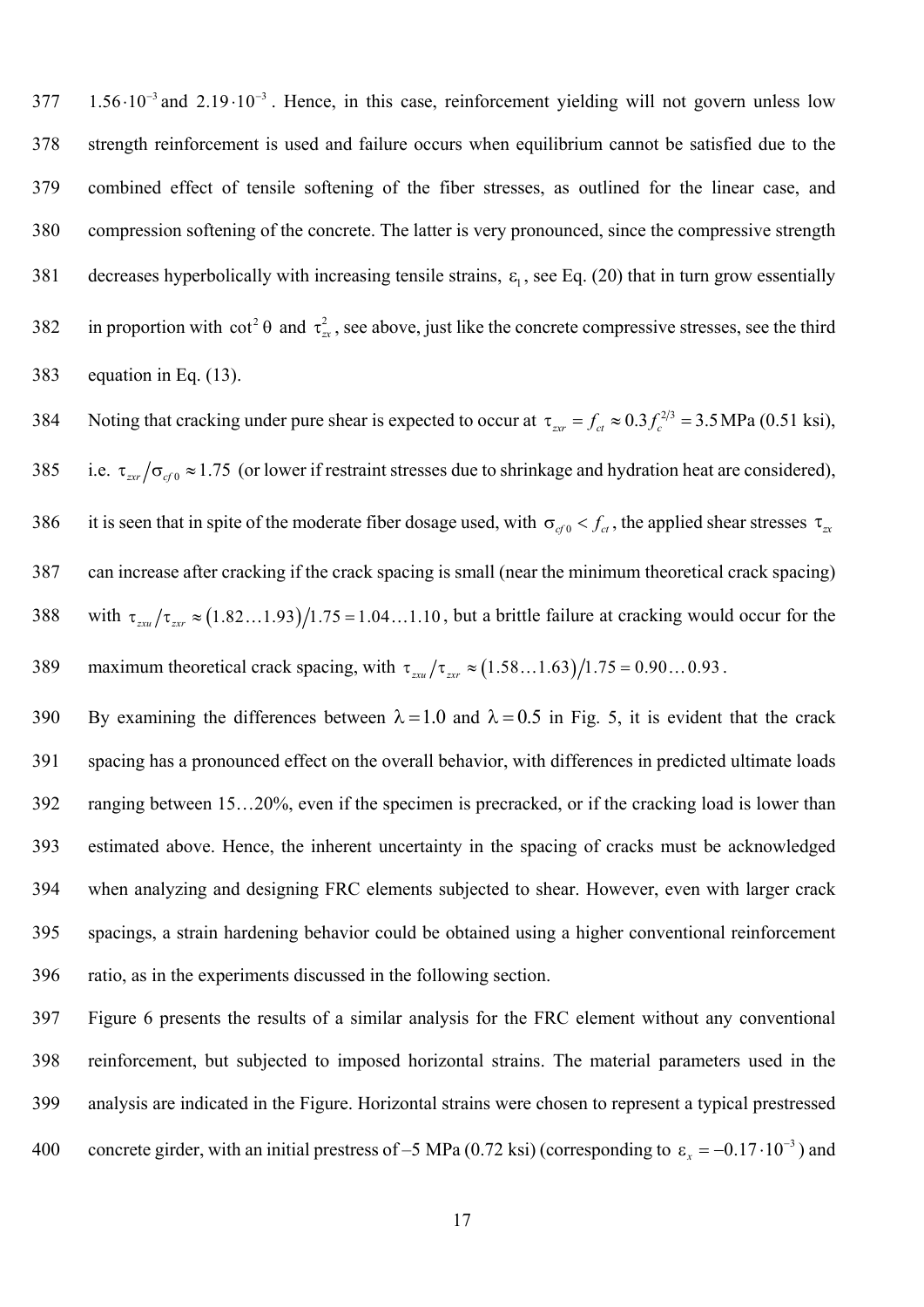101 longitudinal strains increasing only slightly until decompression of the tension chord ( $\epsilon_{x,TC} = 0$ ), 402 which is assumed to occur at  $\tau_{zx} = 1.5 \text{ MPa}$  (0.22 ksi). After decompression, longitudinal strains 403 grow faster until the tension chord yields at  $\varepsilon_{x,TC} = 2.0 \cdot 10^{-3}$  (e.g. reinforcement with  $f_y = 500 \text{ MPa}$ 404 (72.5 ksi) and moderate tension stiffening effect), assumed in the example to occur at  $\tau_{zx} = 4 \text{ MPa}$ 405 (0.58 ksi). As usual in design approaches for conventionally reinforced girders, longitudinal strains 406 at the mid-depth of the web are used as a reference point to predict the overall response<sup>19</sup>, i.e., 407 neglecting favorable strains of the compression chord, half the longitudinal strains of the tension 408 chord are imposed to the web,  $\varepsilon_x = \varepsilon_{x,TC}/2$ . Assuming a maximum spacing of the cracks in the tension chord triggering cracks in the web of  $s_{r0,TC} = 400$  mm (15.75 in.) and a principal compressive 410 stress direction at cracking of  $\theta = 30^{\circ}$  (a value lower than 45° due to the effect of prestressing), a 411 maximum diagonal crack spacing of  $s_{r} = 200$  mm (7.87 in.) is obtained from Eq. (9). Since strains 412 are small before cracking of the concrete, which is expected to occur at  $\varepsilon_1 = \varepsilon_{ct} = f_{ct}/E_c \approx 10^{-4}$ , the 413 cracking load  $\tau_{zrr}$  is estimated as the shear stress  $\tau_{zrr}$  acting at  $\varepsilon_x = \varepsilon_{ct}$ , corresponding to 414  $\tau_{zrr}/\sigma_{\rm c0} \approx 0.80$  here. Note that in a practical case, all the values assumed above would be determined 415 based on the actual applied prestressing (stress state in web before cracking), the moment-shear 416 interaction at the critical cross-section *M*/*V*, and the tension chord reinforcement layout, using a 417 sectional analysis.

418 The resulting behavior of the web is generally similar as in the uniaxially reinforced case. Failure is 419 caused by combined tensile softening of the fibers and compression softening of the concrete in all 420 cases. For linear elastic concrete, maximum loads amount to  $\tau_{\text{av}}/\sigma_{\text{c}f0} = 2.34$  and  $\tau_{\text{av}}/\sigma_{\text{c}f0} = 2.85$ 421 for  $\lambda = 1.0$  and  $\lambda = 0.5$ , respectively. Corresponding values from the nonlinear analysis are  $\tau_{\tau}$   $\sigma_{\tau}$   $\sigma_{\tau}$  = 2.03 and  $\tau_{\tau}$   $\sigma_{\tau}$  = 2.21. Hence, the assumed shear stress in the web at the onset of 423 yielding in the tension chord ( $\tau_{\alpha}$  = 4 MPa (0.58 ksi)) is attained in all cases, though with little margin.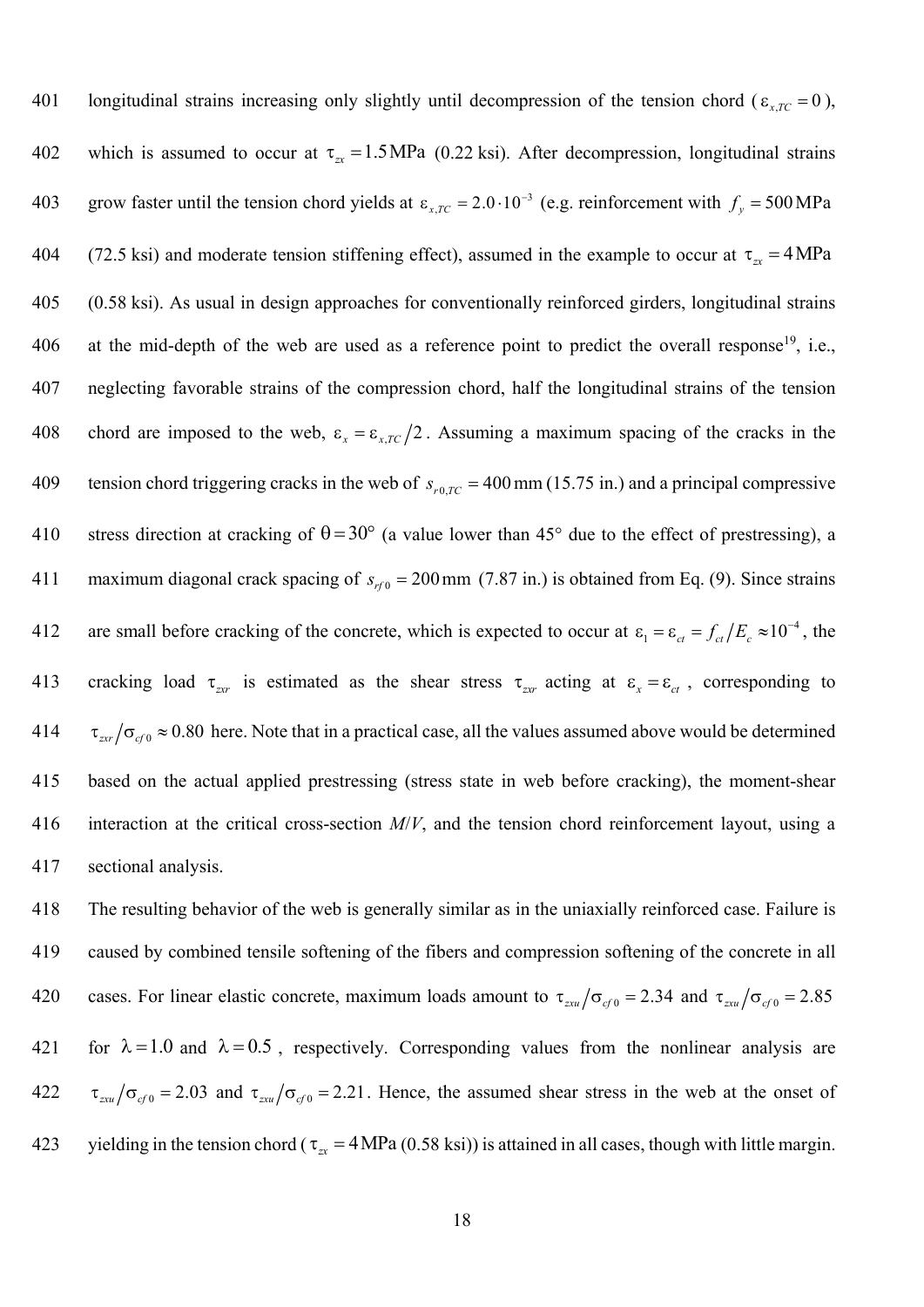424 Compared to the uniaxially reinforced case, the influence of crack spacing is similar, but somewhat 425 reduced in the nonlinear case (difference on the maximum load about 10%). It can be seen that the 426 deformation capacity is larger, and the increase of shear stresses from cracking to maximum load is 427 substantially more pronounced for the case of where horizontal strains are imposed, with ratios  $428$   $\tau_{zxx}/\tau_{zxx} \approx (2.03...2.85)/0.8 = 2.54...3.56$ , leading to a strain-hardening behavior even in the case of 429 large crack spacings (or if web cracking would occur at much higher loads than assumed here) in 430 spite of  $\sigma_{cf} < f_{cf}$ . This indicates that FRC webs without conventional reinforcement should exhibit 431 a much better performance than observed in tests on uniaxially reinforced panels, as long as the chords 432 do not yield; however, this presumption lacks experimental validation as no direct experimental 433 comparison currently exists.

About 134 Note that substantial compressive longitudinal stresses  $(-\Delta \sigma_x)$ , see Fig. 4c) are obtained due to the 435 longitudinal restraint caused by the imposed strains; these stresses assume the role of the longitudinal 436 reinforcement and must be resisted by the chords, in addition to chord forces induced by bending 437 (similar to the tension shift in girders with transverse reinforcement).

# 438 **COMPARISON WITH EXPERIMENTS**

439 In this section, predictions obtained from the simplified compression field analysis for uniaxially 440 reinforced FRC elements outlined above are validated against experimental results of tests carried out 441 by Susetyo et al.<sup>13,48</sup>. In these studies, eight uniaxially reinforced FRC panels ( $\rho_x = 3.31\%$ , 442  $\sigma_x = 8.1$ mm (0.32 in.),  $f_s = 552$  MPa (80.1 ksi)) and two orthogonally reinforced reference panels 443 measuring  $890 \times 890 \times 70$  mm ( $35 \times 35 \times 3.54$  in.) thick were subjected to in-plane shear<sup>29</sup>. Two types of 444 concrete (normal and high strength) and three types of hooked-end fibers, with three different fiber 445 dosages were used. The fiber and matrix characteristics of the FRC panels are given in Table 1; it can 446 be seen that most specimens were provided with unpractically high fiber dosages ( $\rho_f = 1.5\%$ ), 447 reflecting the demands of codes mentioned in the introduction.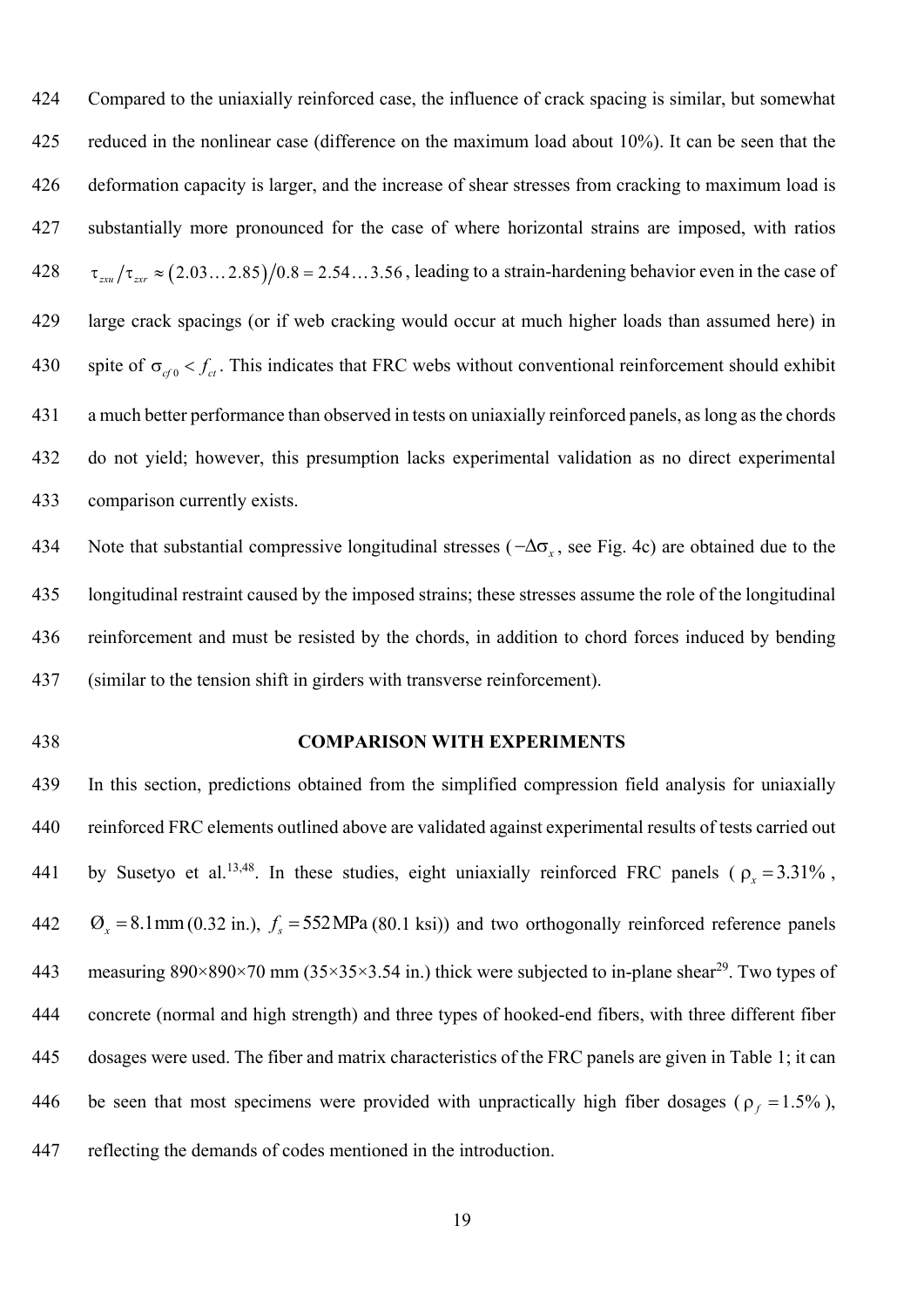448 For all predictions, the fiber stresses are strictly determined using Pfyl's model<sup>3</sup> with 249  $\tau_{bf} = 2 f_{ct} = 0.6 f_c^{2/3}$  (in MPa units) and  $K_f = 0.375$ , without using any modifications or adaptations 450 based on material tests. Furthermore, the predicted crack spacing is determined from Eq. (8). Except 451 for the test specimens with the lowest fiber dosage, the lower bound  $s_r = l_f$  in Eq. (8) governs 452 regardless of the considered value of  $\lambda$ . Therefore, in the following analyses, the crack spacing is 453 not varied (i.e.  $\lambda = 1$  is considered). For interest, crack spacings observed in the experiments for fiber 454 dosages of 1.00% and 1.50% match fairly well with  $s_r = l_f$ , as shown in Table 2.

455 Figure 7 compares predictions carried out assuming (i) linear elastic behavior of the concrete in 456 compression as well as (ii) using the parabolic stress-strain relationship, (see Eq. (20)), to describe 457 the concrete in compression with the experimental results of three tests using normal strength concrete 458 with identical fibers, but with variable fiber dosages (i.e. specimens C1F1V1, C1F1V2, C1F1V3). 459 Both models shown in Fig. 7 consider linear elastic reinforcement behavior. While qualitatively the 460 agreement is satisfactory, the maximum loads and deformations are overestimated, particularly when 461 modelling the concrete as linear elastic, where failure is predicted by yielding of the reinforcement. 462 Note that specimen C1F1V1, with  $\rho_f = 0.5\%$ , remained uncracked during testing until just prior to 463 attaining maximum load, which explains the much stiffer observed behavior compared to the 464 prediction (which only models the post-cracking range). For nonlinear concrete accounting for 465 compression softening, failure is predicted by combined concrete crushing and fiber softening, but 466 deformations are still overestimated (albeit much less than by Reference<sup>48</sup>, in spite of their 467 customization of the tension softening characteristics of the FRC for each individual experiment, also 468 shown in Fig. 7). The most plausible explanation is the premature failure of the elements by sliding  $469$  along cracks generated in early load-stages, as observed in the tests<sup>13</sup>. Such failures, which are 470 difficult to distinguish from concrete crushing in experiments, are not reflected by rotating-crack 471 models like the CMM-Rf. These models implicitly assume that stresses can be transferred across 472 cracks formed at earlier load stages, whose direction may deviate significantly from the principal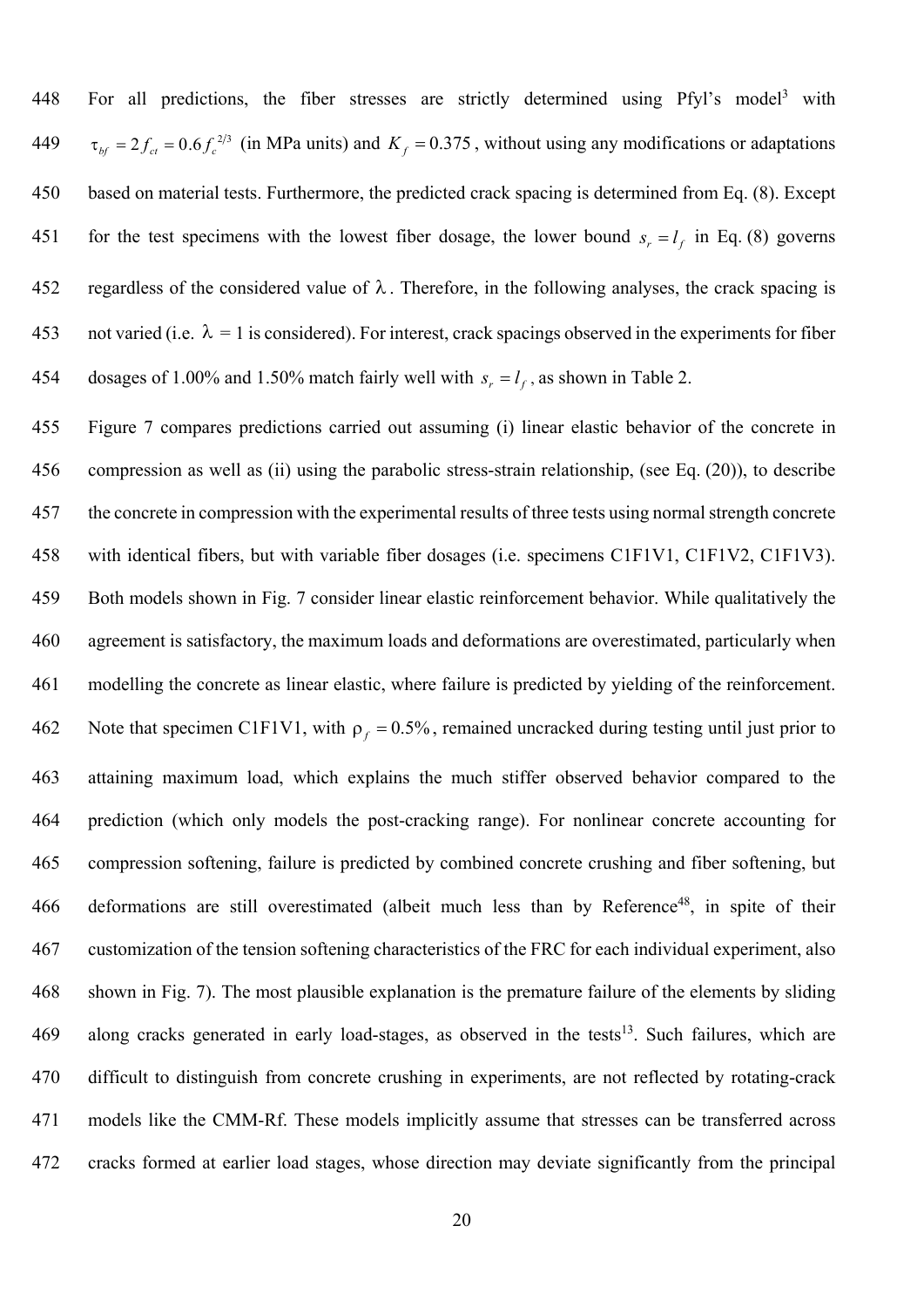473 direction assumed at higher loads. In order to capture this effect, a model considering fixed, 474 interlocked cracks, such as the CMM-F, would be required. Another explanation could be that with 475 the fiber type used in the three experiments illustrated in Fig. 7, the fiber-fracture condition 476 represented by Eq. (12) is exceeded by roughly 25%, such that the fibers with the longest embedded 477 length would fracture, instead of being pulled out as assumed in the predictions. Although the failure 478 surfaces of the panels were not reported by Susetyo, he noted that the panels did not contain any 479 fractured fibers in any of the dominant cracks<sup>13</sup>. However, as fiber-fracture would only affect a small 480 portion of total amount of fibers bridging the crack it can only explain a small part of the 481 overestimation.

482 Figure 8 compares predictions carried out using the parabolic stress-strain relationship to describe the 483 concrete in compression using Eq. (20), with the experimental results of the remaining tests on FRC 484 panels documented in Reference<sup>48</sup>, all with identical fiber dosage ( $\rho_f = 1.5\%$ ) but different types of 485 hooked end fibers. Again, the agreement is satisfactory, particularly when compared to those in 486 Reference<sup>48</sup> (shown in Fig. 8), however deformations and maximum loads are overestimated for both 487 the normal strength concrete panels, (refer to Fig. 8a), as well as the high strength concrete specimens 488 shown in Fig. 8b. Possible explanations for the normal strength concrete panels are the same as 489 discussed above. The more pronounced differences in the high strength concrete specimens could be 490 explained by the smoother crack faces in high strength concrete, caused by cracks passing through 491 the aggregates (rather than around them as is the case for normal strength concrete)<sup>49</sup>. Furthermore, 492 in Specimen C2F1V3-R, the fiber-fracture condition given by Eq. (12) is violated by roughly 70%, 493 such that the majority of the fibers in this case would fracture rather than pull out as assumed in the 494 predictions; this could basically explain the overestimation of maximum load as well as deformations. 495 However, similar results are obtained for Specimen C2F2V3, where only about 75% of the tensile 496 strength of the fibers is reached according to Eq. (12). Hence, this explanation does not appear to be 497 conclusive.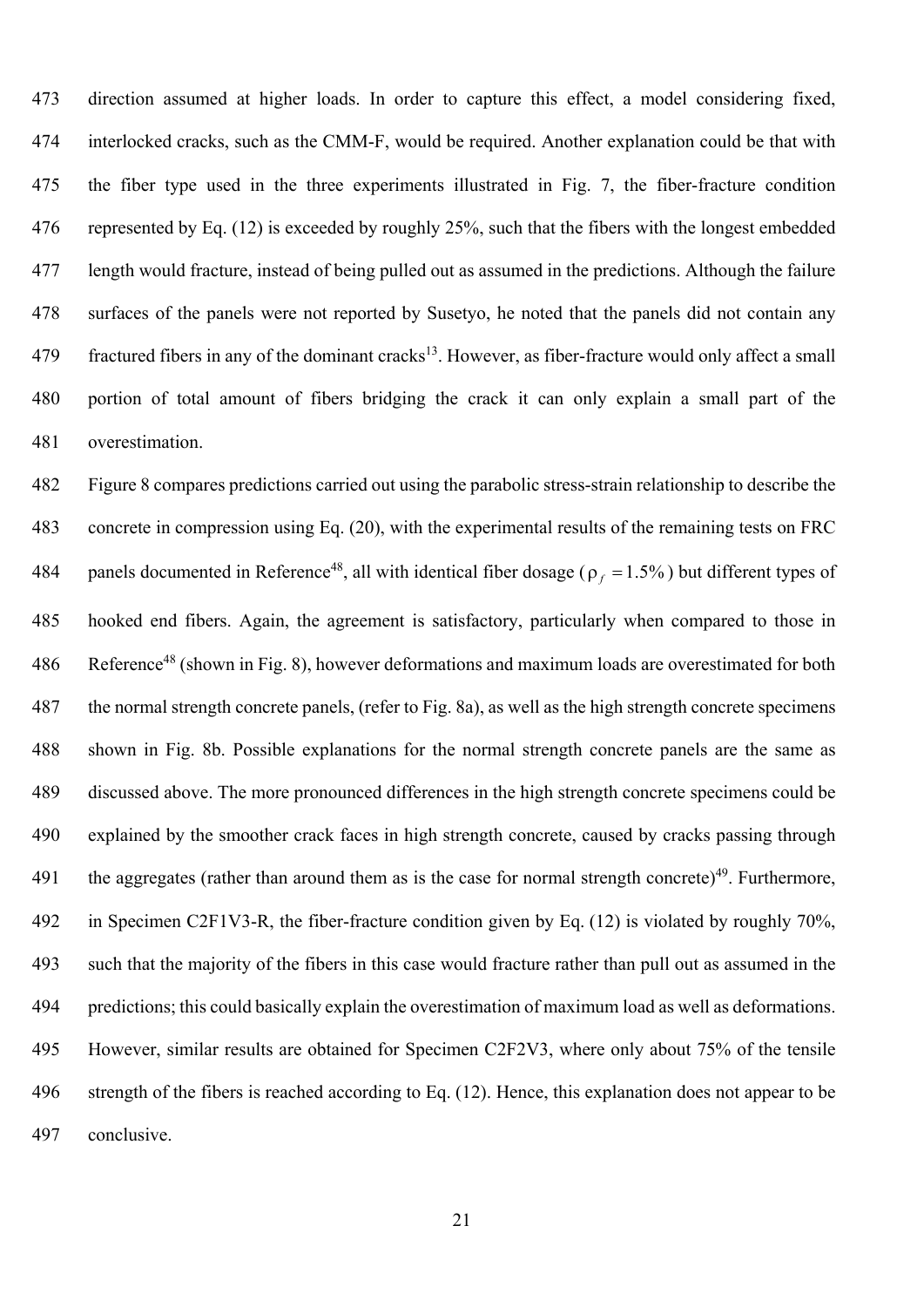498 For interest, the predicted responses by Lee et al.<sup>50</sup> using a finite element approach are also provided 499 in Figs. 7 and 8. In their model, Lee et al. considered crack slip, which essentially represents a fixed 500 crack model, however, disregarded the interaction between fiber stresses and aggregate interlock in 501 the transfer of shear across cracks. Despite the excellent correlation with the test data, it is 502 questionable whether the semi-empirical approach by Lee is extendable to other, more practical 503 dosages of SFRC.

#### 504 **SUMMARY AND CONCLUSIONS**

505 This paper presents a simplified rotating crack model for the analysis and design of steel fiber 506 reinforced elements in shear (CMM-Rf) based on the Cracked Membrane Model with stress-free 507 cracks  $(CMM-R)^{23,24}$ . Simplified solution procedures of the CMM-Rf are developed for (i) uniaxially 508 reinforced FRC elements in pure shear and (ii) FRC elements without conventional reinforcement, 509 but with imposed longitudinal strains. It is shown that the applied load can be increased after cracking 510 even when using practical, moderate fiber dosages. This is due to the fact that more fibers can be 511 activated by progressively rotating the principal compressive stress direction towards the direction of 512 the uniaxial reinforcement or imposed strain, respectively. A hardening response is thus obtained 513 until the point where due to the softening of the fibers, excessively flat inclinations of the principal 514 compressive stress direction are required to maintain equilibrium, resulting in failures by concrete 515 crushing particularly if compression softening is accounted for.

516 The model is compared with available test data and shows a satisfactory correlation. However, it is 517 revealed that rotating crack models are not capable of capturing failures which are governed by sliding 518 of cracks in elements with high fiber dosages. In order to cover such cases, it is proposed to extend 519 the general Cracked Membrane Model (CMM-F)<sup>23,24</sup>, which considers interlocked cracks with a fixed 520 orientation, to account for fiber reinforcement, in a future study.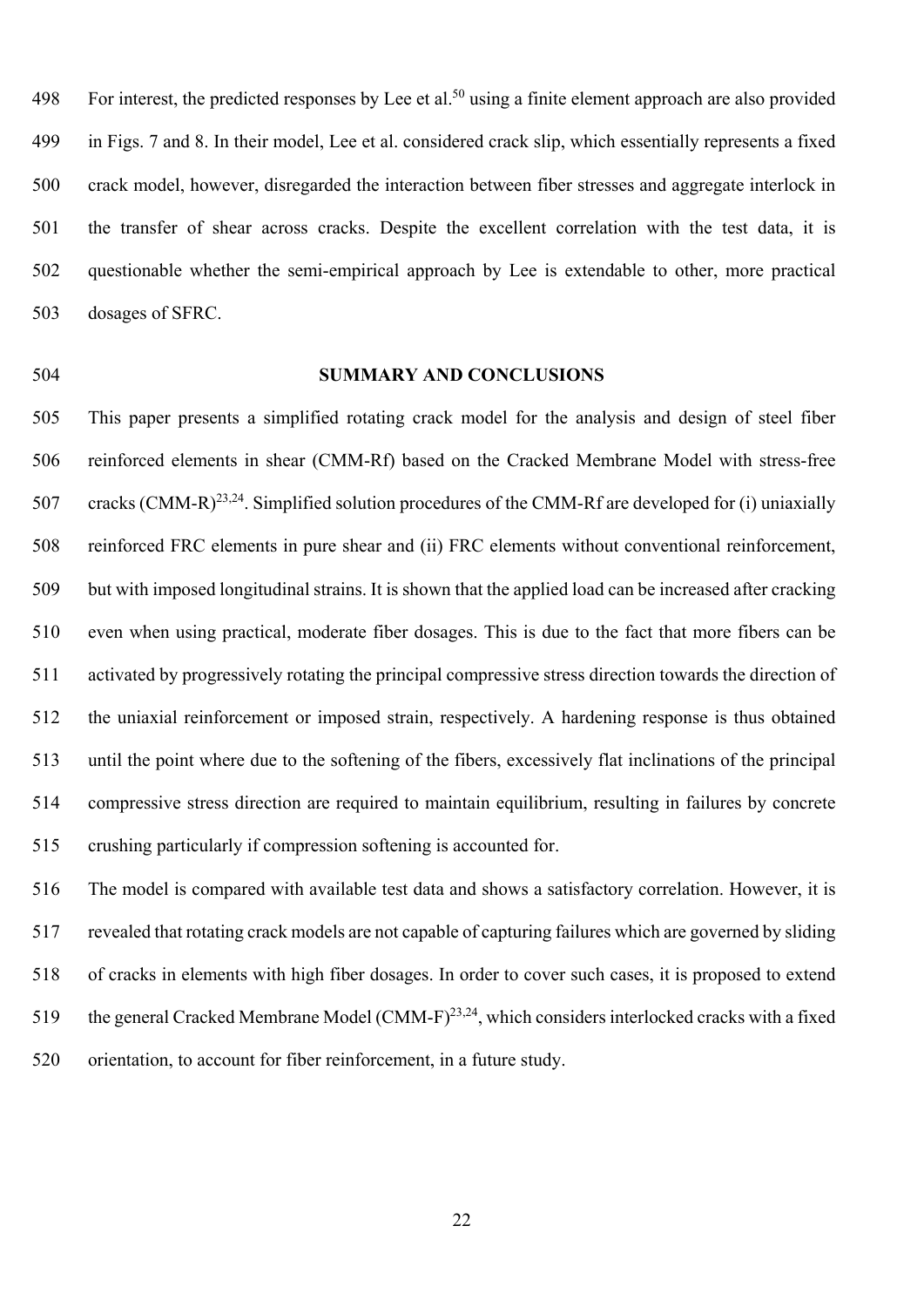- 521 Finally, more experimental data is required in order to validate theoretical models, particularly with 522 practical and economical fiber dosages, as well as to investigate the behavior of FRC elements 523 without any conventional reinforcement, but with imposed longitudinal strains.
- 

# 524 **REFERENCES**

- 525 1. Voo, Y. L., Foster, S. J., and Voo, C. C., "Ultrahigh-Performance Concrete Segmental Bridge 526 Technology: Toward Sustainable Bridge Construction," *Journal of Bridge Engineering*, V. 20, 527 No. 8, Aug. 2015, p. B5014001–1:12. doi: 10.1061/(ASCE)BE.1943-5592.0000704
- 528 2. Standards Australia. "AS 3600:2018. Australian Standard, Concrete Structures," 2018.
- 529 3. Pfyl, T. "Tragverhalten von Stahlfaserbeton." PhD thesis, Institute of Structural Engineering, ETH 530 Zurich, Switzerland, 2003.
- 531 4. Dancygier, A. N., and Berkover, E., "Cracking localization and reduced ductility in fiber-532 reinforced concrete beams with low reinforcement ratios," *Engineering Structures*, V. 111, Mar. 533 2016, pp. 411–424. doi: 10.1016/j.engstruct.2015.11.046
- 534 5. Marti, P., Alvarez, M., Kaufmann, W., and Sigrist, V., "Tension Chord Model for Structural 535 Concrete," *Structural Engineering International*, V. 8, No. 4, Nov. 1998, pp. 287–298. doi: 536 10.2749/101686698780488875
- 537 6. Alvarez, M., and Marti, P. "Versuche zum Verbundverhalten von Bewehrungsstahl bei plastischen 538 Verformungen," v. vol. 222, Birkhäuser, 1996, 135 pp.
- 539 7. Sigrist, V., and Marti, P. "Versuche zum Verformungsvermögen von Stahlbetonträgern," v. vol. 540 202, Zurich, Switzerland, Institute of Structural Engineering, ETH Zurich, 1993, 90 pp.
- 541 8. Kaufmann, W., and Marti, P. "Versuche an Stahlbetonträgern unter Normal- und Querkraft," v. 542 vol. 226, Basel, Switzerland, Birkhäuser, 1996.
- 543 9. Rupf, M. "Querkraftwiderstand von Stahlbeton- und Spannbetonträgern mittels 544 Spannungsfeldern." PhD thesis, École polytechnique fédérale de Lausanne (EPFL), Switzerland, 545 2014.
- 546 10. Angelakos, D., Bentz, E. C., and Collins, M. P., "Effect of Concrete Strength and Minimum 547 Stirrups on Shear Strength of Large Members," *ACI Structural Journal*, V. 98, No. 3, May 2001,
- 548 pp. 290–300. doi: 10.14359/10220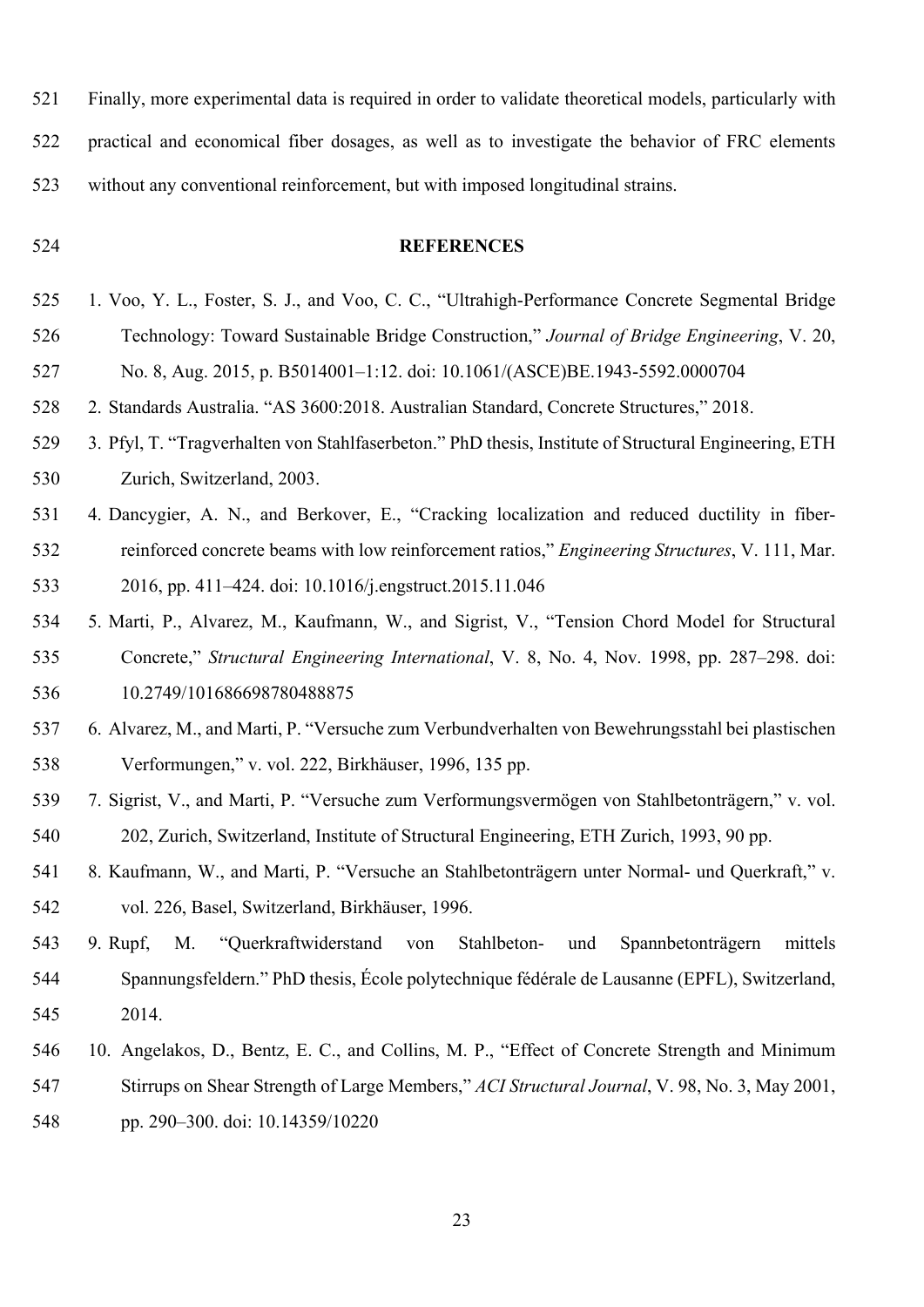- 549 11. Rahal, K. N., and Al-Shaleh, K. S., "Minimum Transverse Reinforcement in 65 Mpa Concrete 550 Beams," *Structural Journal*, V. 101, No. 6, Nov. 2004, pp. 872–878. doi: 10.14359/13463
- 551 12. Minelli, F. "Plain and fiber reinforced concrete beams under shear loading: structural behavior 552 and design aspects." PhD thesis, Department of Civil Engineering, University of Brescia, Italy, 553 2005.
- 554 13. Susetyo, J. "Fibre Reinforcement for Shrinkage Crack Control in Prestressed, Precast Segmental 555 Bridges." PhD thesis, Department of Civil Engineering, University of Toronto, Canada, 2010.
- 556 14. Adebar, P., Mindess, S., St.-Pierre, D., and Olund, B., "Shear Tests of Fiber Concrete Beams 557 without Stirrups," *ACI Structural Journal*, V. 94, No. 1, Jan. 1997, pp. 68–76. doi: 10.14359/462
- 558 15. Aoude, H., Belghiti, M., Cook, W. D., and Mitchell, D., "Response of Steel Fiber-Reinforced
- 559 Concrete Beams with and without Stirrups," *ACI Structural Journal*, V. 109, No. 3, May 2012, 560 pp. 359–368. doi: 10.14359/51683749
- 561 16. Standards Australia. "AS 5100.5:2017. Bridge design Part 5: Concrete," 2017.
- 562 17. Standards New Zealand "NZS 3101: Concrete structures standard Part 2 commentary on the 563 design of concrete structures," Wellington, New Zealand, Standards New Zealand, 2006, 391 pp.
- 564 18. ACI Committee 318 "Building code requirements for structural concrete (ACI 318-08) and 565 commentary," Farmington Hills, MI, American Concrete Institute, 2009.
- 566 19. International Federation for Structural Concrete. "fib Model Code for Concrete Structures 2010," 567 Berlin, Germany, Wilhelm Ernst & Sohn, 2013, 402 pp.
- 568 20. Bentz, E. C. "MC2010: Shear Strength of Beams and Implications of the New Approaches."
- 569 Recent Developments on Shear and Punching Shear on RC and FRC Elements. Lausanne, 570 Switzerland, International Federation for Structural Concrete, 2010. pp. 15–30.
- 571 21. Foster, S. J. "Design of FRC beams for shear using the VEM and the draft model code approach."
- 572 Recent Developments on Shear and Punching Shear on RC and FRC Elements. Lausanne, 573 Switzerland, International Federation for Structural Concrete, 2010. pp. 15–30.
- 574 22. European Committee for Standardization "Eurocode 2: Design of concrete structures Part 1-1: 575 General rules and rules for buildings," n.d.
- 576 23. Kaufmann, W. "Strength and deformations of structural concrete subjected to in-plane shear and
- 577 normal forces." PhD thesis, Institute of Structural Engineering, ETH Zurich, Birkhäuser Verlag,
- 578 Basel, Switzerland, 1998.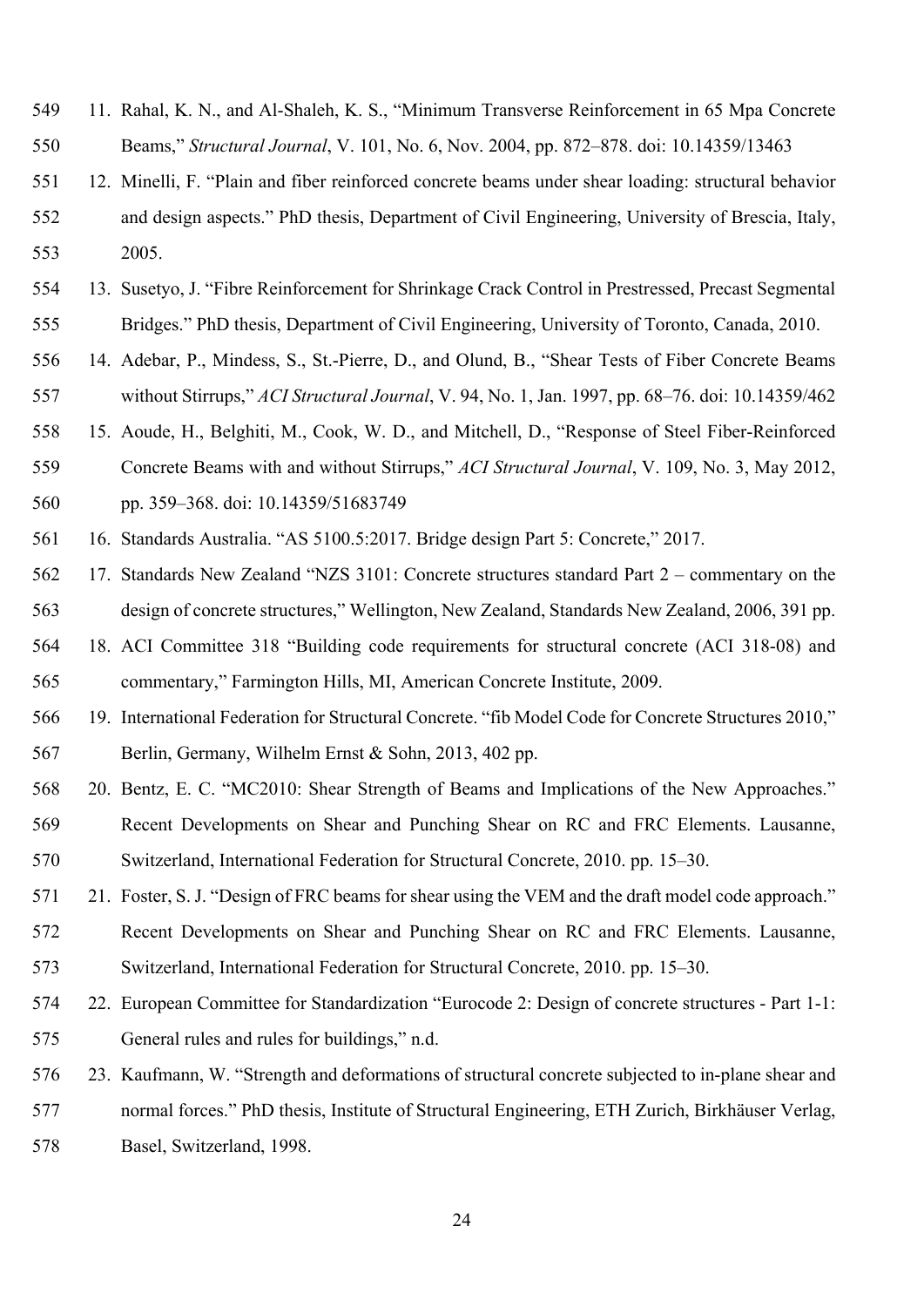- 579 24. Kaufmann, W., and Marti, P., "Structural Concrete: Cracked Membrane Model," *Journal of*  580 *Structural Engineering, ASCE*, V. 124, Dec. 1998, pp. 1467–1475. doi: 10.1061/(ASCE)0733- 581 9445(1998)124:12(1467)
- 582 25. Kupfer, H. "Erweiterung der Mörsch'schen Fachwerkanalogie mit Hilfe des Prinzips vom 583 Minimum der Formänderungsenergie," *CEB Bulletin d'information*, No. 40, 1964, pp. 44–57.
- 584 26. Collins, M. P. "Towards a Rational Theory for RC Members in Shear," *Journal of the Structural*  585 *Division, ASCE*, V. 104, No. 4, 1978, pp. 649–66.
- 586 27. Baumann, T. "Zur Frage der Netzbewehrung von Flächentragwerken," *Bauingenieur*, V. 47, No. 587 10, 1972, pp. 367–77.
- 588 28. Mitchell, D., and Collins, M. P., "Diagonal Compression Field theory A Rational Model For 589 Structural Concrete in Pure Torsion," *ACI Journal*, V. 71, No. 8, Aug. 1974, pp. 396–408. doi: 590 10.14359/7103
- 591 29. Vecchio, F. J., and Collins, M. P., "The Modified Compression-Field Theory for Reinforced 592 Concrete Elements subjected to Shear," *ACI Journal*, V. 83, No. 2, Mar. 1986, pp. 219–231. doi: 593 10.14359/10416
- 594 30. Kaufmann, W., Mata-Falcón, J., and Beck, A. "Future directions for research on shear in 595 structural concrete." fib Bulletin 85: Towards a rational understanding of shear in beams and 596 slabs. 2018. pp. 323–38.
- 597 31. Hsu, T. T. C., "Softened Truss Model Theory for Shear and Torsion," *ACI Structural Journal*, 598 V. 85, No. 6, Nov. 1988, pp. 624–635. doi: 10.14359/2740
- 599 32. Vecchio, F. J., "Disturbed Stress Field Model for Reinforced Concrete: Formulation," *Journal of*  600 *Structural Engineering, ASCE*, V. 126, No. 9, Sep. 2000, pp. 1070–1077. doi: 601 10.1061/(ASCE)0733-9445(2000)126:9(1070)
- 602 33. Foster, S. J., and Marti, P., "Cracked Membrane Model: Finite element implementation," *Journal*  603 *of Structural Engineering, ASCE*, V. 129, No. 9, 2003, pp. 1155–1163. doi: 604 10.1061/(ASCE)0733-9445(2003)129:9(1155)
- 605 34. Pimentel, M., and Figueiras, J. "Model for the analysis of structural concrete elements under 606 plane stress conditions: FE implementation." Computational modelling of Concrete Structures. 607 Austria, CRC Press, 2010. pp. 391–400.
	-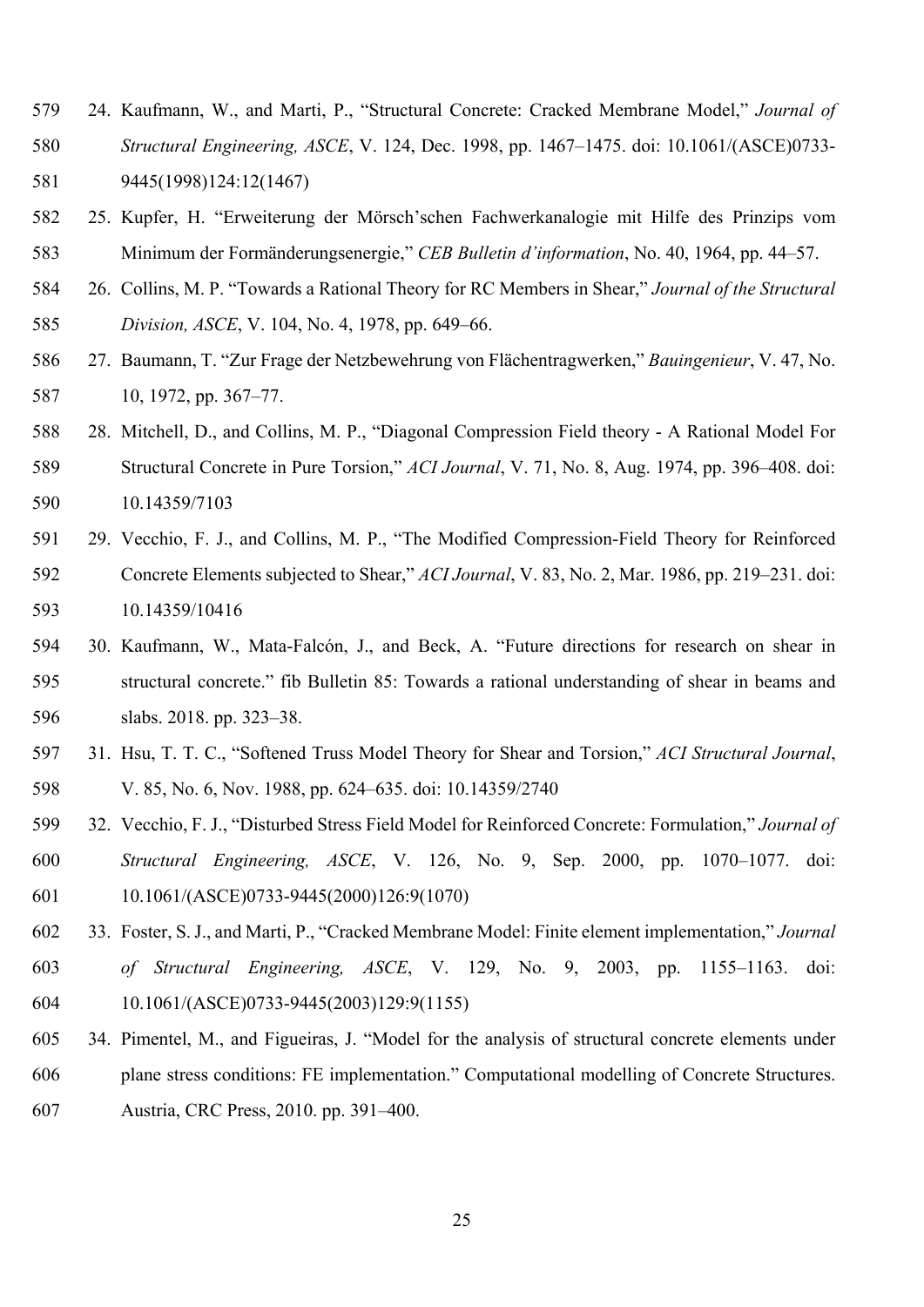- 608 35. Thoma, K., Roos, P., and Weber, M., "Finite-Elemente-Analyse von Stahlbetonbauteilen im 609 ebenen Spannungszustand," *Beton- und Stahlbetonbau*, V. 109, No. 4, 2014, pp. 275–283. doi: 610 doi.org/10.1002/best.201300087
- 611 36. Seelhofer, H. "Ebener Spannungszustand im Betonbau: Grundlagen und Anwendungen." PhD 612 thesis, Institute of Structural Engineering, ETH Zurich, vdf Hochschulverlag, Switzerland, 2009.
- 613 37. Karagiannis, D., and Kaufmann, W. "Capacity Assessment of Concrete Box-Girder Bridge Webs
- 614 Against the Combined Action of In-plane Shear and Transverse Bending." In: Hordijk, D. A.,
- 615 Luković, M., eds. High Tech Concrete: Where Technology and Engineering Meet. Maastricht, 616 The Netherlands, Springer, 2018. pp. 693–700.
- 617 38. Thoma, K., "Finite element analysis of experimentally tested RC and PC beams using the cracked
- 618 membrane model," *Engineering Structures*, V. 167, Jul. 2018, pp. 592–607. doi: 619 10.1016/j.engstruct.2018.04.010
- 620 39. Kaufmann, W., and Mata-Falcón, J. "Crack Widths in Structural Concrete Subjected to In-Plane 621 Loading." Workshop Proceedings No. 12. Oslo, Norway, Nordic Concrete Federation, 2017. pp. 622 21–5.
- 623 40. Marti, P., Pfyl, T., Sigrist, V., and Ulaga, T., "Harmonized Test Procedures for Steel Fiber-624 Reinforced Concrete," *ACI Materials Journal*, V. 96, No. 6, Nov. 1999, pp. 676–685. doi: 625 10.14359/794
- 626 41. Amin, A., Foster, S. J., Gilbert, R. I., and Kaufmann, W., "Material characterisation of macro 627 synthetic fibre reinforced concrete," *Cement and Concrete Composites*, V. 84, Nov. 2017, pp. 628 124–133. doi: 10.1016/j.cemconcomp.2017.08.018
- 629 42. Ng, T. S., Htut, T., and Foster, S. "Fracture of Steel Fibre Reinforced Concrete The Unified 630 Variable Engagement Model," Sydney, Australia, School of Civil and Environmental 631 Engineering, The University of New South Wales, 2012, 107 pp.
- 632 43. Lee, S.-C., Cho, J.-Y., and Vecchio, F. J., "Diverse Embedment Model for Steel Fiber-Reinforced 633 Concrete in Tension: Model Development," *ACI Materials Journal*, V. 108, No. 5, 2011, pp. 634 516–525. doi: 10.14359/51683261
- 635 44. Foster, S. J., "On Behavior of High-Strength Concrete Columns: Cover Spalling, Steel Fibers, 636 and Ductility," *ACI Structural Journal*, V. 98, No. 4, Jul. 2001, pp. 583–589. doi: 637 10.14359/10301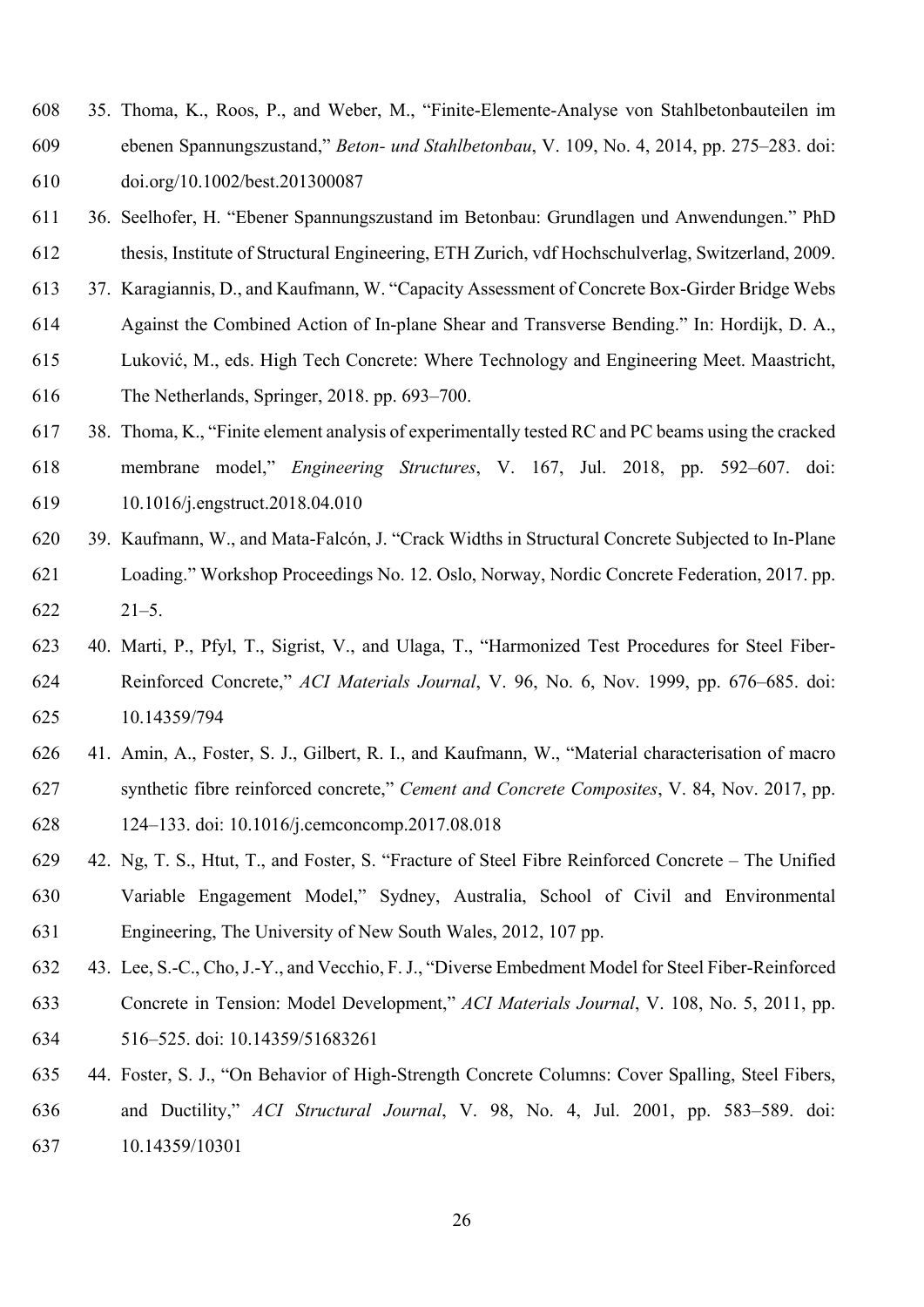- 638 45. Amin, A., and Foster, S. J. "Shear strength of steel fibre reinforced concrete beams with stirrups," 639 *Engineering Structures*, V. 111, 2016, pp. 323–32. doi: 10.1016/j.engstruct.2015.12.026
- 640 46. Deluce, J. R. "Cracking Behaviour of Steel Fibre Reinforced Concrete Containing Conventional
- 641 Steel Reinforcement." MSc dissertation, Department of Civil Engineering, University of 642 Toronto, 2011.
- 643 47. Amin, A. "Post Cracking Behaviour of Steel Fibre Reinforced Concrete: From Material to 644 Structure," PhD Thesis, School of Civil and Environmental Engineering, The University of New 645 South Wales, 2015.
- 646 45. Susetyo, J., Gauvreau, P., and Vecchio, F. J., "Steel Fiber-Reinforced Concrete Panels in Shear: 647 Analysis and Modeling," *ACI Structural Journal*, V. 110, No. 2, Mar. 2013, pp. 285–296. doi:
- 648 10.14359/51684408
- 649 49. Walraven, J. C. "Fundamental Analysis of Aggregate Interlock," *Journal of the Structural*  650 *Division, ASCE*, V. 107, No. 11, 1981, pp. 2245–70.
- 651 50. Lee, S.-C., Cho, J.-Y., and Vecchio, F. J. "Analysis of Steel Fiber-Reinforced Concrete Elements 652 Subjected to Shear," *ACI Structural Journal*, V. 113, No. 2, 2016, pp. 275–85.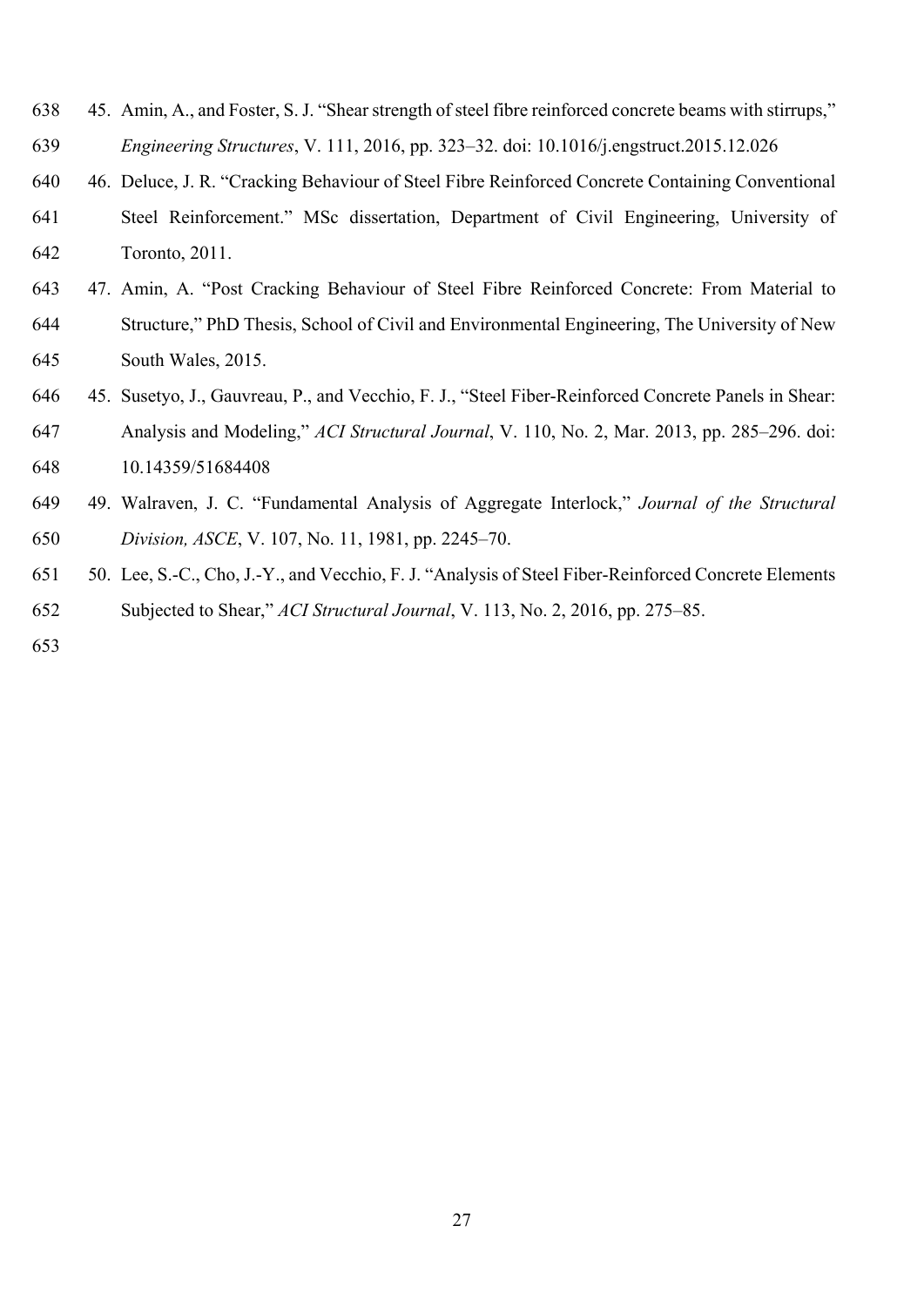# **APPENDIX**

- 655 This Appendix contains additional information that were not provided in the main body of the paper
- 656 for the sake of brevity.

| 657 | <b>Notation</b>                          |             |                                                                 |  |  |  |
|-----|------------------------------------------|-------------|-----------------------------------------------------------------|--|--|--|
| 658 | $d_f$                                    | $=$         | diameter of fiber                                               |  |  |  |
|     |                                          | 659 $E_c =$ | elastic modulus of concrete                                     |  |  |  |
|     | 660 $E_f$ =                              |             | elastic modulus of fibers                                       |  |  |  |
|     | 661 $E_s$ =                              |             | elastic modulus of steel reinforcement                          |  |  |  |
|     | 662 $E_{sh}$ =                           |             | hardening modulus of steel reinforcement                        |  |  |  |
|     | 663 $K_f$                                | $=$         | fiber orientation factor                                        |  |  |  |
| 664 | $f_c$ =                                  |             | compressive strength of concrete matrix                         |  |  |  |
|     | 665 $f_{ct}$ =                           |             | tensile strength of concrete matrix                             |  |  |  |
| 666 | $f_s$ =                                  |             | yield strength of longitudinal reinforcement                    |  |  |  |
| 667 | $f_t =$                                  |             | ultimate strength of longitudinal reinforcement                 |  |  |  |
| 668 | $f_{\rm tf}$                             | $=$         | ultimate strength of fiber reinforcement                        |  |  |  |
| 669 | $l_f$ =                                  |             | length of fiber                                                 |  |  |  |
| 670 | $l_{tb}$ =                               |             | embedded length of fiber                                        |  |  |  |
| 671 | $\mathbf{n}$                             | $=$         | modular ratio                                                   |  |  |  |
| 672 | $S_r$                                    | $=$         | diagonal crack spacing without fibres                           |  |  |  |
| 673 | $S_{r0}$                                 | $=$         | maximum diagonal crack spacing without fibres                   |  |  |  |
| 674 | $S_{rf}$                                 | $=$         | diagonal crack spacing for SFRC members                         |  |  |  |
| 675 | $S_{rf0}$                                | $=$         | maximum diagonal crack spacing for SFRC members                 |  |  |  |
| 676 | $\mathcal{U}$                            | $=$         | orthogonal crack opening                                        |  |  |  |
| 677 | $V_R$                                    | $=$         | total shear force                                               |  |  |  |
| 678 | $V_{Rc}$                                 | $=$         | ultimate shear force carried by concrete                        |  |  |  |
| 679 | $V_{Rf}$                                 | $=$         | ultimate shear force carried by fibers                          |  |  |  |
| 680 | $V_{Rs}$                                 | $=$         | ultimate shear force carried by transverse reinforcement        |  |  |  |
| 681 | $W_r$                                    | $=$         | crack opening                                                   |  |  |  |
| 682 | $\epsilon$                               | $=$         | strain                                                          |  |  |  |
| 683 | $\varepsilon_{c0}$                       | $=$         | strain of concrete corresponding to the peak compressive stress |  |  |  |
| 684 | $\boldsymbol{\varepsilon}_{\mathit{su}}$ | $=$         | ultimate tensile strain of longitudinal reinforcement           |  |  |  |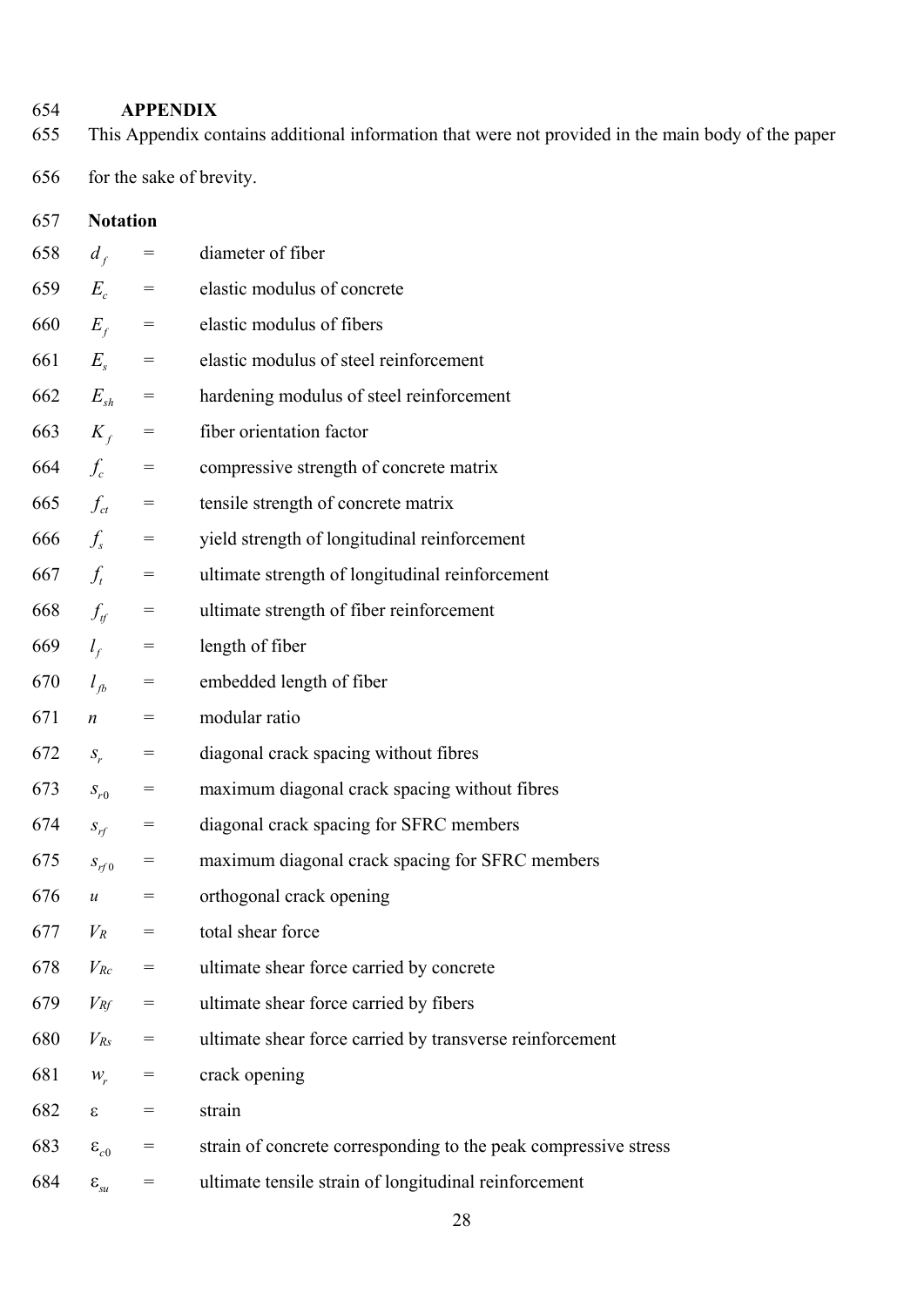| 685 | $\gamma_{zx}$         | $=$                                 | shear strain                                      |
|-----|-----------------------|-------------------------------------|---------------------------------------------------|
| 686 | λ                     | $=$                                 | crack spacing coefficient                         |
| 687 | $\sigma_{c}$          | $=$                                 | stress in concrete                                |
| 688 | $\sigma_{\rm cf}$     | $=$                                 | effective (residual) fiber stresses at the cracks |
| 689 | $\sigma_{s}$          | $=$                                 | stress in steel reinforcement                     |
| 690 | $\rho_f$              | $=$                                 | volumetric fiber dosage                           |
| 691 | $\rho_{f,\text{min}}$ | $=$                                 | minimum volumetric fiber dosage for SFRC members  |
| 692 | $\rho_{\min}$         | $=$                                 | minimum longitudinal reinforcing ratio            |
| 693 | $\rho_{x}$            | $=$                                 | longitudinal reinforcing ratio in $x$ -direction  |
| 694 | $\rho_z$              | $=$                                 | longitudinal reinforcing ratio in z-direction     |
| 695 | $\tau_{h}$            | $=$                                 | bond shear stress for reinforcing bar and matrix  |
| 696 | $\tau_{\mathit{bf}}$  | $=$                                 | bond shear stress for fiber and matrix            |
| 697 | $\tau_{zx}$           | $=$                                 | applied shear stress                              |
| 698 | θ                     | $=$                                 | principal compressive stress and strain direction |
| 699 | $\theta_f$            | $=$                                 | fiber inclination                                 |
| 700 | $\theta_{r}$          | $\hspace*{0.4em} = \hspace*{0.4em}$ | crack direction                                   |
| 701 | Ø                     | $=$                                 | steel reinforcing bar diameter                    |
| 702 |                       |                                     |                                                   |

# 703 **Calculation of fiber orientation factor**

704 Assuming that all possible fiber orientations have an equal probability of occurrence (either in 2D or 3D, or, in few cases, in-between), the fiber orientation factor,  $K_f$ , is obtained by integrating all 706 possible fiber orientations, observing that the amount of fibers with an inclination  $\theta_f$  crossing a crack 707 plane of unit surface amounts to  $\cos \theta_f$ , see Fig. A.1a. Discounting the fibers whose inclination 708 exceeds  $|\theta_f| > \theta_{\text{eff}}$ , one obtains

$$
709 \t K_f = \frac{1}{\pi} \int_{-\theta_{eff}}^{\theta_{eff}} \cos \theta_f d\theta_f = \frac{2}{\pi} \sin \theta_{eff} \left( \theta_{eff} = \frac{\pi}{2} : K_f = \frac{2}{\pi}; \quad \theta_{eff} = \frac{\pi}{3} : K_f = \frac{\sqrt{3}}{\pi} \right) \tag{A.1}
$$

710 for a 2D fiber distribution and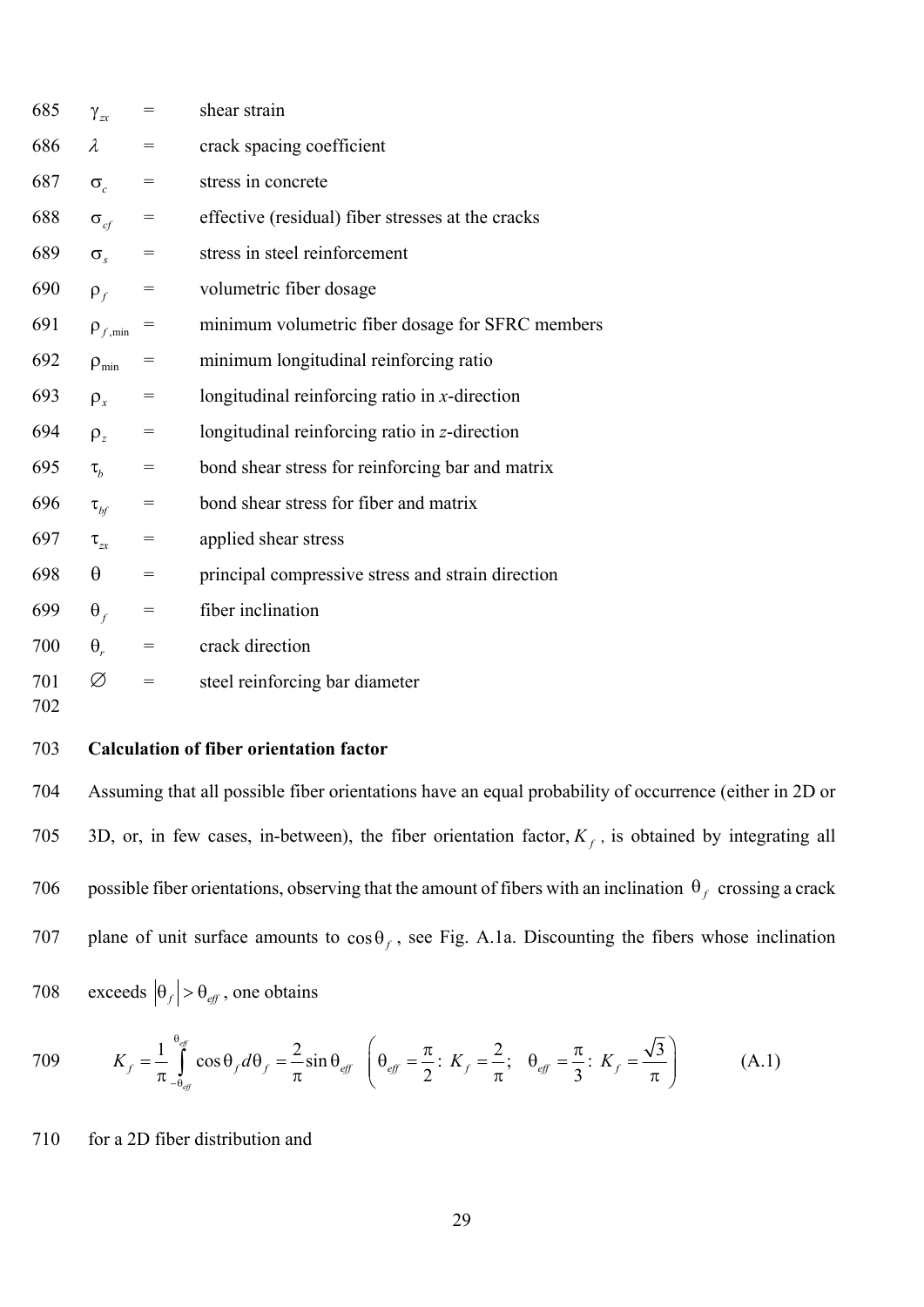711 
$$
K_f = \frac{1}{2\pi} \int_{-\pi}^{\pi} \int_{0}^{\theta_{eff}} \cos \theta_f dA = \frac{1}{2} \sin^2 \theta_{eff} \quad \left( \theta_{eff} = \frac{\pi}{2} : K_f = \frac{1}{2}; \quad \theta_{eff} = \frac{\pi}{3} : K_f = \frac{3}{8} \right)
$$
(A.2)

712 for a 3D fiber distribution, where  $dA = \sin \theta_f \cdot d\theta_f \cdot d\varphi$  in spherical coordinates has been used.

713 Note that Eqs. (A.1) and (A.2) can be interpreted as the projection of the surface *S* defined by the 714 fiber end loci of all effective fibers to the crack plane (a semi-circle and a semi-sphere for the 2D and 715 3D case), divided by the surface *S*, see Fig. A.1b and c, respectively.



716

717 *Fig. A.1– Fiber orientation factor for orthogonal crack opening: (a) notation, (b) 2D and (c) 3D fiber*  718 *distribution, respectively, neglecting fibers oriented close to the crack plane.*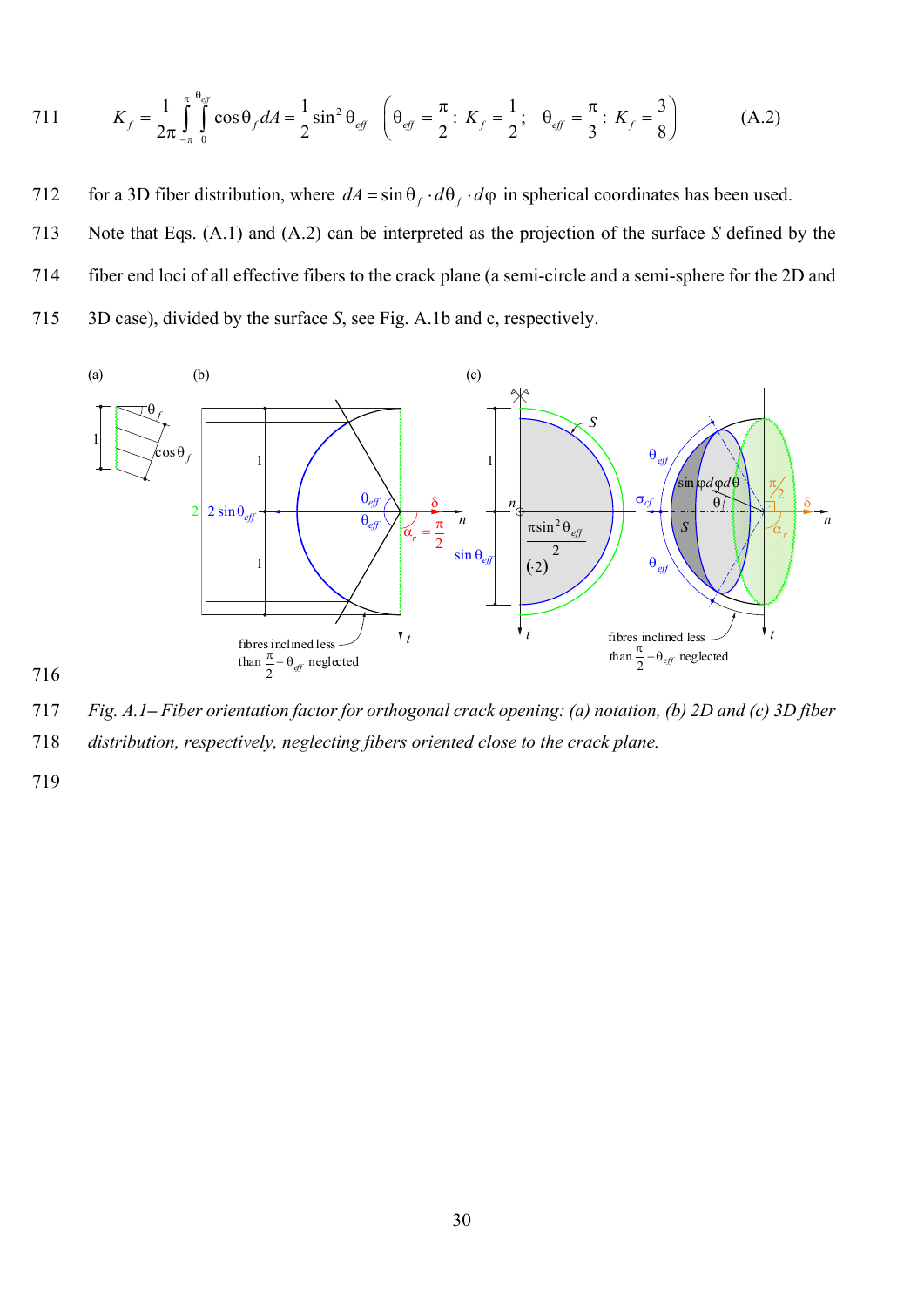| 720 | <b>TABLES AND FIGURES</b>                                                                                                                  |  |  |  |
|-----|--------------------------------------------------------------------------------------------------------------------------------------------|--|--|--|
| 721 | <b>List of Tables:</b>                                                                                                                     |  |  |  |
| 722 | Table $1$ – Fiber and matrix characteristics of tests by Susetyo et al. <sup>48</sup> (specimen designation:                               |  |  |  |
| 723 | C=concrete type 1-2; F=fiber type 1-3; V=fiber dosage 1-3; R=repeated due to experimental                                                  |  |  |  |
| 724 | problems in initial test).                                                                                                                 |  |  |  |
| 725 | Table 2 – Comparison of predicted crack spacing, $s_{rf}$ , and observed average crack spacing, $s_{r,exp}$ , for                          |  |  |  |
| 726 | tests by Susetyo et al. <sup>48</sup> .                                                                                                    |  |  |  |
| 727 |                                                                                                                                            |  |  |  |
| 728 | <b>List of Figures:</b>                                                                                                                    |  |  |  |
| 729 | Fig. 1 – Compression field approaches: (a) notation; (b) average surface strains; (c) concrete stresses                                    |  |  |  |
| 730 | at cracks (zero tensile stresses in the concrete); (d) concrete stresses (including tensile stresses in the                                |  |  |  |
| 731 | concrete).                                                                                                                                 |  |  |  |
| 732 | Fig. 2 – Cracked membrane element with one set of parallel cracks of fixed direction: (a) element                                          |  |  |  |
| 733 | with applied stresses; (b) stresses at the crack; (c) crack kinematics.                                                                    |  |  |  |
| 734 | Fig. 3 – Fiber engagement at orthogonal crack openings: (a) Single fiber pullout; (b) FRC activation                                       |  |  |  |
| 735 | and pullout phases.                                                                                                                        |  |  |  |
| 736 | Fig. 4 – Compression field approach for FRC element with $\rho_z = 0$ , $\sigma_z = 0$ : (a) notation; (b) average                         |  |  |  |
| 737 | surface strains; (c) stresses at cracks.                                                                                                   |  |  |  |
| 738 | Fig. 5 – Uniaxially reinforced FRC element in pure shear, comparison of simplified linear (dashed                                          |  |  |  |
| 739 | lines) and nonlinear (solid lines) compression field analysis with increasing shear $\tau_{\alpha}$ for maximum                            |  |  |  |
| 740 | and minimum theoretical crack spacing: (a) Normalized fiber stresses $\sigma_{cf}/\sigma_{cf0}$ and concrete                               |  |  |  |
| 741 | compressive stresses $-\sigma_{c3}/f_{\text{cred}}$ , $-\sigma_{c3}/f_c$ ; (b) principal direction cot $\theta$ [-], crack opening u [mm], |  |  |  |
| 742 | longitudinal strains $\varepsilon_x$ [-], and shear strains $\gamma_{zx}$ [-](vertical dotted lines indicate yielding of a 500             |  |  |  |
| 743 | MPa yield strength reinforcement).                                                                                                         |  |  |  |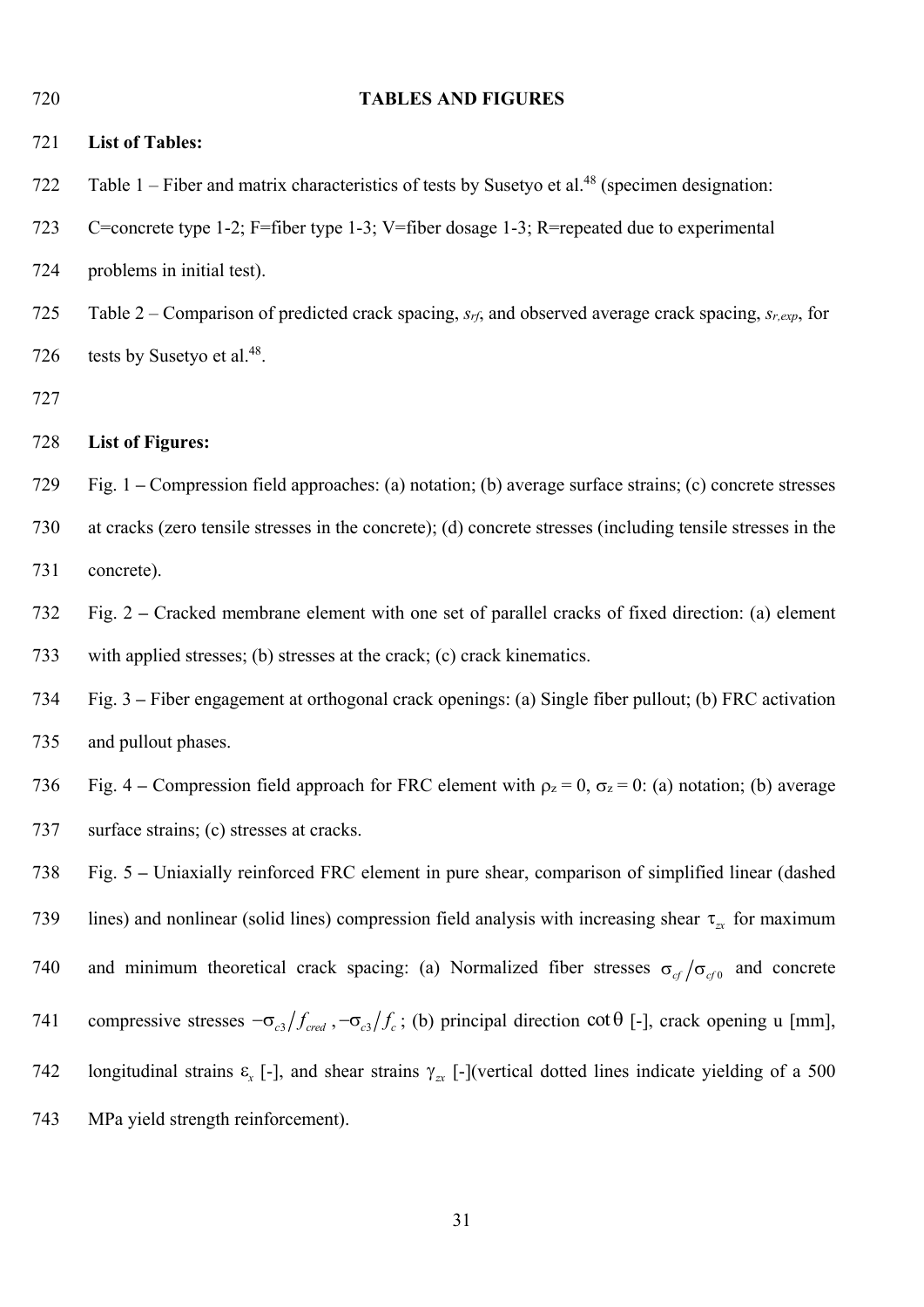744 Fig. 6 **–** FRC element without conventional reinforcement, but imposed horizontal strains, 745 comparison of simplified linear (dashed lines) and nonlinear (solid lines) compression field analysis 746 with increasing shear  $\tau_{\alpha}$  for maximum and minimum theoretical crack spacing: (a) Normalized fiber 747 stresses  $\sigma_{cf}/\sigma_{cf}$  and concrete compressive stresses  $-\sigma_{c3}/f_{\text{cred}}$ ,  $-\sigma_{c3}/f_c$ ; (b) principal direction

- 748  $\cot \theta$  [-], crack opening u [mm], longitudinal strains  $\varepsilon_x$  [-], and shear strains  $\gamma_x$ .
- The Fig. 7 Comparison of predictions by the simplified compression field with tests by Susetyo et al.<sup>48</sup> 750 for nonlinear concrete, accounting for compression softening (solid lines) and linear elastic concrete 751 (dashed lines). For comparison, predictions given in in References<sup>48,50</sup> are also indicated.
- Fig. 8 Comparison of predictions by the simplified compression field with tests by Susetyo et al.48 752
- 753 for nonlinear concrete, accounting for compression softening: (a) normal strength concrete; (b) high
- 754 strength concrete. For comparison, predictions given in References<sup>48,50</sup> are also indicated.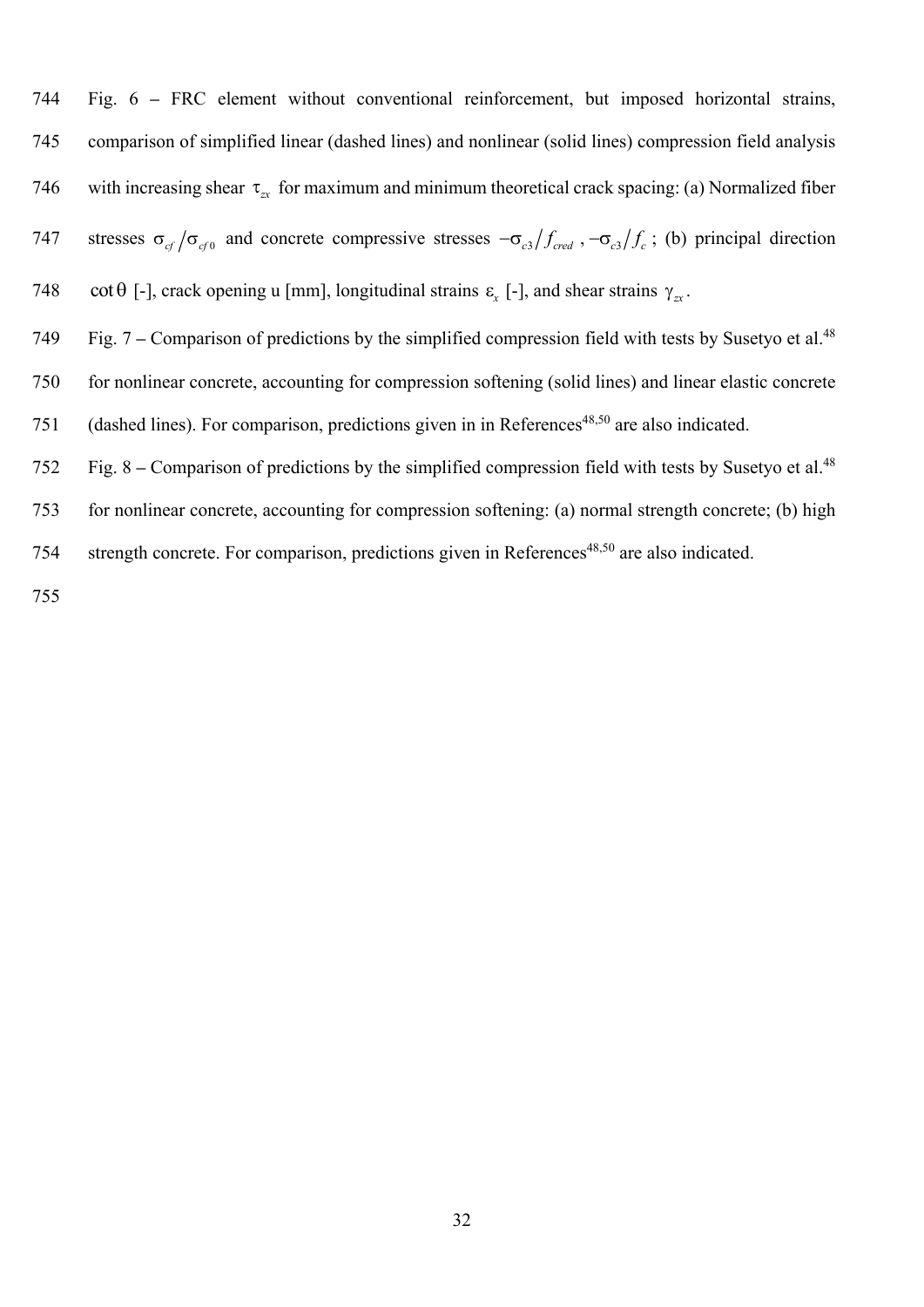- *Table 1 Fiber and matrix characteristics of tests by Susetyo et al.48* 756 *(specimen designation:*
- 757 *C=concrete type 1-2; F=fiber type 1-3; V=fiber dosage 1-3; R=repeated due to experimental*
- 758 *problems in initial test).*

| Specimen                        | $f_c$           | $-\varepsilon_{c0}$ | $\rho_f$ | $d_f$          | $l_f$             | $f_{\rm \scriptscriptstyle tf}$ |
|---------------------------------|-----------------|---------------------|----------|----------------|-------------------|---------------------------------|
|                                 | [MPa] $([ksi])$ | $(x10^{-3})$        | $(\%)$   | $[mm]$ ([in.]) | $[mm]$ $[$ (in.)] | [MPa] $[(ksi)]$                 |
| C <sub>1</sub> F <sub>1V1</sub> | 51.4 (7.45)     | 2.15                | 0.50     | 0.62(0.024)    | 50 (1.97)         | 1050(152.3)                     |
| CIFIV2                          | 53.4 (7.74)     | 2.67                | 1.00     | 0.62(0.024)    | 50 (1.97)         | 1050(152.3)                     |
| CIFIV3                          | 49.7 (7.21)     | 2.50                | 1.50     | 0.62(0.024)    | 50 (1.97)         | 1050(152.3)                     |
| CIF2V3                          | 59.7 (8.66)     | 3.27                | 1.50     | 0.38(0.015)    | 30(1.18)          | 2300 (333.6)                    |
| CIF3V3                          | 45.5(6.60)      | 2.34                | 1.50     | 0.55(0.022)    | 35(1.38)          | 1100(159.5)                     |
| $C2F1V3-R$                      | 78.8 (11.43)    | 2.78                | 1.50     | 0.62(0.024)    | 50 (1.97)         | 1050(152.3)                     |
| C2F2V3                          | 76.5(11.10)     | 2.22                | 1.50     | 0.38(0.015)    | 30(1.18)          | 2300 (333.6)                    |
| C2F3V3                          | 62.0(8.99)      | 2.03                | 1.50     | 0.55(0.022)    | 35(1.38)          | 1100(159.5)                     |

| 760 | Table 2 – Comparison of predicted crack spacing, $s_{rf}$ , and observed average crack spacing, $s_{r,exp}$ , for |
|-----|-------------------------------------------------------------------------------------------------------------------|
| 761 | <i>tests by Susetyo et al.</i> <sup>48</sup> .                                                                    |

| Specimen                        | $S_{r,exp}$    | $s_{rf}(\lambda=0.5)$ - Eq. (8) | $s_{rf}(\lambda=1.0)$ - Eq. (8) |
|---------------------------------|----------------|---------------------------------|---------------------------------|
|                                 | $[mm]$ ([in.]) | $[mm]$ ([in.])                  | $[mm]$ ([in.])                  |
| C <sub>1</sub> F <sub>1V1</sub> | 114 (4.49)     | 146 (5.75)                      | 73 (2.87)                       |
| C <sub>1F1V2</sub>              | 55 (2.17)      | 50 (1.97)                       | 50 (1.97)                       |
| C <sub>1F1V3</sub>              | 57 (2.24)      | 50 (1.97)                       | 50 (1.97)                       |
| C <sub>1F2V3</sub>              | 38 (1.50)      | 30(1.18)                        | 30(1.18)                        |
| CIF3V3                          | 57 (2.24)      | 35 (1.38)                       | 35(1.38)                        |
| $C2F1V3-R$                      | 36 (1.42)      | 50 (1.97)                       | 50 (1.97)                       |
| C2F2V3                          | 47 (1.85)      | 30(1.18)                        | 30(1.18)                        |
| C2F3V3                          | 41 $(1.61)$    | 35 (1.38)                       | 35 (1.38)                       |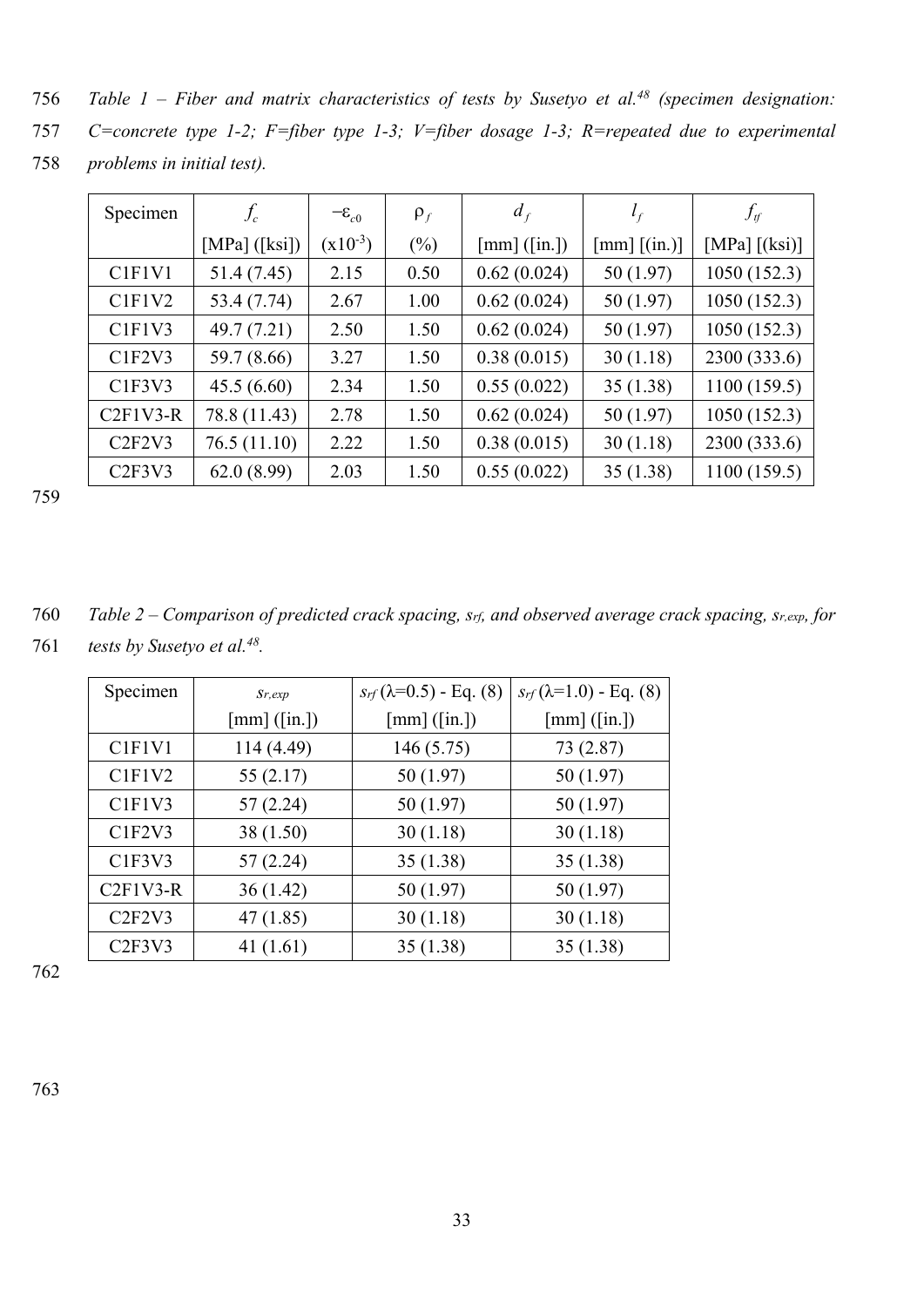

765 *Fig. 1 – Compression field approaches: (a) notation; (b) average surface strains; (c) concrete*  766 *stresses at cracks (zero tensile stresses in the concrete); (d) concrete stresses (including tensile*  767 *stresses in the concrete).*



770 *Fig. 2 – Cracked membrane element with one set of parallel cracks of fixed direction: (a) element*  771 *with applied stresses; (b) stresses at the crack; (c) crack kinematics.*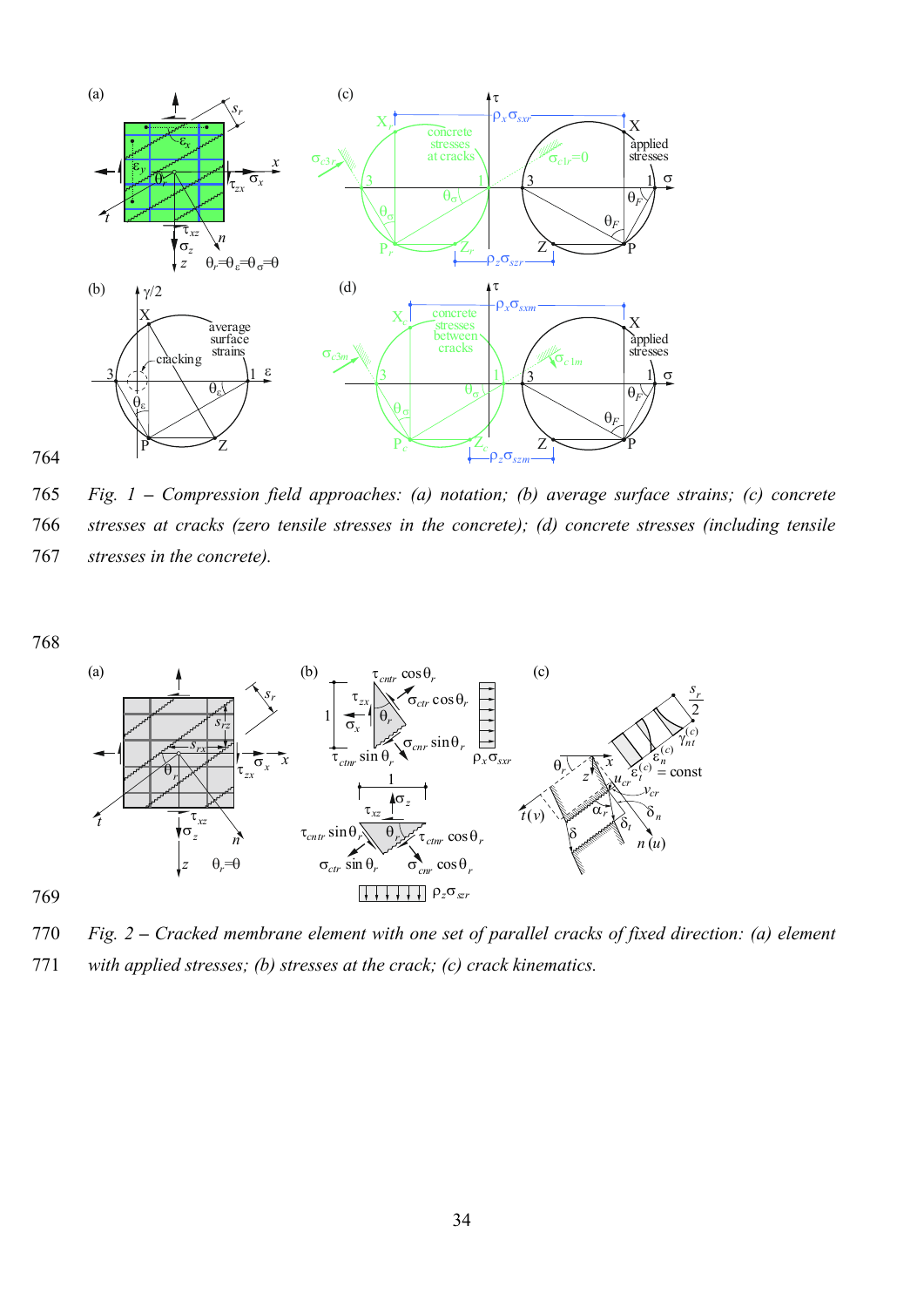

774 *Fig. 3 – Fiber engagement at orthogonal crack openings: (a) Single fiber pullout; (b) FRC activation*  775 *and pullout phases.*





777

- 778 *Fig. 4 Compression field approach for FRC element with*  $\rho_z = 0$ *,*  $\sigma_z = 0$ *: (a) notation; (b) average*
- 779 *surface strains; (c) stresses at cracks.*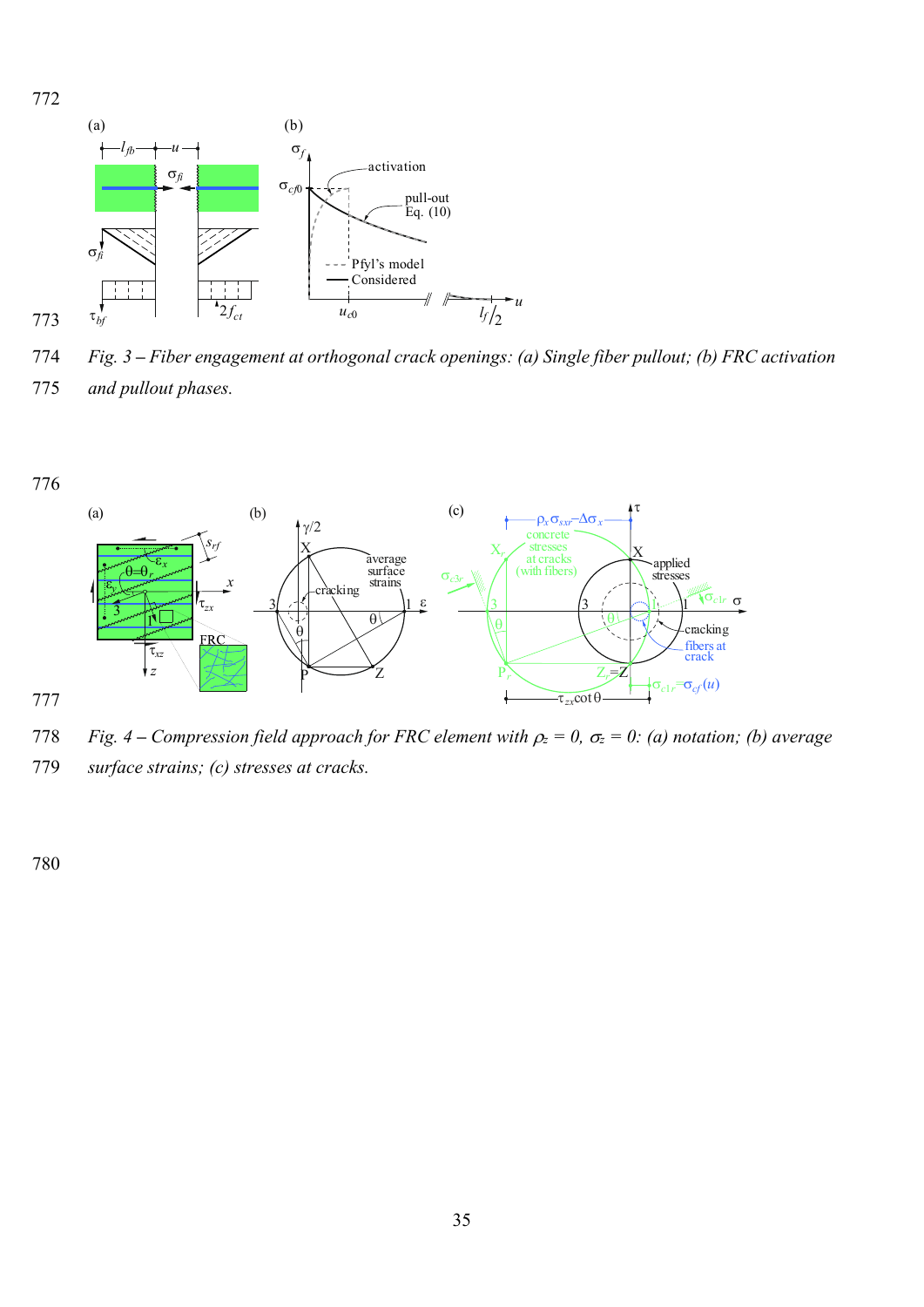

781 *Fig. 5 – Uniaxially reinforced FRC element in pure shear, comparison of simplified linear (dashed lines) and nonlinear (solid lines) compression field analysis with increasing shear*  $\tau_{xx}$  *for maximum and minimum theoretical crack spacing: (a) Normalized fiber stresses*  $\sigma_{cf}/\sigma_{cf}$  *and concrete 784 compressive stresses*  $-\sigma_{c3}/f_{\text{cred}}$ ,  $-\sigma_{c3}/f_c$ ; (b) principal direction cot  $\theta$  [-], crack opening u [mm], 785 *longitudinal strains*  $\varepsilon$ <sub>x</sub> [-], and shear strains  $\gamma$ <sub>xx</sub> [-](vertical dotted lines indicate yielding of a 500 786 *MPa yield strength reinforcement).*



787 *Fig. 6 – FRC element without conventional reinforcement, but imposed horizontal strains,*  788 *comparison of simplified linear (dashed lines) and nonlinear (solid lines) compression field analysis*  789 *with increasing shear*  $\tau_{xx}$  *for maximum and minimum theoretical crack spacing: (a) Normalized fiber 790 stresses*  $\sigma_{cf}/\sigma_{cf0}$  and concrete compressive stresses  $-\sigma_{cs}/f_{\text{cred}}$ ,  $-\sigma_{cs}/f_c$ ; (b) principal direction 791  $\cot \theta$  *[-], crack opening u [mm], longitudinal strains*  $\varepsilon$ *<sub>x</sub> <i>[-], and shear strains*  $\gamma_{zx}$ .